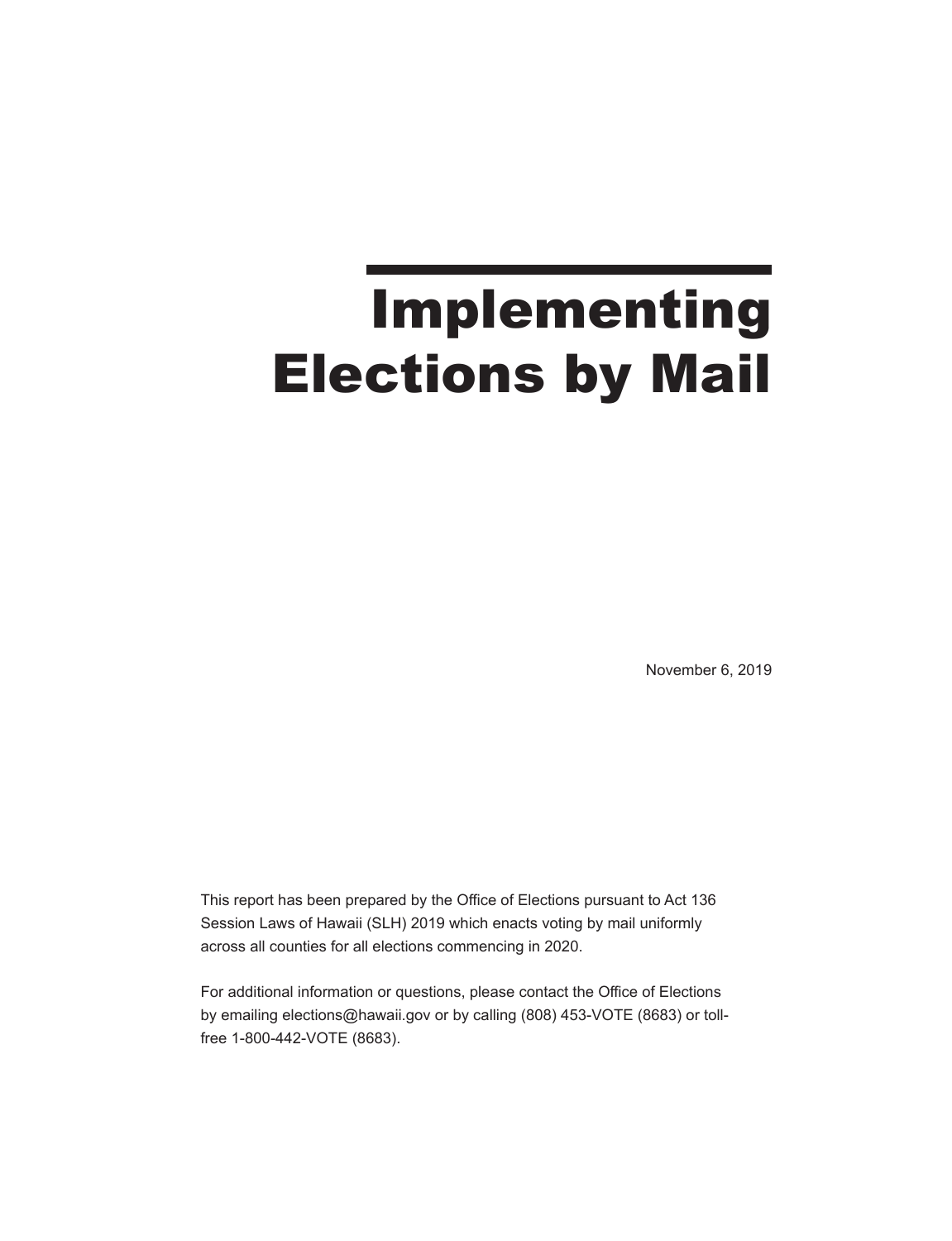# **2020 ELECTION CALENDAR**

| Wednesday, June 24   | Mail Primary Election ballots to overseas voters<br>(52 USC §20302 & HRS §15D-9)                                                                                                                                                                |
|----------------------|-------------------------------------------------------------------------------------------------------------------------------------------------------------------------------------------------------------------------------------------------|
| Thursday, July 9     | Final day to register to vote for the Primary<br>Election online or by mail with the Clerk's Office<br>(HRS §11-24). Voters are eligible for same day<br>voter registration for the Primary Election at<br>voter service centers (HRS §11-15.2) |
| Tuesday, July 21     | Mail ballot packets delivered to voters (Act 136<br><b>SLH 2019)</b>                                                                                                                                                                            |
| Monday, July 27      | Open voter service centers and same day voter<br>registration for the Primary Election (Act 136<br>SLH 2019 & HRS §11-15.2)                                                                                                                     |
| Saturday, August 1   | Deadline to request an absentee mail ballot<br>for the Primary Election from the Clerk's Office<br>(HRS §15-4)                                                                                                                                  |
| Monday, August 3     | Open places of deposit for the Primary Election<br>(Act 136 SLH 2019)                                                                                                                                                                           |
| Saturday, August 8   | PRIMARY ELECTION (HRS §12-2). Voter<br>service centers and places of deposit for the<br>Primary Election close at 7:00 p.m. Mailed<br>ballots must be received by the Clerk's Office by<br>7:00 p.m. (Act 136 SLH 2019)                         |
| Friday, September 18 | Mail General Election ballots to overseas voters<br>(52 USC §20302 & HRS §15D-9)                                                                                                                                                                |
| Monday, October 5    | Final day to register to vote for the General<br>Election online or by mail with the Clerk's Office<br>(HRS §11-24). Voters are eligible for same day<br>voter registration for the General Election at<br>voter service centers (HRS §11-15.2) |
| Friday, October 16   | Mail ballot packet delivered to voters (Act 136<br><b>SLH 2019)</b>                                                                                                                                                                             |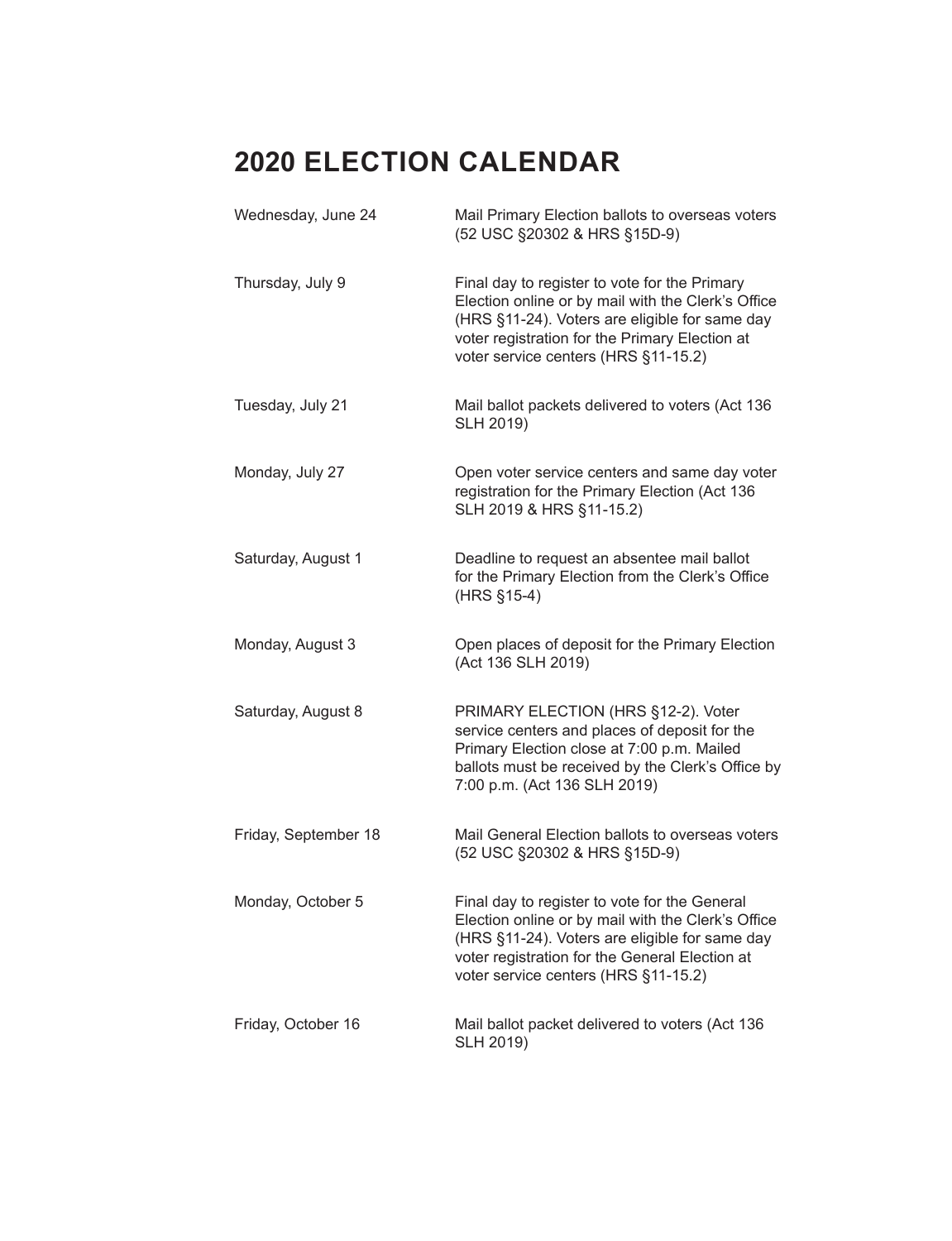| Tuesday, October 20 | Open voter service centers and same day voter<br>registration for the General Election (Act 136<br>SLH 2019 & HRS §11-15.2)                                                                                                                                       |
|---------------------|-------------------------------------------------------------------------------------------------------------------------------------------------------------------------------------------------------------------------------------------------------------------|
| Tuesday, October 27 | Open places of deposit for the General Election<br>(Act 136 SLH 2019)                                                                                                                                                                                             |
|                     | Deadline to request an absentee mail ballot<br>for the General Election from the Clerk's Office<br>$(HRS \S 15-4)$                                                                                                                                                |
| Tuesday, November 3 | <b>GENERAL ELECTION (State Constitution,</b><br>Article II, Section 8). Voter service centers and<br>places of deposit for the General Election close<br>at 7:00 p.m. Mailed ballots must be received by<br>the Clerk's Office by 7:00 p.m. (Act 136 SLH<br>2019) |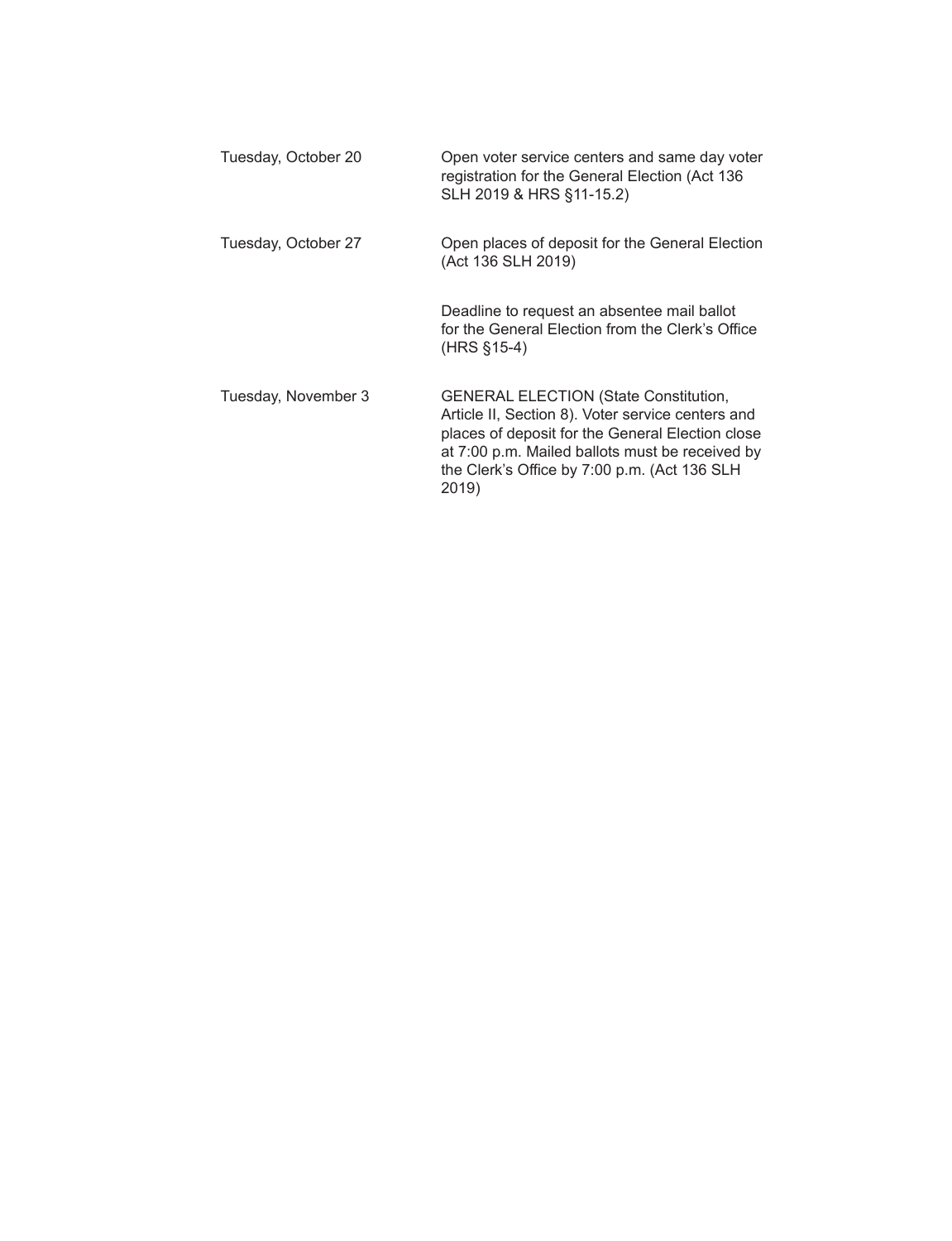# **TABLE OF CONTENTS**

- **OVERVIEW**
- **HISTORY OF VOTING**

## **IMPLEMENTATION PLAN**

- Voter Education
- Ballot Mailing
- Election Security
- Expenditures and Resources

# **CHALLENGES AND RECOMMENDATIONS**

- Hawaii Administrative Rules
- **CONCLUSION**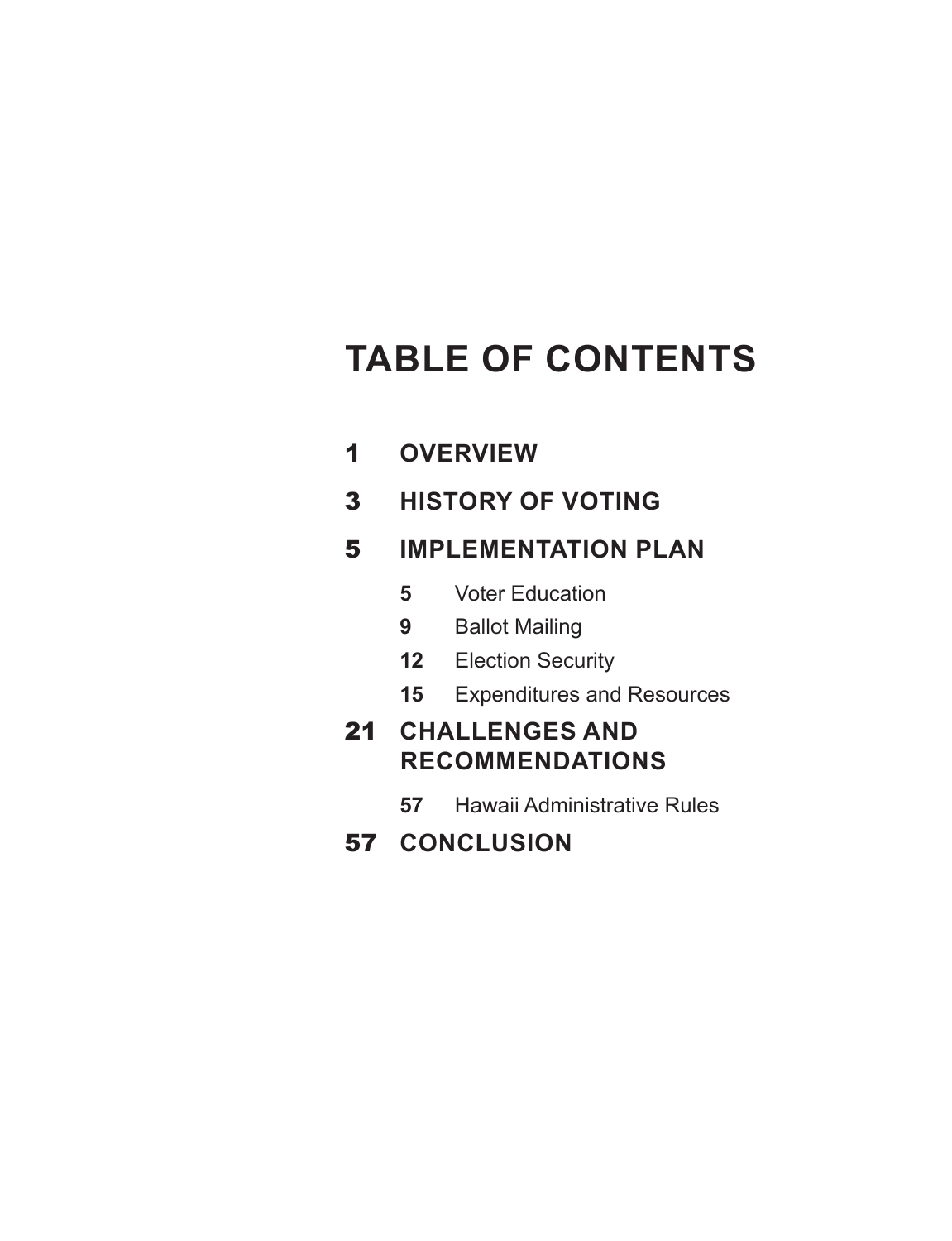#### **OVERVIEW**

The mission of the Office of Elections is to provide secure, accessible, and convenient election services to all citizens statewide. Our goals and objectives are to 1) conduct honest and efficient elections; 2) encourage participation in the electoral process; 3) protect voter rights; and 4) promote elections. We conduct candidate filing; print, count, and tabulate ballots; and provide voter education. For this election, our voter education emphasizes the change to voting by mail including a statewide media campaign, presentations, and attending community events. We also continue to provide information about registering, voting, and elections generally. Additionally, the Office of Elections houses and supports the statewide voter registration system which includes the online voter registration system.

Act 136 SLH 2019 enacts elections by mail uniformly statewide beginning with the 2020 Primary Election. All registered voters will receive their ballot at the mailing address associated with their voter registration. This Act establishes voter service centers that will open ten business days prior to the election through the close of voting at 7:00 p.m. on election day. Voter service centers provide, among other things, accessible in-person voting and same day voter registration. The Act also allows for places of deposit for personal delivery of voted ballots beginning five business days prior to the election through election day.

Voters who have requested to vote by mail in previous elections will have a similar experience in an elections by mail model. Act 136 SLH 2019 requires ballots be delivered to households approximately 18-days prior to the election. The mail ballot packet will continue to include a ballot, secret ballot sleeve, and pre-addressed, pre-paid return envelope that the voter must sign and return to their County Elections Division. All mailed ballots must be received by the County Elections Division by 7:00 p.m. on election day. Additionally, this Act allows voters to correct an issue with their return envelope, such as missing or non-matching signature, within five business days of the election.

For voters who would prefer to cast their ballot in-person, they may do so at a voter service center. Voter service centers operate similarly to an absentee walk-in voting location which provided accessible inperson voting and was open for a ten-day period prior to the election. In the 2018 Elections, there were 9 absentee walk-in voting locations established statewide. While an absentee walk-in voting location would have closed prior to election day, voter service centers are open through election day.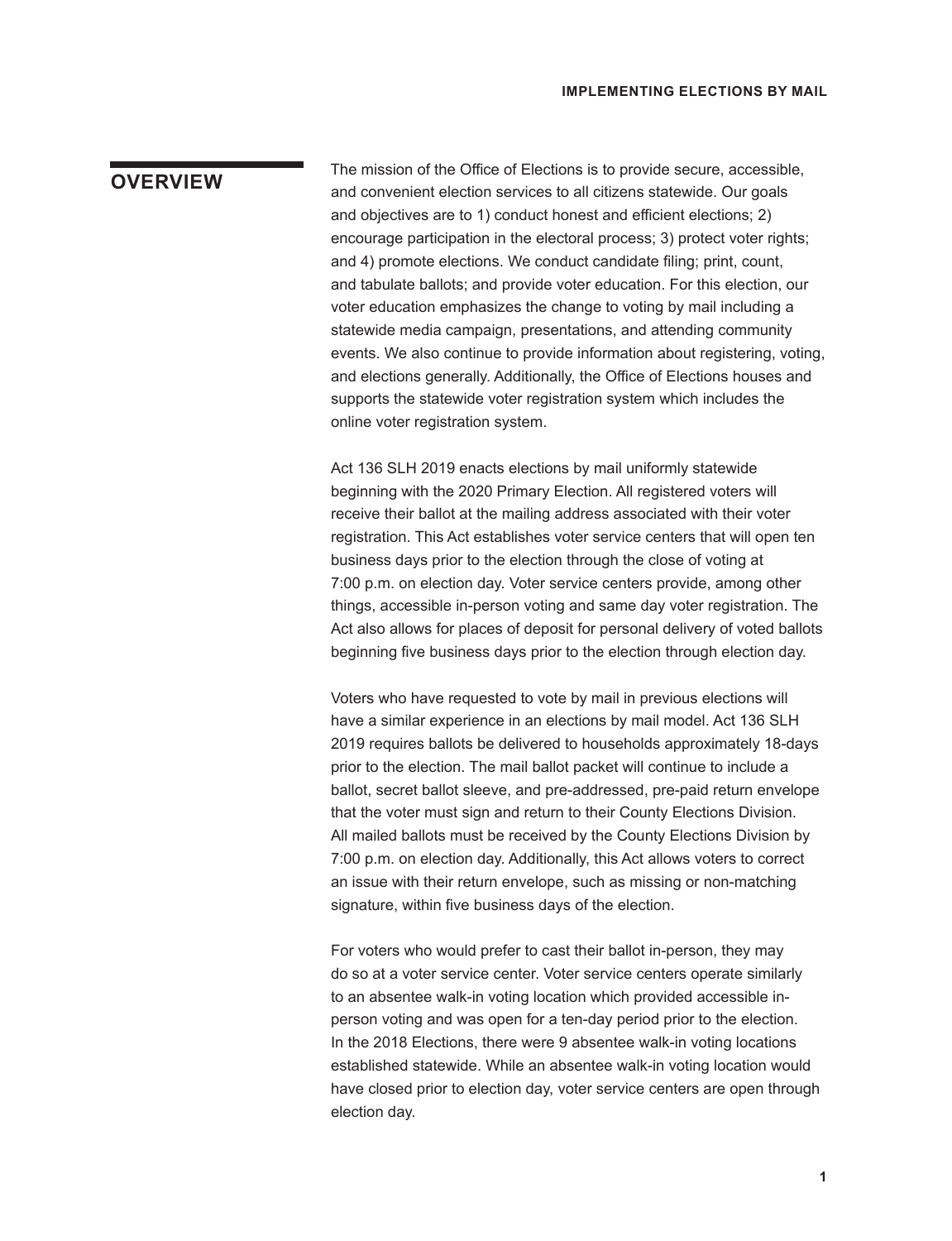The Office of Elections and County Elections Divisions are working cooperatively to prepare and implement elections by mail for the 2020 Elections and ensure the same voter experience, statewide. This report provides a brief history of voting in the State of Hawaii; an implementation plan including voter education, ballot mailing, security, and expenditures; and proposed legislation to address the following pursuant to Section 59 of Act 136 SLH 2019:

- (1) The office's progress in implementing this Act;
- (2) A summary of the office's discussions with the county clerks to determine areas of joint implementation of this Act;
- (3) A summary of the expenditures required to implement this Act and a comparison of those expenditures with the expenditures required to conduct elections or election-related activities before the enactment of this Act;
- (4) Any additional resources the county clerks or the office may require to implement this Act;
- (5) Any developments in assistive technology that may be implemented by the State, the counties, or nonprofit associations to ensure that persons with disabilities are not, on the whole, disadvantaged by implementation of this Act, including the costs associated with such technology;
- (6) Any difficulties encountered in the implementation of this Act;
- (7) Specific steps taken and recommendations necessary to prevent fraud and ensure the integrity of the election process; and
- (8) Any other findings and recommendations, including any proposed legislation necessary to clarify and make consistent chapters 11, 12, 15, 15D, 16, and 19, Hawaii Revised Statutes, in light of the transition to statewide elections by mail.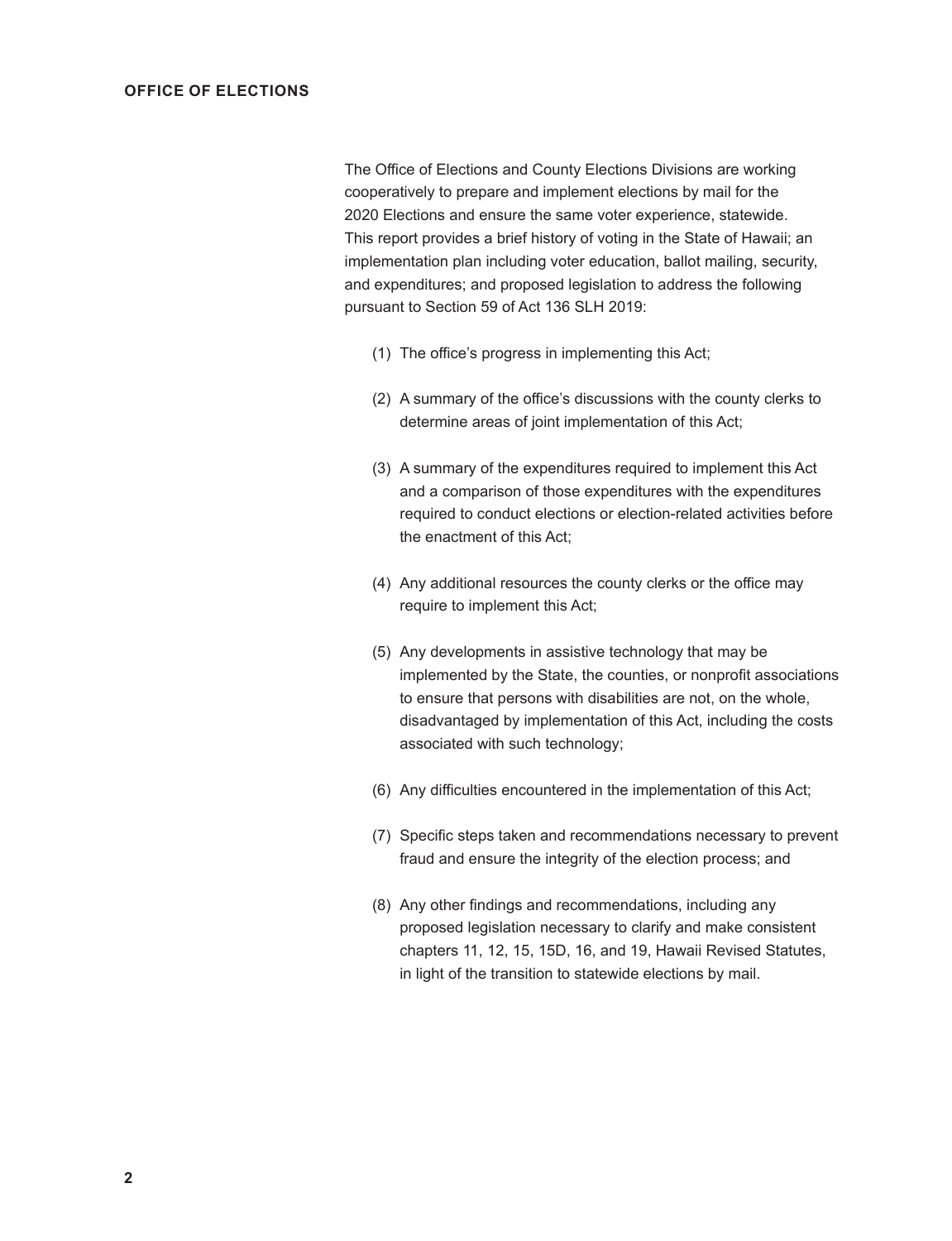#### **HISTORY OF VOTING**

The Hawaii State Legislature continuously evolves our election laws to reduces barriers to registering to vote and casting a ballot.

In 1990, voter registration applicants were no longer required to appear in front of a registrar and could register to vote by self-subscribing affidavit. Three years later, in 1993, the Legislature passed no-excuse absentee voting which has allowed any registered voter to cast their ballot by mail or at an absentee walk-in voting location. Additionally, pre-registration for sixteen-year-olds was enacted preparing a new generation to vote upon turning 18 years of age.

In 2002, a special election for United States Representative, District II, was conducted by polling place resulting in a total turnout of 13%. The following year, in 2003, the Legislature authorized special elections to be conducted by mail. A subsequent special election was conducted by mail in 2010 for United States Representative, District I, resulting in a 54% turnout. While these are two separate elections and there are additional variables to consider, the convenience of being mailed a ballot may have contributed to the improved turnout for this special election.

Starting in 2008, voters could request a permanent absentee ballot be sent to their mailing address associated with their voter registration meaning that voters would no longer have to request an absentee ballot in each election year. Then, in 2012, the Legislature allowed the Office of Elections to designate precincts with a unique combination of contests with less than 500 registered voters to be mailed a ballot rather than establish a polling place. These "pocket precincts" were following an elections by mail model such that voters were automatically sent a ballot to the mailing address associated with their voter registration or allowed to vote in-person at an absentee walk-in voting location. Also in 2012, the Legislature authorized the ability to register to vote. The online voter registration system launched in 2015 and since then, there have been over 125,000 transactions of voters registering to vote or updating their registration.

In 2013, the Legislature took steps to ensure the security and integrity of elections by mail by prohibiting a candidate on the ballot from assisting voters.

Late registration was enacted in 2014 allowing an applicant to register and vote at an absentee walk-in voting location beginning in 2016 and subsequently polling places beginning in 2018. This ensures that voters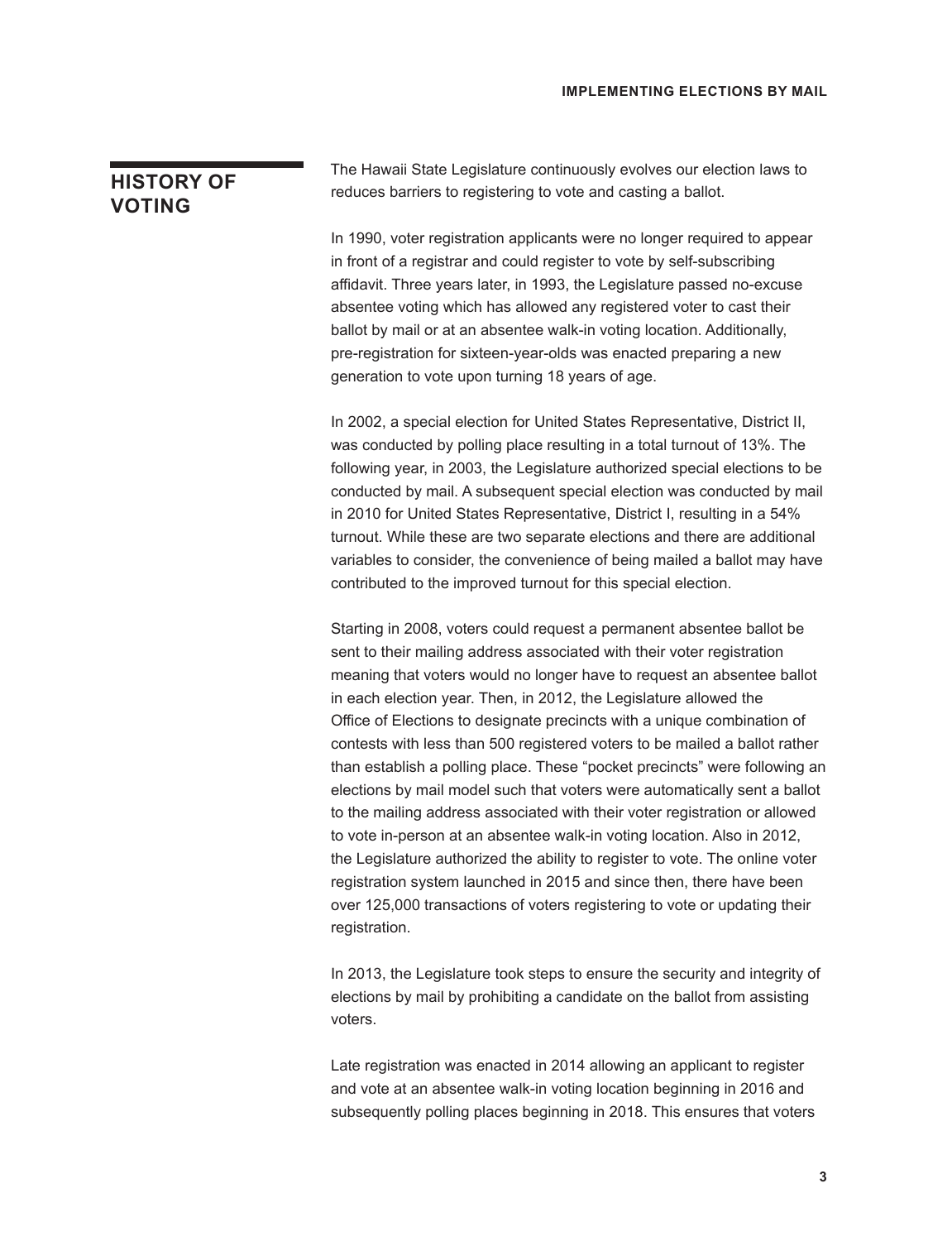who did not register by mail or online by the 30-day voter registration deadline are able to cast a ballot.

In 2016, the Legislature allowed absentee voters to request a ballot be electronically transmitted to them within five days of the election if they had not received their ballot or it had been spoiled. This has ensured that voters have time to receive, vote, and return their ballot to their County Elections Division by the close of polls. It has also ensured that elections by mail are accessible to all voters as election officials were able to distribute an alternate format ballot that is compatible with screenreaders and personal adaptive devices.

Most recently, in 2019, Act 136 enacts elections by mail statewide beginning with the 2020 Elections. Voting trends have shifted towards casting a ballot prior to election day rather than at an assigned polling place. In the 2018 Elections, 63% of voters in the Primary Election and 56% of voters in the General Election cast their ballot prior to Election Day. Of the voters who cast their ballot prior to election day, 89% in the Primary Election and 87% in the General Election voted by mail.



**Figure 1: Comparison of Polling Place and Absentee Turnout, 1959 to 2018.**

With each new measure, election officials have been able to provide more accessible and convenient elections service to the voters of the State of Hawaii and improve the administration of elections.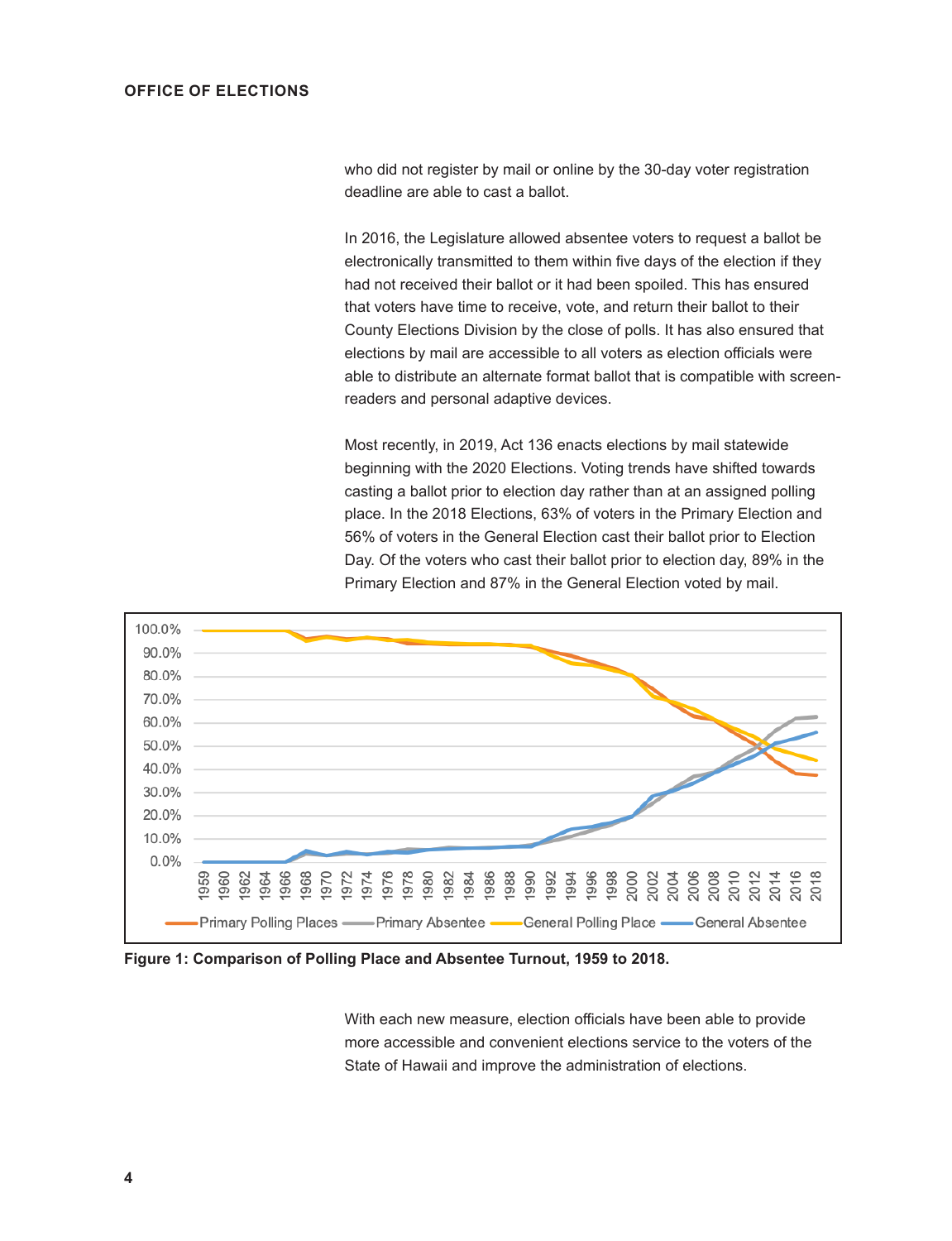#### **IMPLEMENTATION PLAN**

Prior to the implementation of Act 136 SLH 2019, the Office of Elections and County Elections Divisions operated three voting models – polling places, mail, and early walk-in voting. The Office of Elections had operated election day polling places and printed and counted the ballots. The County Elections Divisions operated absentee voting – mail and early walk-in voting, as well as voter registration. The neighbor island County Elections Divisions also operated the election day polling places in their County on behalf of the Office of Elections.

The transition to elections by mail builds off this past practice and coordination between the Office of Elections and County Elections Divisions. Pursuant to Act 136 SLH 2019, the Office of Elections will print and count the ballots and the County Elections Divisions will send mail ballot packets; receive return envelopes containing voted ballots – including establishing and maintaining places of deposit; and operate voter service centers, as well as voter registration. All expenses, except those related to voter registration, are shared between the State and Counties (50% State and 50% County).

The Office of Elections and County Elections Divisions work cooperatively to conduct our elections. Many components and tasks, completed by either the Office of Elections or County Elections Divisions, are dependent on the actions and programs executed by the other. In preparation for elections by mail, the Office of Elections and County Elections Divisions are working to 1) implement a voter education campaign and conduct list maintenance; 2) coordinate ballot mailing services; 3) identify and mitigate vulnerabilities to election infrastructure; and 4) procure capital equipment and supplies.

#### **VOTER EDUCATION**

As we implement elections by mail, our voter education focuses on the shift in the method of voting and providing information to improve the voters' experience. The components include election mailings, media campaign, and outreach with the message that polling places, as we have come to know, do not exist and voting is no longer confined to a time and place.

#### **Election Mailings**

Election officials have developed a series of election mailings to be sent to all registered voters. In July 2019, a notification card announcing the transition to elections by mail was sent to registered voters. In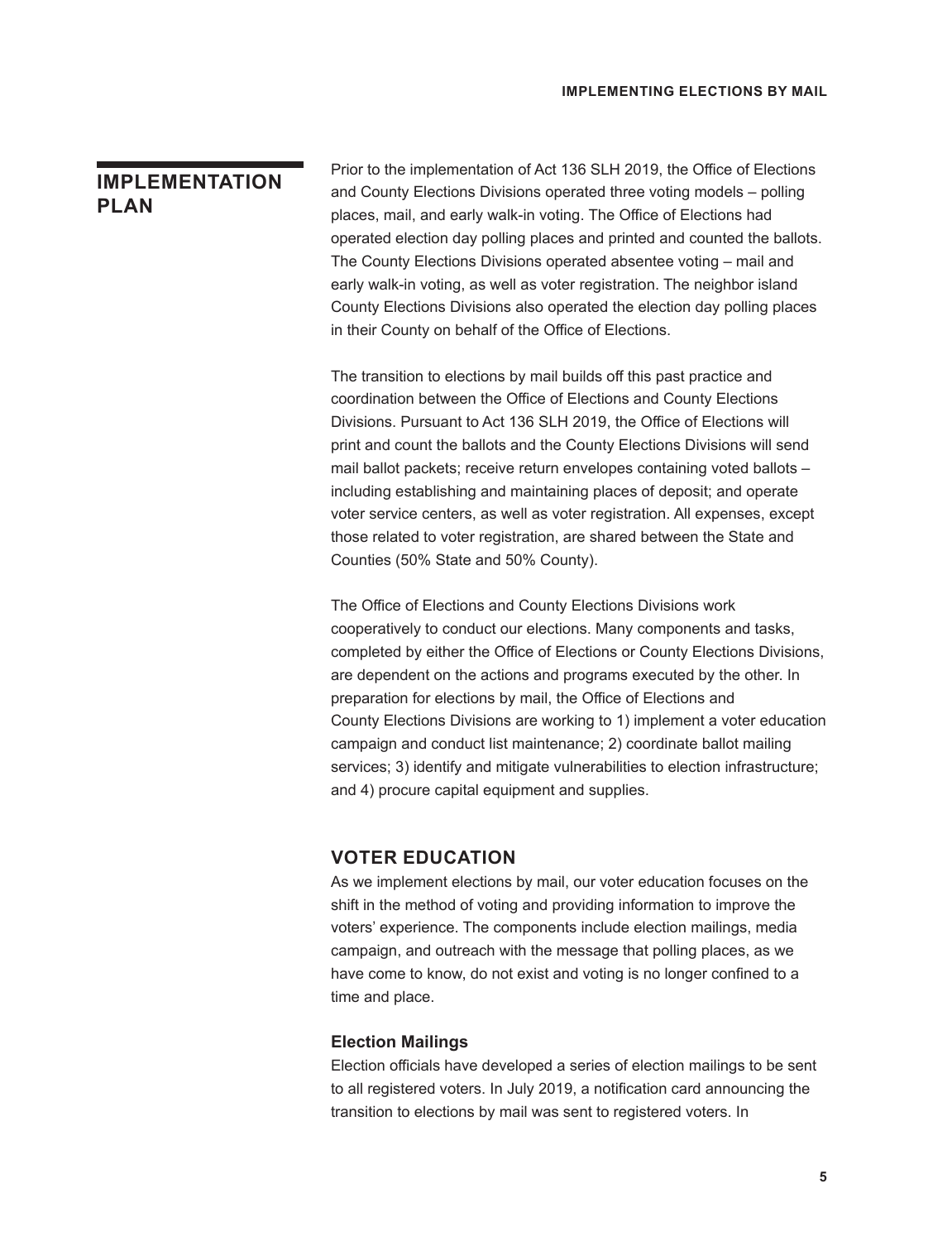January 2020, another card will be sent providing the important dates and deadlines for the upcoming 2020 Elections. In April 2020, we will send a signature capture card asking voters to provide a current sample of their signature which will be used to validate their return envelope containing their voted ballot. These election mailings serve a dual purpose of providing information about the 2020 Elections and allowing county election officials to maintain the voter registration rolls.

#### **Media Campaign**

The media campaign will launch in April 2020 to promote elections by mail, important dates and deadlines, and convey to voters their responsibility in ensuring the integrity of the elections. The media campaign consists of television, radio, and digital ads. We will work with a digital team to post ads on websites as well as Facebook and Instagram. The campaign will be supplemented with press releases and news interviews. The table below describes the campaigns, all of which will reinforce the message of the convenience of voting wherever and whenever the voter chooses.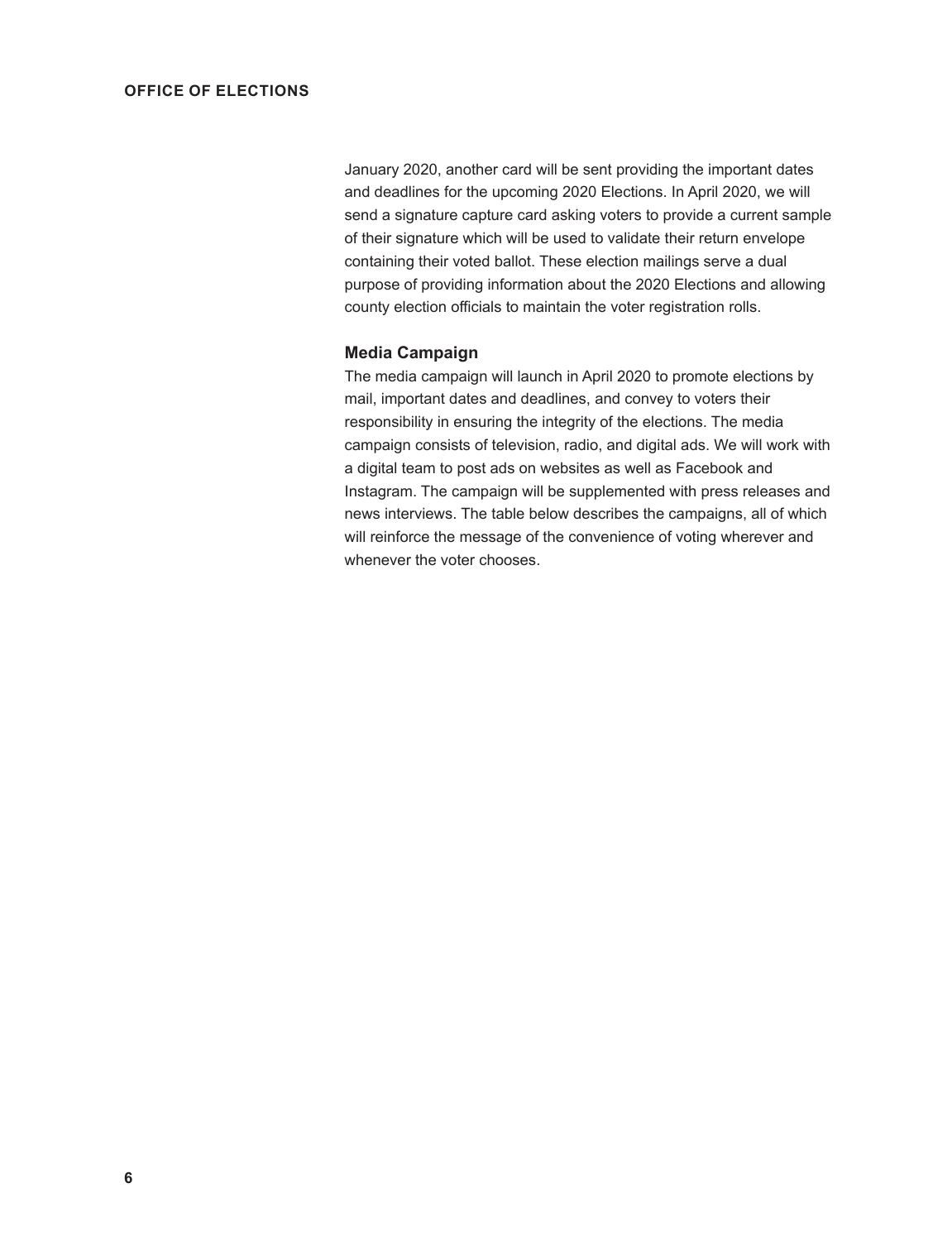| Signature Capture                                     | Television, digital, and radio ads will run<br>beginning in April 2020 to coincide with the<br>election mailing asking voters to submit a<br>current signature.                                                                                                                      |
|-------------------------------------------------------|--------------------------------------------------------------------------------------------------------------------------------------------------------------------------------------------------------------------------------------------------------------------------------------|
| <b>Voter Registration</b>                             | Television, digital, and radio ads will run<br>in June ahead of the Primary Election and<br>September prior to the General Election to<br>inform voters about registering to vote and<br>updating their voter registration.                                                          |
| Mail Ballot Signature                                 | Television ads will run in July prior to the<br>Primary Election and in October for the<br>General Election to provide instruction<br>on voting and returning the ballot with an<br>emphasis on the importance of signing the<br>return envelope.                                    |
| <b>Primary Election</b><br><b>Ballot Instructions</b> | Television ads will run in July to instruct<br>voters on how to properly mark a ballot in a<br>Single Party Primary Election.                                                                                                                                                        |
| <b>Election by Mail</b><br><b>Reminders</b>           | Digital and radio ads will run in July for the<br>Primary Election and October for the General<br>Election to inform voters that their ballot must<br>be received by 7:00 p.m. on Election Day and<br>directs voters to our website for voter service<br>center locations and hours. |

×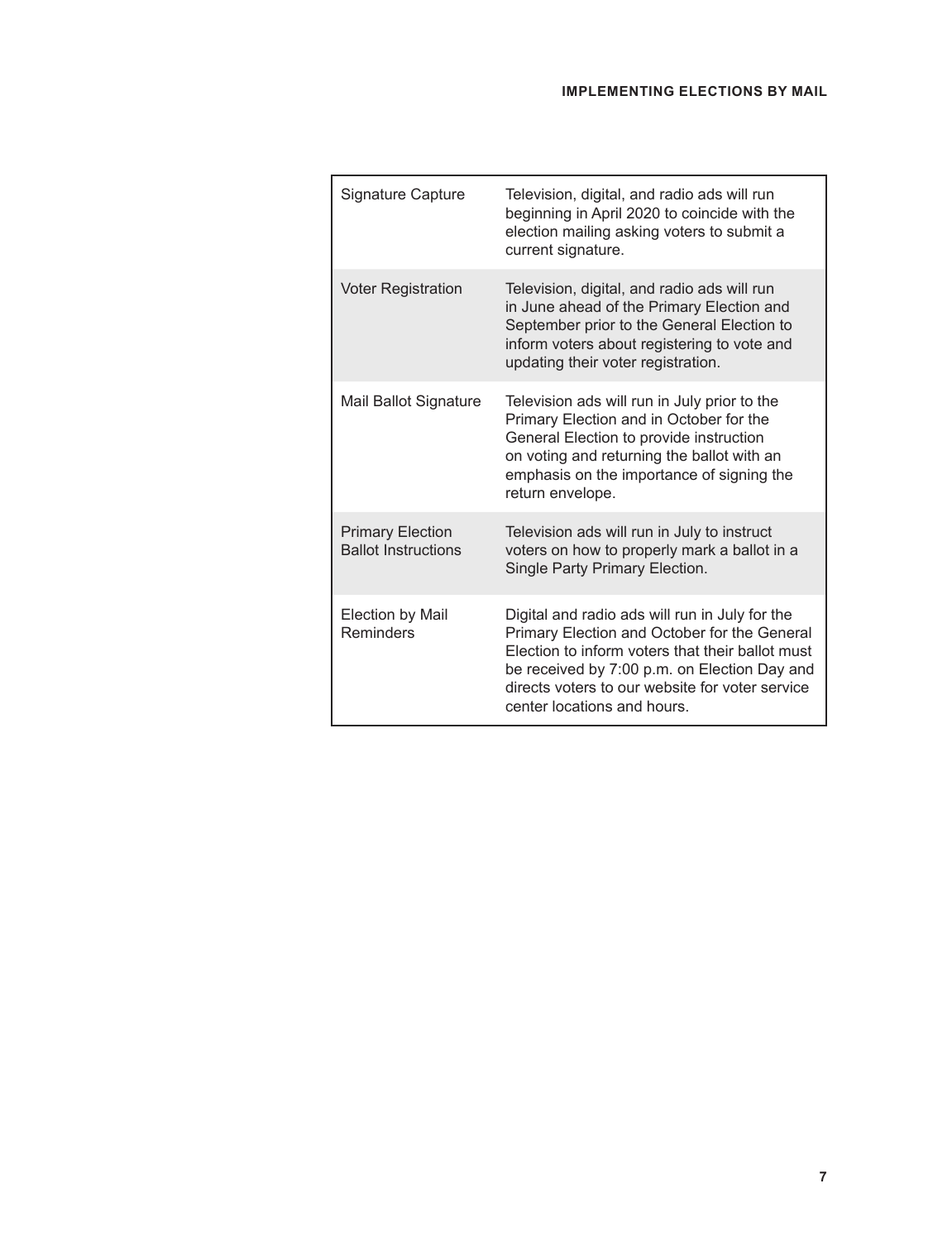#### **Outreach**

Outreach is built around voter engagement including tabling events, presentations, and voter registration drives. Our on-going efforts focus on raising awareness about voter registration and services available. The target audience includes high school seniors, college students, the disability community, senior citizens, and first-time voters. In 2020, each component of our outreach program will highlight the message about elections and voting by mail. We are developing printed materials and social media posts to highlight the change from voting at an assigned polling place to voting wherever a voter chooses.

Election officials regularly attend community events, which includes tabling and voter information booths at college events, senior fairs, and annual fairs and festivals, to provide voter registration services and information about voting. At these events, we engage with voters; disseminate packets with voter registration forms and a brochure about elections by mail; collect completed voter registration forms; and answer voters' questions. As the 2020 Elections approach, we will target opportunities for tabling events and voter information booths in communities that had a higher than average polling place turnout during the 2018 Elections.

To supplement our tabling events, we conduct voter education presentations. Currently, our presentations are targeted to senior citizens, high school students, and the disability community. In 2020, we will schedule additional presentation opportunities in public spaces, such as libraries, for the general public to share the processes of receiving and returning a ballot.

We are contacting community-based organizations to schedule voter education presentations and serve as a network to disseminate information about elections. In early 2020, we will email organizations, including non-profit organizations, the business community, and the disability community, asking them to share our printed or digital materials with their members. Similarly, we will conduct targeted outreach to senior citizens using the Executive Office of Aging directory to send out letters that will provide information about the transition to elections by mail and schedule voter education presentations at senior and nursing homes.

We also continue to provide voter registration services. Currently, we are in the middle of our annual Young Voter Registration Program (YVRP) encouraging high school students at least 16 years of age to pre-register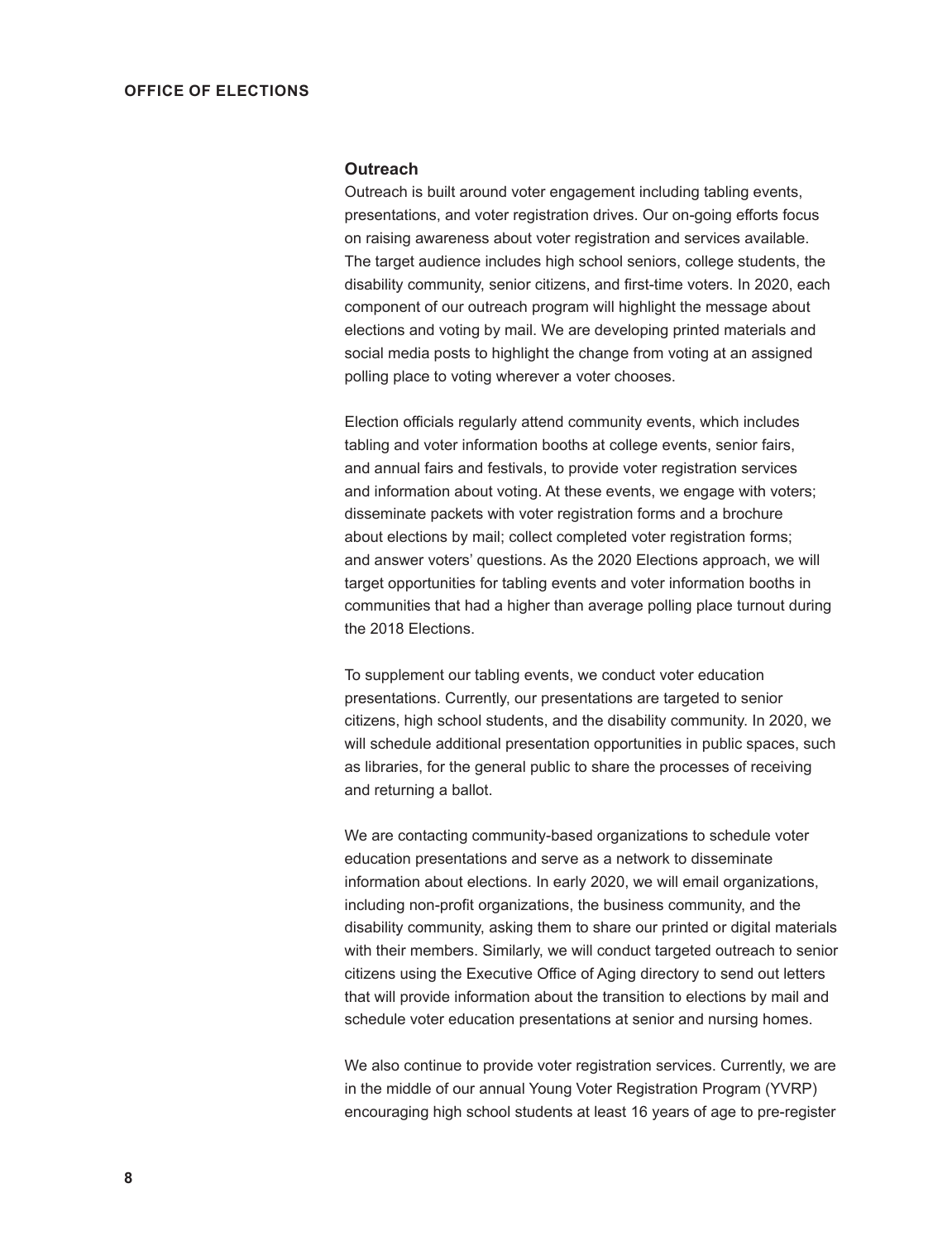to vote. We work with the Department of Education and high schools across the State to coordinate the dissemination and collection of voter registration forms. This year, the packet distributed to students also includes a brochure about elections and voting by mail. Additionally, we already work with the Department of Health,

Department of Human Services, Department of Public Safety, and the Judiciary to provide voter registration services and we are reaching out to these agencies to disseminate additional informational materials at their locations.

#### **BALLOT MAILING**

The Office of Elections and County Elections Divisions are coordinating mailing house services to have ballots delivered to voters 18-days prior to the elections pursuant to Section 16 of Act 136 SLH 2019.

Ballot printing is included in our voting and vote counting system contract. Any consolidation of ballot printing and mailing services must include State election officials who coordinate the contests and candidate names to appear on the ballot, the voting and vote counting system vendor who produces and prints the ballots, County election officials who provide the voter registration data, and the mailing house vendor who would address, insert, and sort the mail ballot packets.

The Office of Elections and County Elections Divisions have had extensive discussions about mailing house services to address various issues that must be considered. These discussions began soon after the Legislature passed House Bill No. 1248, CD1 in May 2019, to consider 1) combining printing and mailing services in-state; 2) combining printing and mailing services out-of-state; or 3) separating printing services in-state and mailing services out-of-state. These considerations were evaluated through June after determining that there are mailing houses in-state that would be capable of meeting the specifications of the job. In September, election officials attended a walkthrough and demonstration of how mailing house services would be handled. We collectively decided that the benefits of keeping the printing and mailing house services, such as inventory and quality control and use of funds, exceeded the costs of relocating printing and mailing services out-of-state, such as travel, and competition with mainland jurisdictions in a presidential election.

We have continued to discuss a tentative timeline that includes 1) the delivery of envelope supplies to the mailing house vendor; 2) delivery of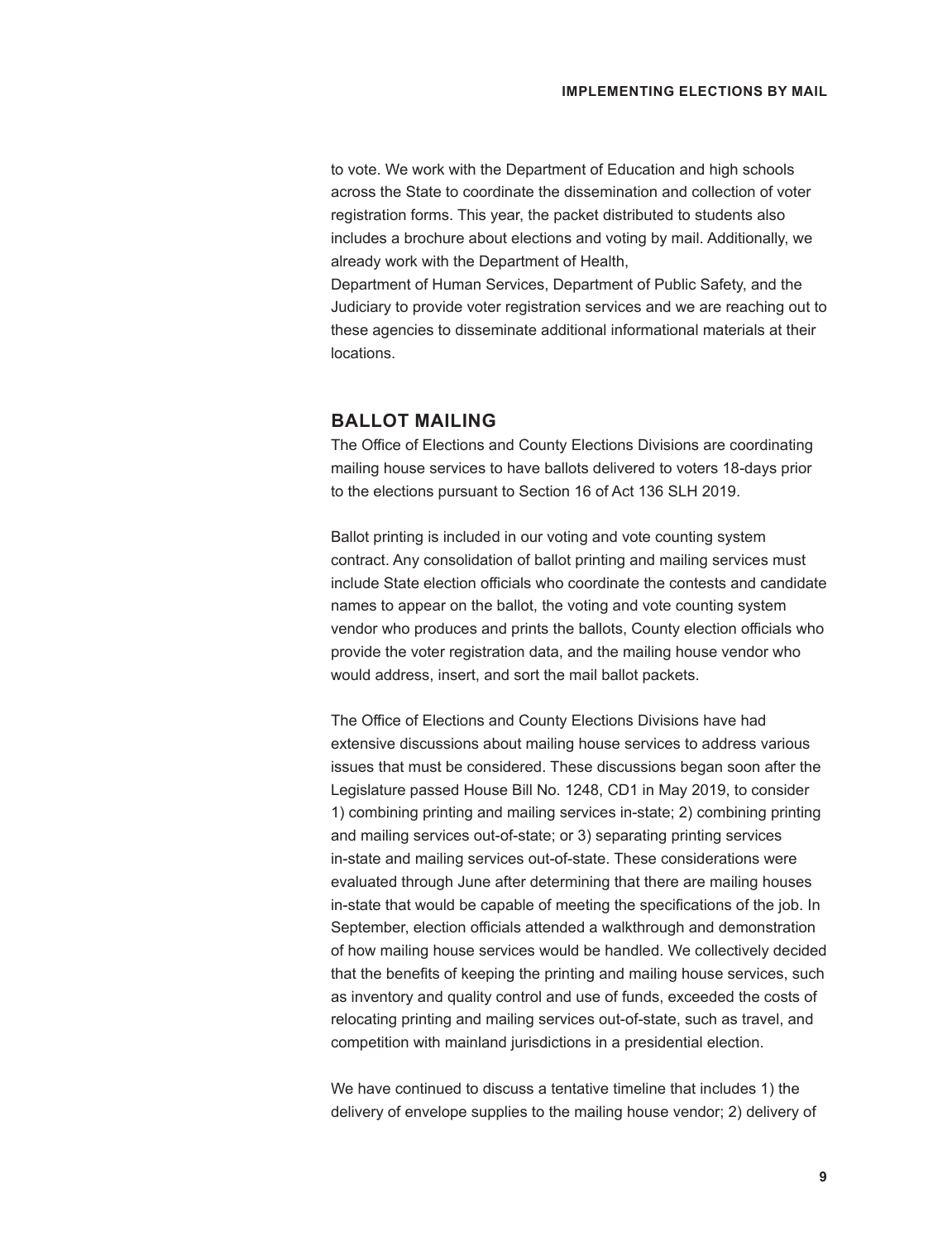the various ballot types to the mailing house vendor; 3) initial provision of voter registration data and subsequent data to reflect new voters and updates to existing voters; 4) mailing house vendor addressing of envelopes and insertion process; 5) sorting by zip code; and 6) delivery to the U.S. Postal Service in conformance with its requirements.

As an overview, the Office of Elections coordinates candidate filing statewide for regularly scheduled elections. State election officials provide the district/precincts, contests, and candidates to the voting and vote counting system vendor to produce the ballots for the election. There is one ballot type for each district/precinct for a total of 250. Election officials proof each of the 250 ballot types for format and spelling as well as the eligible contests and candidate names that appear on the ballot. Once the layout and format are approved, the voting and vote counting system vendor prints the ballots based on the quantities provided by election officials. In an elections by mail model, a ballot will be printed and mailed to all active voters. Currently, there are over 741,000 active voters in the statewide voter registration system.

As ballots are printed, the County Elections Divisions prepare the addressing file from the statewide voter registration system. Simultaneously, they are receiving voter registrations for new registrants and voters updating their record. The addressing file assigns each mail ballot packet a unique identifier, a security mechanism, that represents a combination of the voters' information – name, residence address, mailing address, and district/precinct, which allows election officials to cancel a mail ballot packet as voters update their registration.

The addressing file and printed ballots will be provided to the mailing house to address the return envelope, insert the contents of the mail ballot packet – addressed return envelope, secret ballot sleeve, corresponding district/precinct ballot, and instructions. Before mail ballot packets are sorted and mailed, the County Elections Divisions will identify and cull mail ballot packets for any voters who have updated their voter registration since the addressing file was created. The mailing house then sorts the completed mail ballot packets to reduce the cost of postage and provides them to the U.S. Postal Service.

To ensure the security and integrity of the election, State and County election officials reconcile the inventory of ballots and the number of mail ballot packets mailed compared to the voters eligible to receive a ballot as tracked by the statewide voter registration system.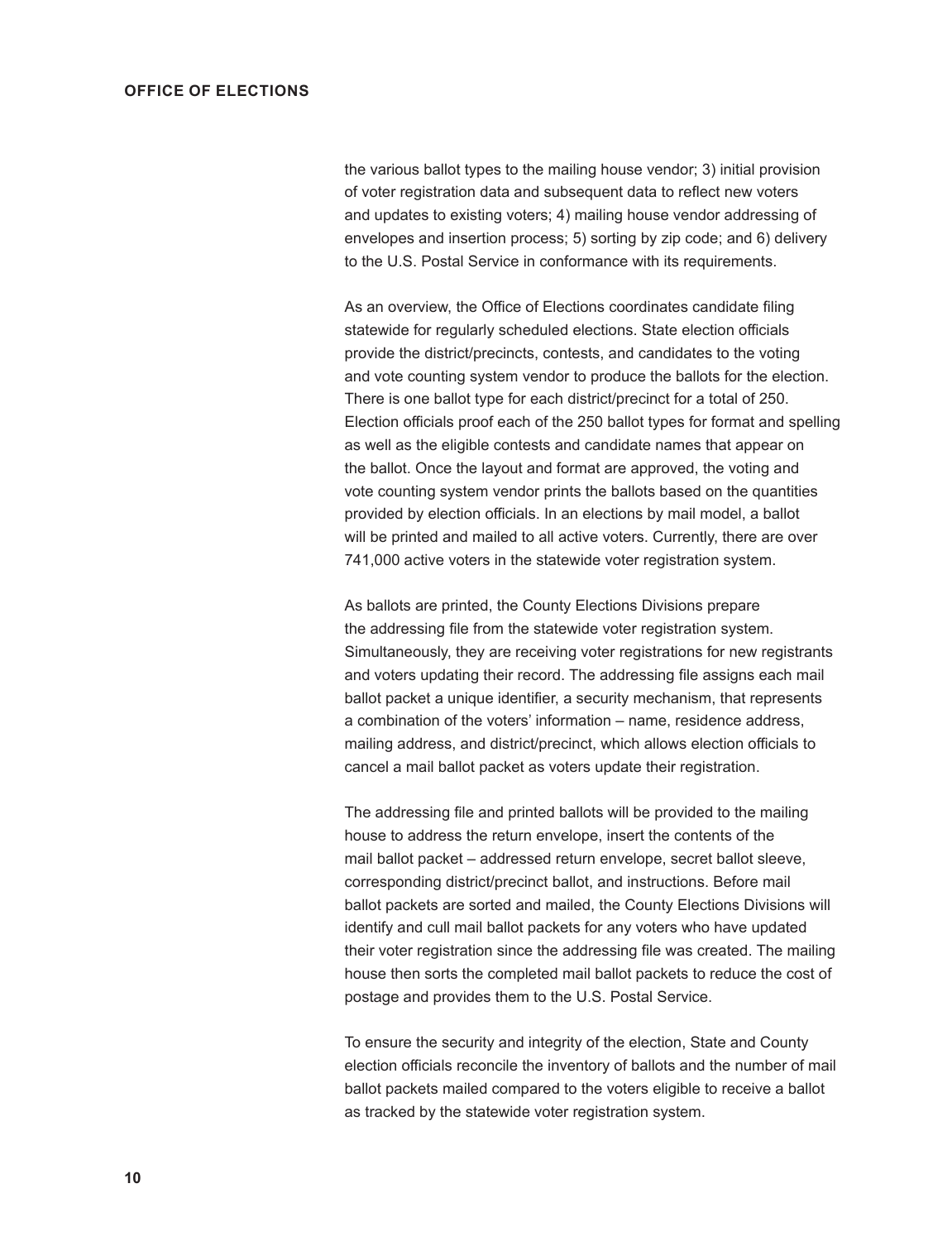#### **ADA Accessible Ballots**

In addition to paper ballots, the Office of Elections prepares ADA accessible ballots for in-person voting using direct recording electronic (DRE) voting equipment and for electronic transmission for use with a personal device. The DRE voting equipment will be available at all voter service centers for use by any voter. For voting by mail, election officials distribute an alternate format ballot (AFB) that can be electronically transmitted to voters who can then vote the ballot using any compatible device and meets various assistive technology standards. Section 2 of Act 136 SLH 2019, §11-G, allows a voter with special needs to request an AFB which will be provided when mail ballot packets are made available 18-days prior to the election.

The AFB can be emailed to a voter and then voted without the need for an active internet connection. All the ballot functions are self-contained in the JavaScript in the ballot which means there is no "refresh delay", chance of a dropped connection, or the device freezing interrupting the voting process.

The AFB is created to perform all the functions required to meet accessibility standards outlined in a report by the National Institute of Standards and Technology (NIST), "Principles and Guidelines for Remote Ballot Marking Systems" such as the following:

- Support assistive software including JAWS, Microsoft's Narrator, NVDA, and Apple's VoiceOver, as well as other screen readers that follow accessibility standards;
- Navigate and mark ballots using just the tab and space bar (binary inputs) so they support sip and puff, jelly buttons, and other bi-modal input devices; as well as voice activated software such as Nuance Dragon;
- Navigation indicators are placed near the left margins so as not to be lost when the screen is enlarged by screen magnifier software or the zoom functions of the browser;
- The screen and font size are easily scaled for ease of reading;
- All navigation indicators (buttons) are plainly identified and give visual cues when activated;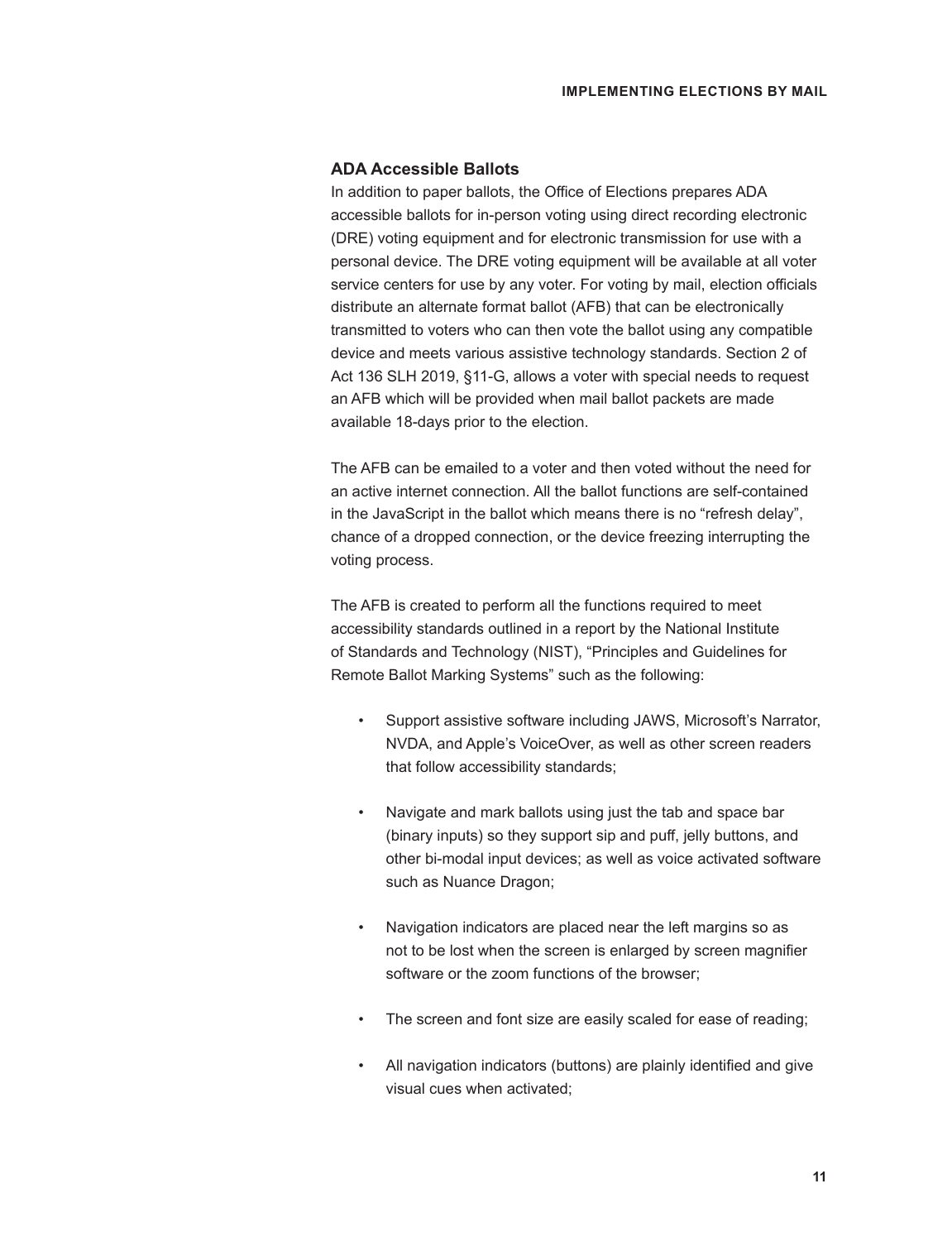- Contests and measures give indications of overvoting or undervoting; and
- The entire ballot can be checked for overvoting or undervoting.

The AFB ensures that elections by mail are accessible and convenient for all voters. Once voters have completed voting, they print a ballot summary of their votes which includes a secure barcode that may be used to produce a tabulation-ready ballot. When returning the AFB, the voter may choose to mail or electronically transmit their voted ballot with an accompanying waiver of secrecy and affirmation signature.

Election officials introduced the AFB in 2018 for voters under the Uniformed and Overseas Citizens Absentee Voting Act (UOCAVA), which must be sent 45-days prior to the election, and for absentee mail voters within five days of the election pursuant to HRS §15-5.

#### **ELECTION SECURITY**

Detecting fraud and ensuring the integrity of the election process involves layers of security and the cooperation and coordination across various federal, state, and county agencies. As election officials, each component of our operations works together to ensure the security of our elections. As previously mentioned, election officials reconcile the number of ballots and mail ballot packets with the number of eligible voters tracked in the statewide voter registration system. Election officials also conduct list maintenance to ensure that only eligible voters receive a ballot as well as additional security features such as ballot tracking, signature validation, and providing notice of election offenses.

#### **List Maintenance**

Election mailings are sent by non-forwardable mail and allows the County Elections Divisions to maintain the voter registration rolls pursuant to the federal National Voter Registration Act of 1993 (NVRA). Voters who receive the election mailings, indicating that there is currently no change to their registration, are considered active and will continue to be sent future election mailings – including the ballot.

The National Voter Registration Act of 1993 allows election officials to use the non-delivery of an election mailing or a National Change of Address (NCOA) filed with the U.S. Postal Service as a trigger for sending a confirmation mailing by forwardable mail in which the voter is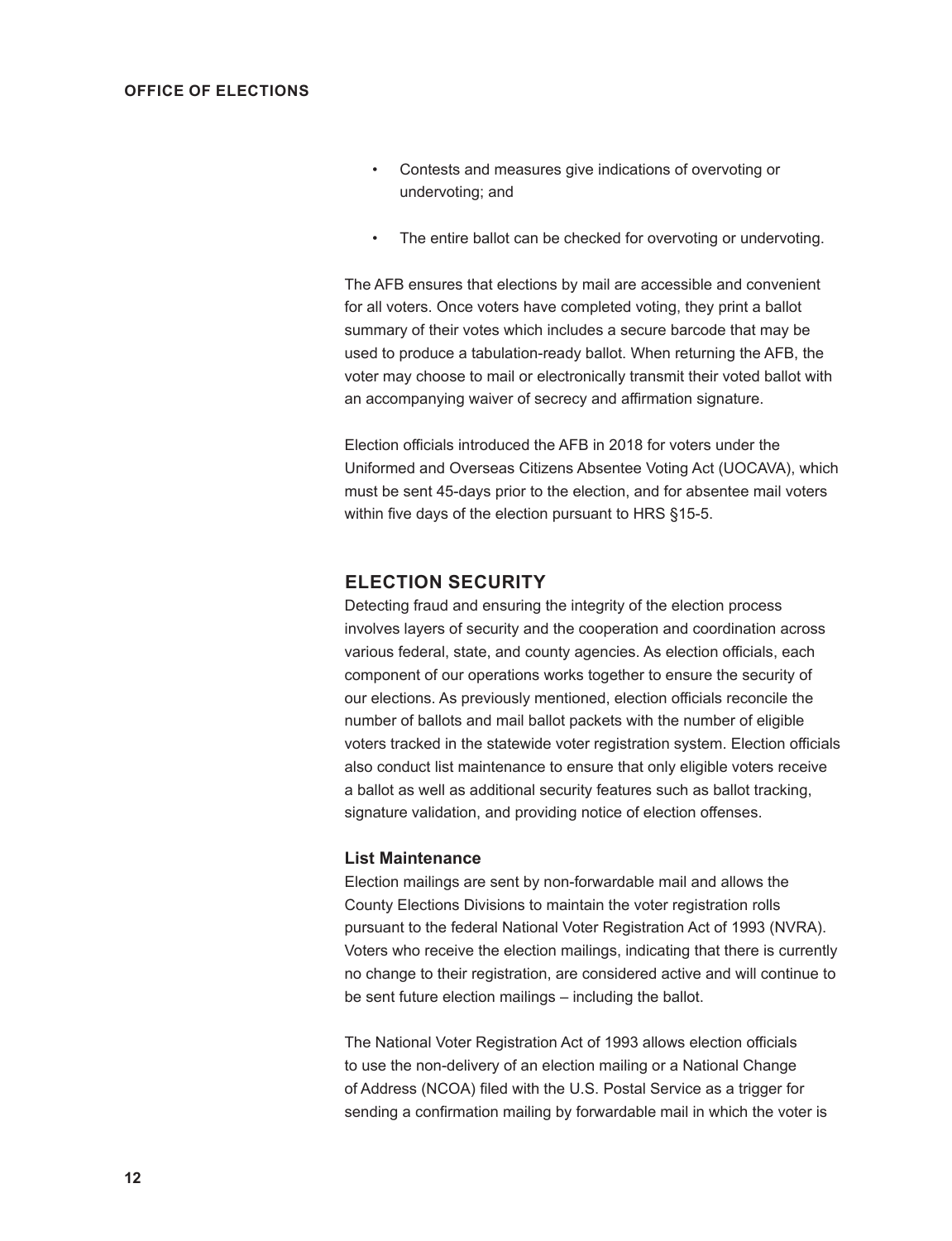notified that their record is out-of-date. The confirmation mailing, which we refer to as a "white card", provides a pre-addressed pre-paid return card which allows the voter to update or cancel their voter registration. Voters who are sent a confirmation mailing are designated inactive and eventually removed from the voter registration rolls if they fail to update their registration within the next two general elections. The voters designated inactive will not receive a ballot until they update their registration. However, voters may update their registration at any time to cast a ballot for the election ensuring their right to vote.

If a period of two general elections passes from the mailing of the confirmation card, without any voting or contact from the voter, the voter can be removed on the basis of the understanding that the voter no longer lives in the county.

The accuracy and integrity of the voter registration rolls is important for the security of the election. By identifying voters who may have an outdated voter registration, we reduce the possibility of voter fraud as only eligible voters are mailed the ballot. Pursuant to Section 2 of Act 136 SLH 2019, §11-B, no ballot will be mailed to a questionable address. Additionally, it is important to eventually remove these voters after two general elections if they do not indicate in any manner that they reside in the jurisdiction. The integrity of the voter registration rolls is compromised if we have voters on it that we reasonably understand are not residents.

#### **Tracking Return Envelopes**

Each return envelope is pre-addressed to the voter and printed with a barcode that is a unique identifier. As previously mentioned, the unique identifier represents the voter's registration record at the time it was created including name, residence address, mailing address, and corresponding district/precinct. This allows election officials to use the statewide voter registration system to electronically track the issuance of ballots and ensure that the mailing house properly matches the correct ballot type to the voter when creating their mail ballot packet. The unique identifier is also used by the statewide voter registration system to track the return of the ballot and to prevent a voter from possibly voting twice either through requesting another ballot or attempting to vote again at a voter service center.

#### **Signature Validation**

As part of the receipt of ballots, the County Elections Divisions scans the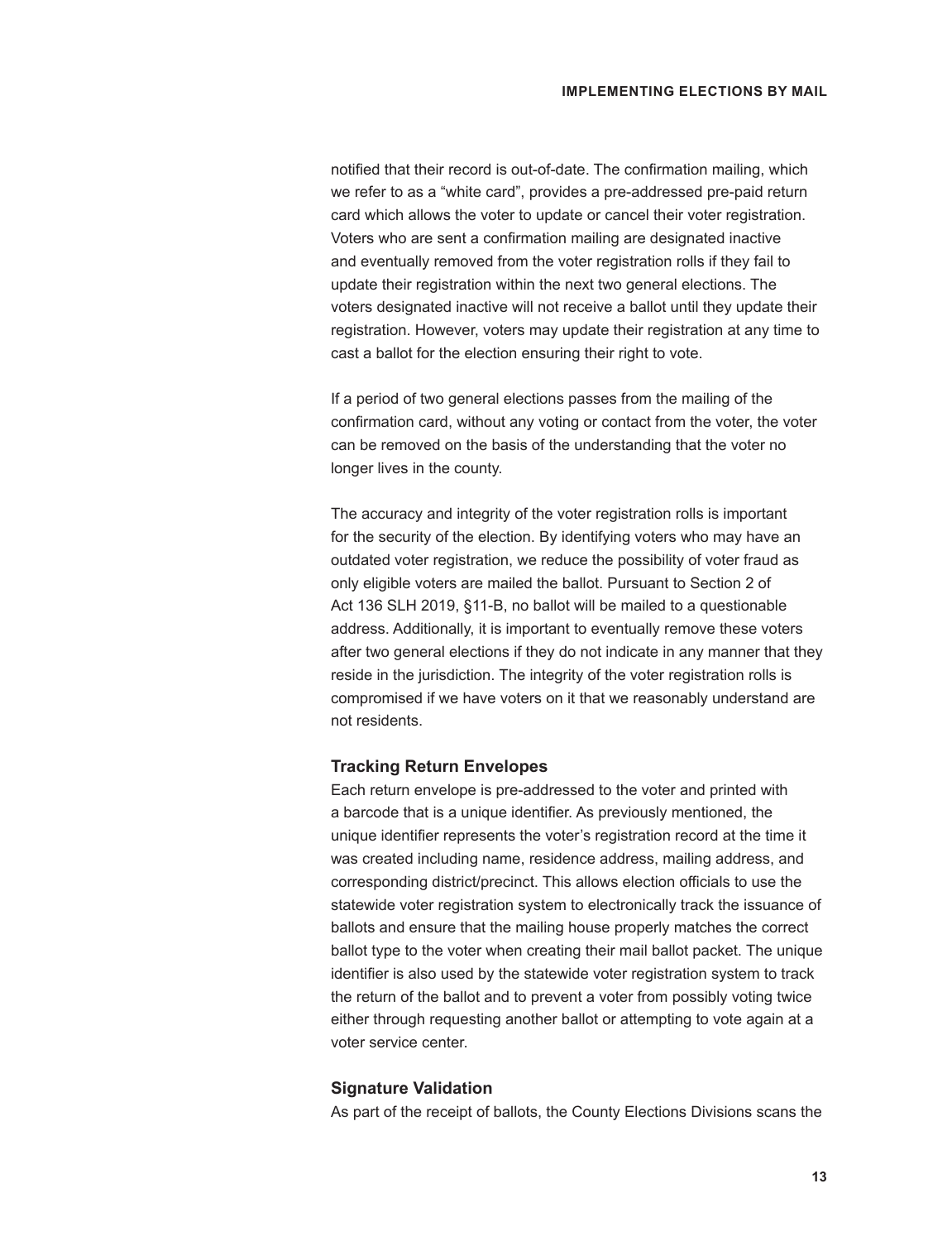barcode to view each voters record and signature to validate with the signature on the return envelope. We will be sending a signature capture card in April 2020, as previously noted, asking voters to provide their current signature to the County Elections Divisions for this purpose.

The County Elections Divisions have the option to use electronic signature devices to facilitate the capturing of signature images on return envelopes and analyzing the image in comparison to what is on file. These processes are being drafted as part of new administrative rules to standardize the review of signatures by election officials.

As a safeguard, Section 2 of Act 136 SLH 2019, §11-F, allows voters to correct any deficiency with their signature. The County Elections Divisions will be following up with each voter whose signature does not match or did not sign the return envelope. Voters must correct their return envelope within five business days after the election.

Verifying the signature on the return envelope is used to confirm the identity of the voter. A mismatched signature may indicate voter fraud which would be escalated to the proper law enforcement agency for investigation.

#### **Notice of Election Offenses**

The mail ballot packet includes notices of various election offenses and the voter must affirm that they did not receive assistance from the voter's "employer or agent of the employer, agent of the voter's labor union, or any candidate listed on the ballot" by signing. As provided by Section 2 of Act 136 SLH 2019, §11-D, the instructions will include election fraud and voter fraud information based on HRS §19-3(5) ("[e]very person who, at any election, votes or attempts to vote in the name of any other person, living or dead, or in some fictitious name, or who, having once voted, votes or attempts to vote again, or knowingly gives or attempts to give more than one ballot for the same office at one time of voting") and HRS §19-3.5 ("[a]ny person who knowingly votes when the person is not entitled to vote"). It will include notice that a violation of these laws may subject the voter to imprisonment, a fine, or both. We will continue to provide this information on the secret ballot sleeve.

#### **Securing Election Infrastructure**

The Office of Elections has been working with the Hawaii State Fusion Center and Office of Enterprise Technology Services (OETS) to assess risks and implement cybersecurity solutions. We have also expanded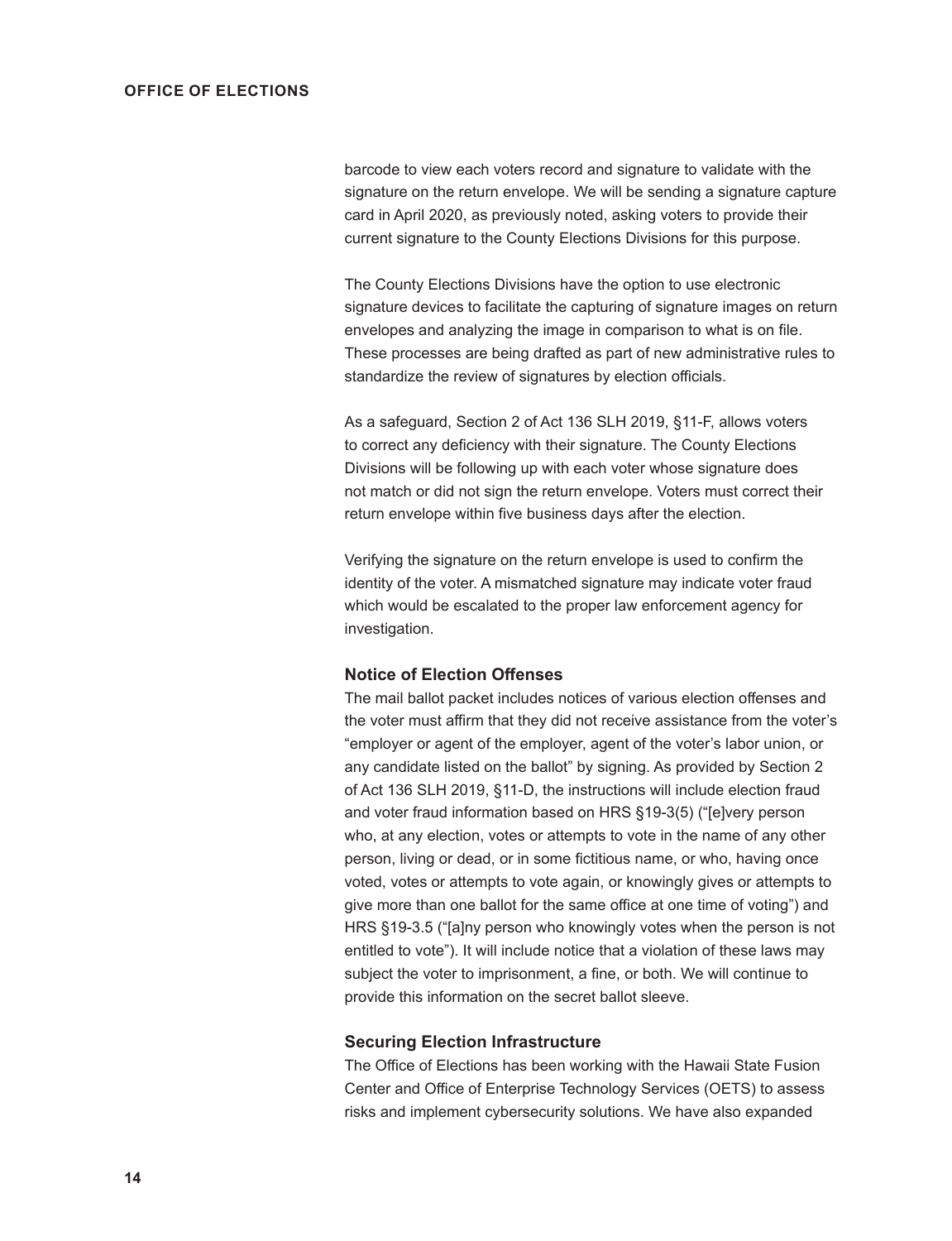discussions to include resources from additional agencies who are identifying vulnerabilities to our voting and vote counting system and physical locations used for voting and processing ballots. Other election infrastructure includes the statewide voter registration that is housed on the Hawaii State Government Private Cloud, which is managed and secured by OETS.

Additionally, the Office of Elections also works with OETS to monitor and secure our website, www.elections.hawaii.gov. Since 2016, election officials nationwide have experienced misinformation shared on social media causing voter confusion. Our office is working to minimize the impact of misinformation by ensuring our website is the official and accurate resource for Hawaii voters. Our website will appear on all our informational materials.

Election officials believe transparency in the process helps to ensure the security and integrity of the election. Qualified political parties may appoint poll watchers to monitor operations at the voter service centers to ensure conformance with all laws, rules, and procedures. Similarly, counting center operations including the processing, counting, and tabulation of ballots must be conducted in the presence of official observers. Official observers serve as the "eyes and ears" of the public to ensure the security and integrity of the election. Following the elections, the Office of Elections conducts audits of the voting and vote counting system and the County Elections Divisions reconcile the number of ballots counted with the number of validated return envelopes received with the statewide voter registration system pursuant to Hawaii Revised Statutes.

#### **EXPENDITURES AND RESOURCES**

The Office of Elections and County Elections Divisions have shared responsibilities for joint elections (i.e., regularly scheduled primary and general elections) pursuant to HRS §11-184. The Office of Elections had been responsible for all operations and expenses related to election day polling places – including recruiting, training, and paying election day officials; as well as the printing and counting of ballots. Expenses related to the printing and counting of ballots were shared with the County Elections Divisions.

The County Elections Divisions had been responsible for voter registration and absentee voting – including absentee walk-in voting and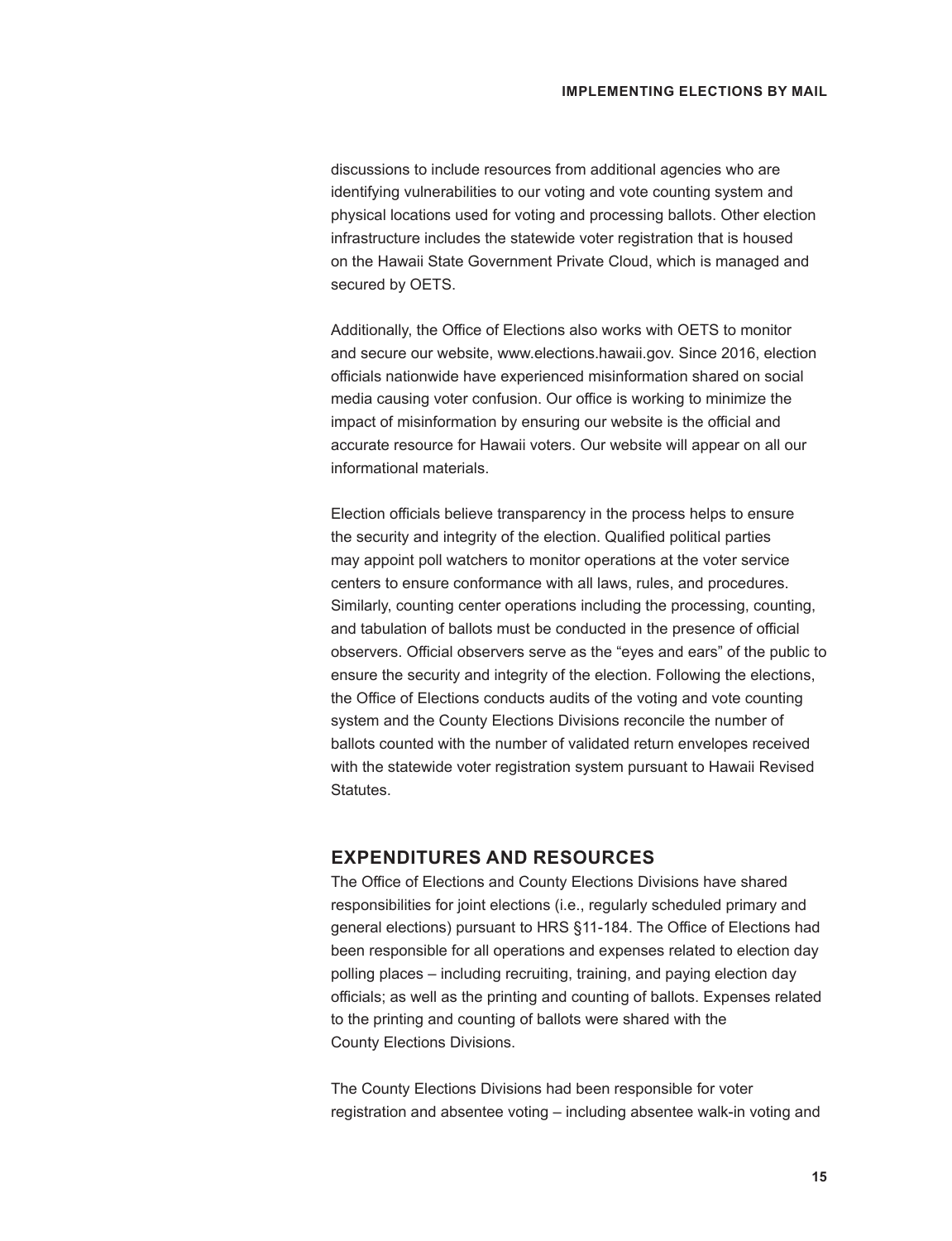mail. All expenses related to the responsibilities of the County Elections Divisions have been borne by the County, excluding postage which has been shared with the Office of Elections through a proration following the election, HRS §11-184(3).

We would like to note that the contract for a voting and vote counting system, which includes ballot printing, is shared between the Office of Elections and County Elections Divisions. Additionally, federal funds provided through the Help America Vote Act of 2002 (HAVA) have been used to implement the statewide voter education campaigns, procure a new statewide voter registration system, and support election security. We would also like to note that while the County Elections Divisions are responsible for voter registration, the Office of Elections is responsible for the statewide voter registration system, procured in 2014, pursuant to federal law.

As we transition to elections by mail, Act 136 SLH 2019, §11-J, provides that for joint elections, the Office of Elections will continue to be responsible for the printing and counting of ballots, and the County Elections Divisions are responsible for mailing and receipt of ballots and operation of voter service centers; as well as voter registration. All expenses, excluding those associated with voter registration are shared between the Office of Elections and County Elections Divisions. The Office of Elections and County Elections Divisions are working together to project expenses and coordinate and identify shared costs; for example – procuring envelopes for mail ballot packets, statewide.

The following table provides an aggregate comparison of expenses from the 2018 Elections, conducted as a polling place election to the projected expenses for the 2020 Elections to conduct elections by mail. This table provides expenses related to the conduct of an election and does not reflect the cost-sharing or budget of the Office of Elections and County Elections Divisions since the cost-sharing mechanism provide by Hawaii Revised Statutes has been amended. Similarly, this table does not reflect the expenses related to the appropriations provided by Act 136 SLH 2019 to the Office of Elections or County Elections Divisions for capital equipment. Lastly, the Office of Elections is in the process of procuring a new voting and vote counting system contract as the current contract expires upon the conclusion of the 2020 General Election. As such, we have not provided cost estimates, such as ballot mailing for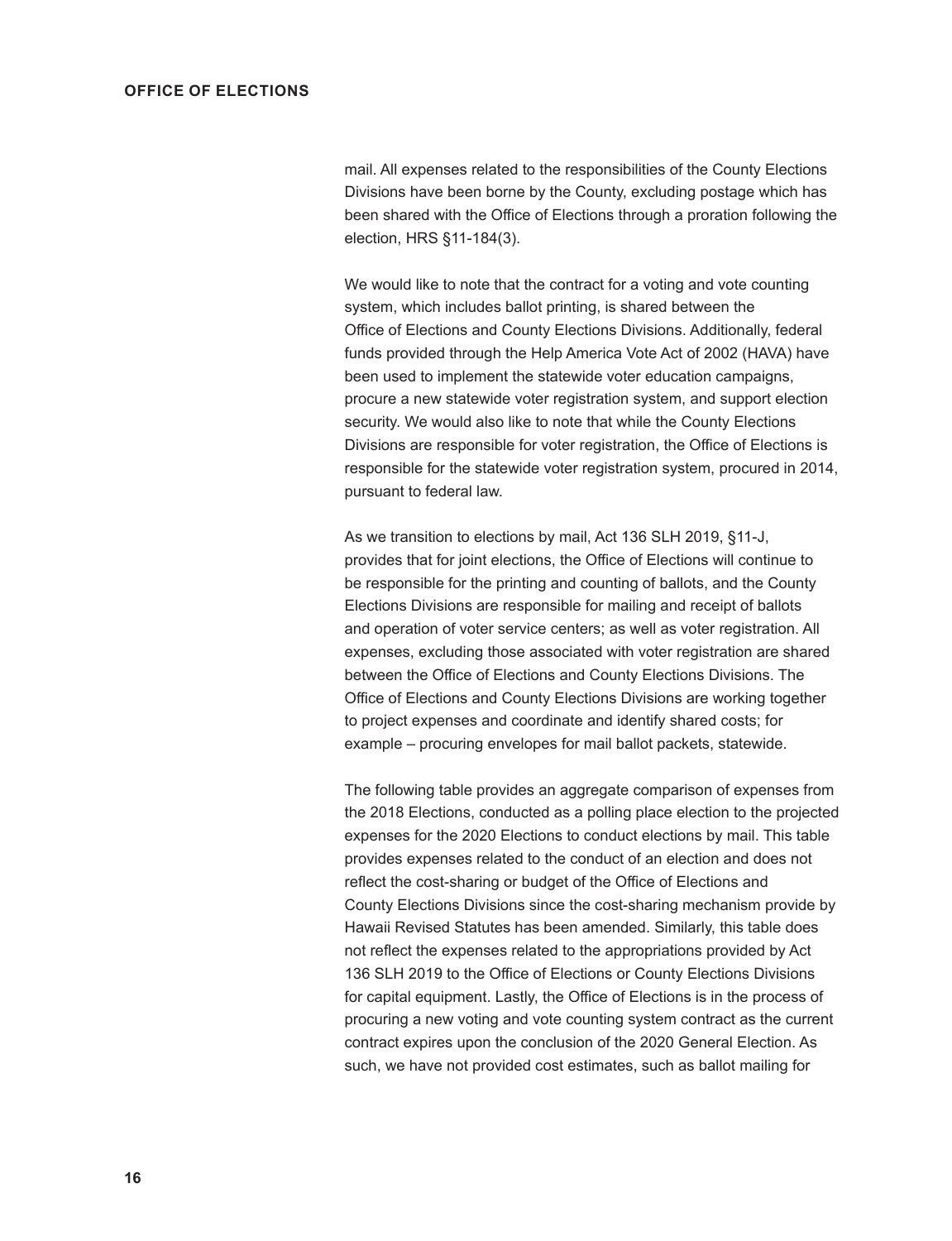|                                         | 2018 Expense | 2020 Projected |
|-----------------------------------------|--------------|----------------|
| <b>Early Voting</b>                     | 219,072      | 212,898        |
| <b>Election Day Officials</b>           | 572,510      | 95,680         |
| <b>Facilities</b>                       | 59,640       | 45,300         |
| <b>Mailing Services &amp; Envelopes</b> | 143,349      | TBA            |
| Places of Deposit                       | $\Omega$     | 4,200          |
| Postage                                 | 415,662      | 1,247,080      |
| Proclamations                           | 70,200       | 60,000         |
| Shipping & Delivery                     | 225,657      | 78,000         |
| Staffing                                | 2,328,772    | 1,525,036      |
| Supplies & Equipment                    | 192,549      | 44,800         |
| Voting & Vote Counting System           | 3,209,000    | 3,290,000      |
| Total                                   | \$7,391,411  | \$6,521,994    |

the 2020 Elections, that may inadvertently affect the outcome of the procurement. The procurement process should be completed by the end of 2019 and we will submit a subsequent cost comparison at that time.

Act 136 SLH 2019 appropriated funds to the Office of Elections for preparing, implementing, and administering elections by mail, including a voter education and voter awareness campaign and funds to the County Elections Divisions for start-up and transition costs.

#### **Appropriations to Office of Elections**

The Office of Elections has been appropriated \$200,000 in both Fiscal Year (FY) 2019-20 and FY 2020-21. We have designated these funds for voter education and voter awareness to be used in conjunction with federal HAVA funding that is currently used to provide voter education.

In FY 2019-20, the \$200,000 will be used to cover the costs of production of the previously mentioned election mailings in January and April 2020. The balance will be paid using federal HAVA funds.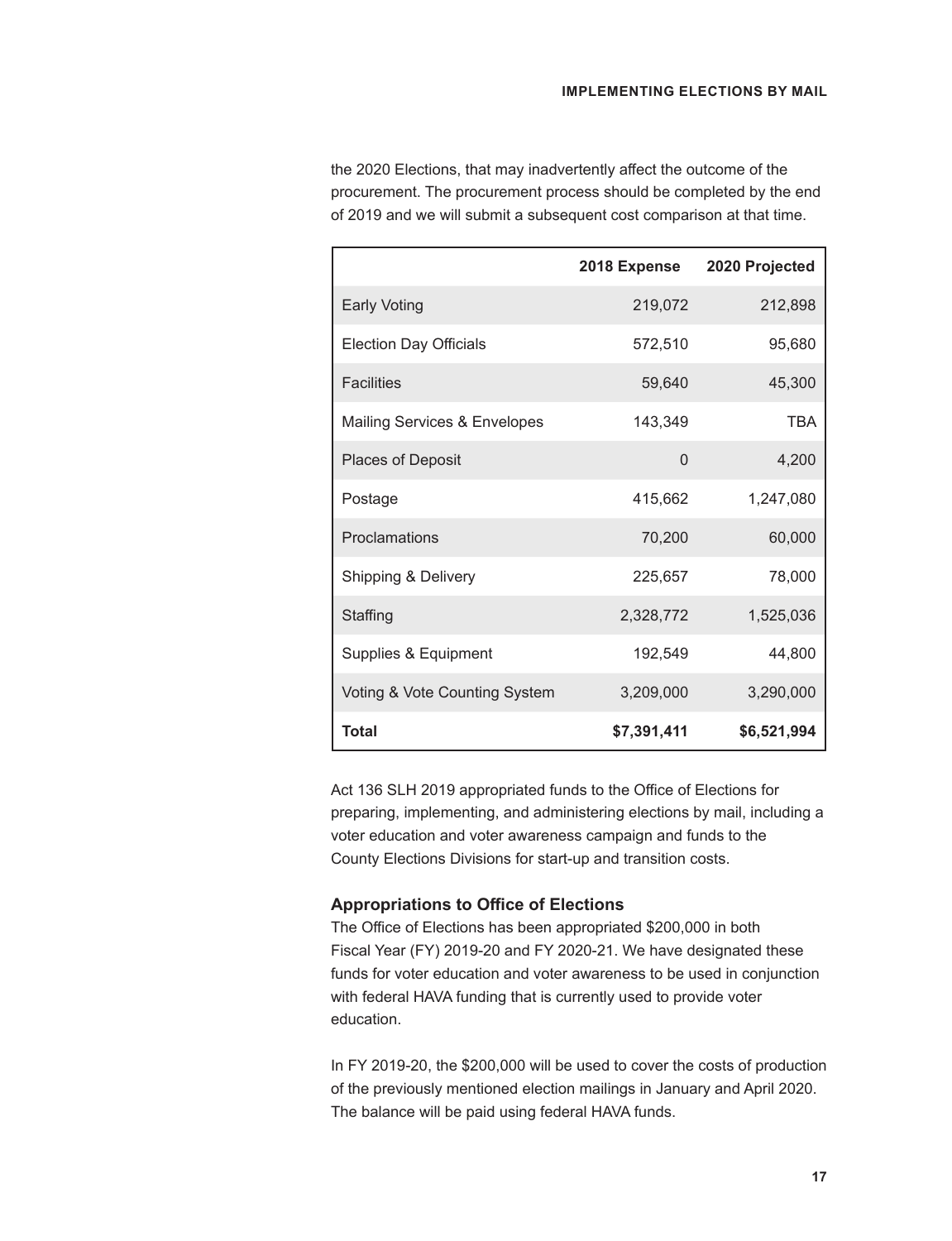|      |                                        | <b>Fstimated Cost</b> |
|------|----------------------------------------|-----------------------|
| Jan. | <b>Printing &amp; Mailing Services</b> | 40,000                |
|      | Postage                                | 74.200                |
| Apr. | <b>Printing &amp; Mailing Services</b> | 96,500                |
|      | Postage                                | 89,000                |
|      | Total                                  | \$299,700             |

In FY 2020-21, \$108,000 will be used for television, radio, and digital ads associated with our media campaign. The remaining balance of \$92,000 will be used to supplement any messaging that may be required between the Primary Election and the General Election as well as producing future digital educational materials based on our experience in the 2020 Elections.

#### **Appropriations to County Elections Divisions**

Act 136 SLH 2019 appropriated \$830,731 in both FY 2019-20 and FY 2020-21 to the Counties in the form of a grant, administered by the Department of Budget and Finance, based on the proportion of voter registration. The County Elections Divisions have been working with the Department of Budget and Finance to provide the cost of the capital equipment they expect to expend and enter an agreement to receive the funding. The following table notes the funds each County is expected to receive and expend based on their proportion of voter registration in the 2018 General Election.

|              | <b>Requested</b><br>FY 2019-20 | <b>Appropriated</b><br>FY 2019-20 | <b>Appropriated</b><br>FY 2020-21 | <b>Total Alloted</b> | Over/Under |
|--------------|--------------------------------|-----------------------------------|-----------------------------------|----------------------|------------|
| Hawaii       | 328,812                        | 126,688                           | 126,688                           | 253,376              | (75, 436)  |
| Maui         | 205.695                        | 106.176                           | 106.176                           | 212,352              | 6,657      |
| Kauai        | 0                              | 48,808                            | 48,808                            | 97,616               | 97,616     |
| Honolulu     | 377.620                        | 549,059                           | 549,059                           | 1,098,118            | 720,498    |
| <b>Total</b> | \$912,127                      | \$830,731                         | \$830,731                         | \$1,662,462          | \$750,335  |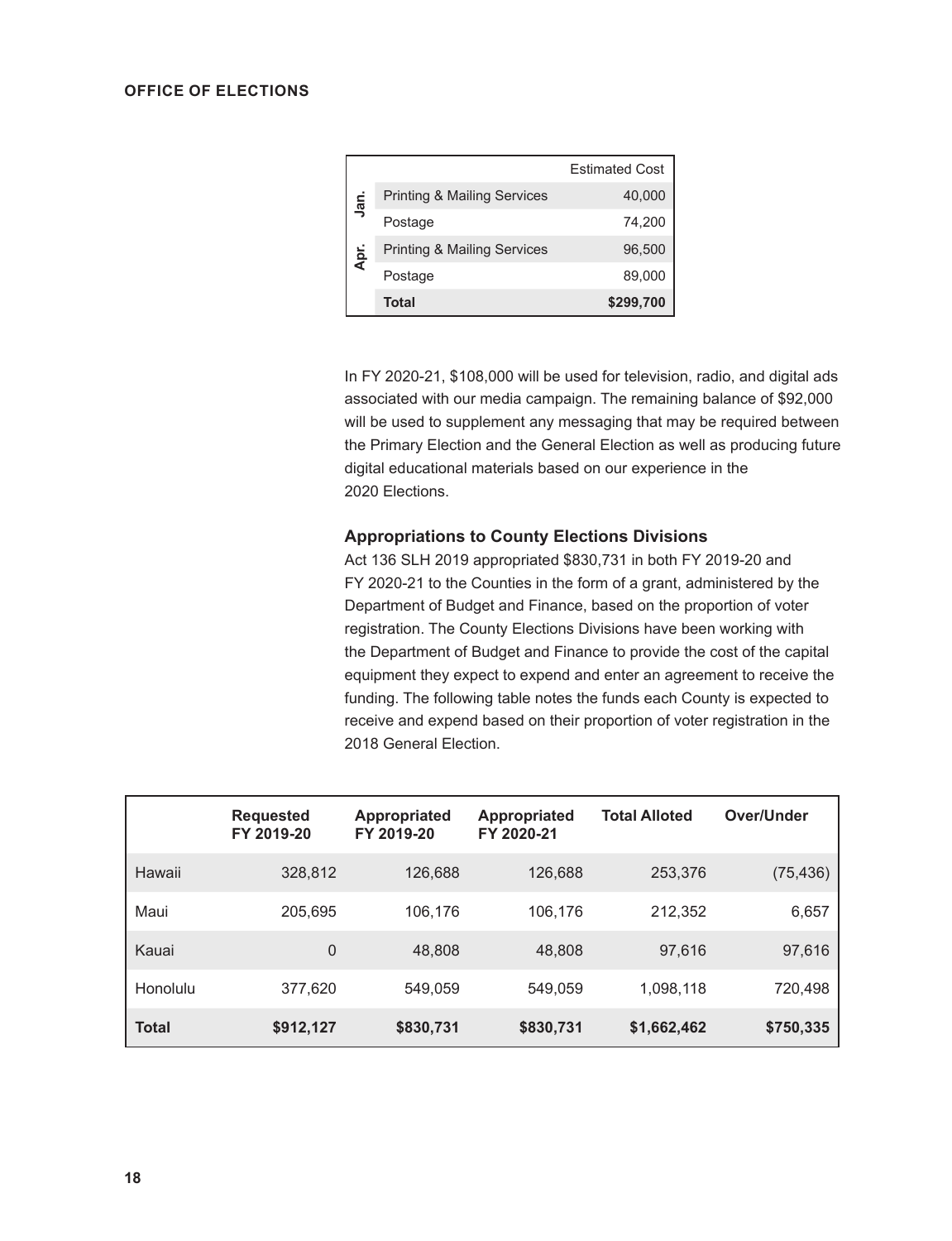The requested amounts for FY 2019-20 in the table above are based on estimates provided by the Counties in 2018 and amended, for the County of Hawaii, in 2019. The tables below provide a breakdown the start-up and transition costs for the County of Hawaii, County of Maui, and City and County of Honolulu.

County of Hawai'i Elections by Mail Start-up Cost

| Item                     | Amount  | Est. Cost    | Description                                                      |
|--------------------------|---------|--------------|------------------------------------------------------------------|
| Scanner/Sorter           |         | \$250,00.00  | Signature verification & receiving ballot envelopes              |
| Electronic Letter Opener |         | \$5256.00    | Opening returned ballot envelopes                                |
| Barcode Scanners         | 6       | \$774.00     | Signature verification and processing received ballots           |
| Dymo Label Printers      | 6       | \$1,500.00   | Processing early voting applications                             |
| Secure Drop boxes        | 8       | \$7432.00    | Outdoor collection boxes placed at various locations islandwide. |
| Graphic Design for boxes | 8       | \$2400.00    |                                                                  |
| Mobile Mesh Security     | 6       | \$8045.00    | Store valid return ballot envelopes before counting              |
| Truck                    |         |              |                                                                  |
| Voter Education          |         | \$25,000.00  | Radio, print, TV campaign                                        |
| Signature Card Update    | 115,000 | \$28,405.00  | 115,000 voters x 0.20 per card = $$23,000$ . 10% returned/reply  |
| Mailing                  |         |              | $11,500 \times 0.47 = $5,405.$                                   |
|                          |         |              |                                                                  |
| Total                    |         | \$328,812.00 |                                                                  |

**Figure 2: County of Hawaii Elections by Mail Start-up Cost.**

#### **County of Maui** Elections by Mail - Approximate Start-up Cost

| litem                       | Quantity | Cost Est.    | <b>Description</b>                                           |
|-----------------------------|----------|--------------|--------------------------------------------------------------|
| Envelope scanner/sorter     |          | \$100,000.00 | Signature verification and Mark Voter file                   |
|                             |          |              |                                                              |
| <b>Voter Education</b>      |          | \$10,000.00  | Radio PSA's                                                  |
|                             |          | \$8,600.00   | 4 - 1/2 page Newspaper Ads                                   |
|                             | 95000    | \$6,175.00   | Mailer to Voters.                                            |
|                             | 950001   | \$52,250.00  | Postage                                                      |
|                             |          |              |                                                              |
| Mail Trays                  | 200 l    | \$1,750.00   | Colored mail trays for voted ballot envelopes                |
|                             |          |              |                                                              |
| Mobile Mesh Security Trucks | 8        | \$9,560.00   | Store voted ballots for counting                             |
|                             |          |              |                                                              |
| Stainless Steel Drop boxes  |          | \$9,860.00   | Ballot drop boxes to be placed at various locations (Large)  |
|                             | 5        | \$7,500.00   | Ballot drop boxes to be placed at various locations (medium) |
|                             |          |              |                                                              |
|                             |          |              |                                                              |
|                             |          |              |                                                              |
|                             |          |              |                                                              |
| Total                       |          | \$205,695.00 |                                                              |

**Figure 3: County of Maui Elections by Mail Start-up Cost.**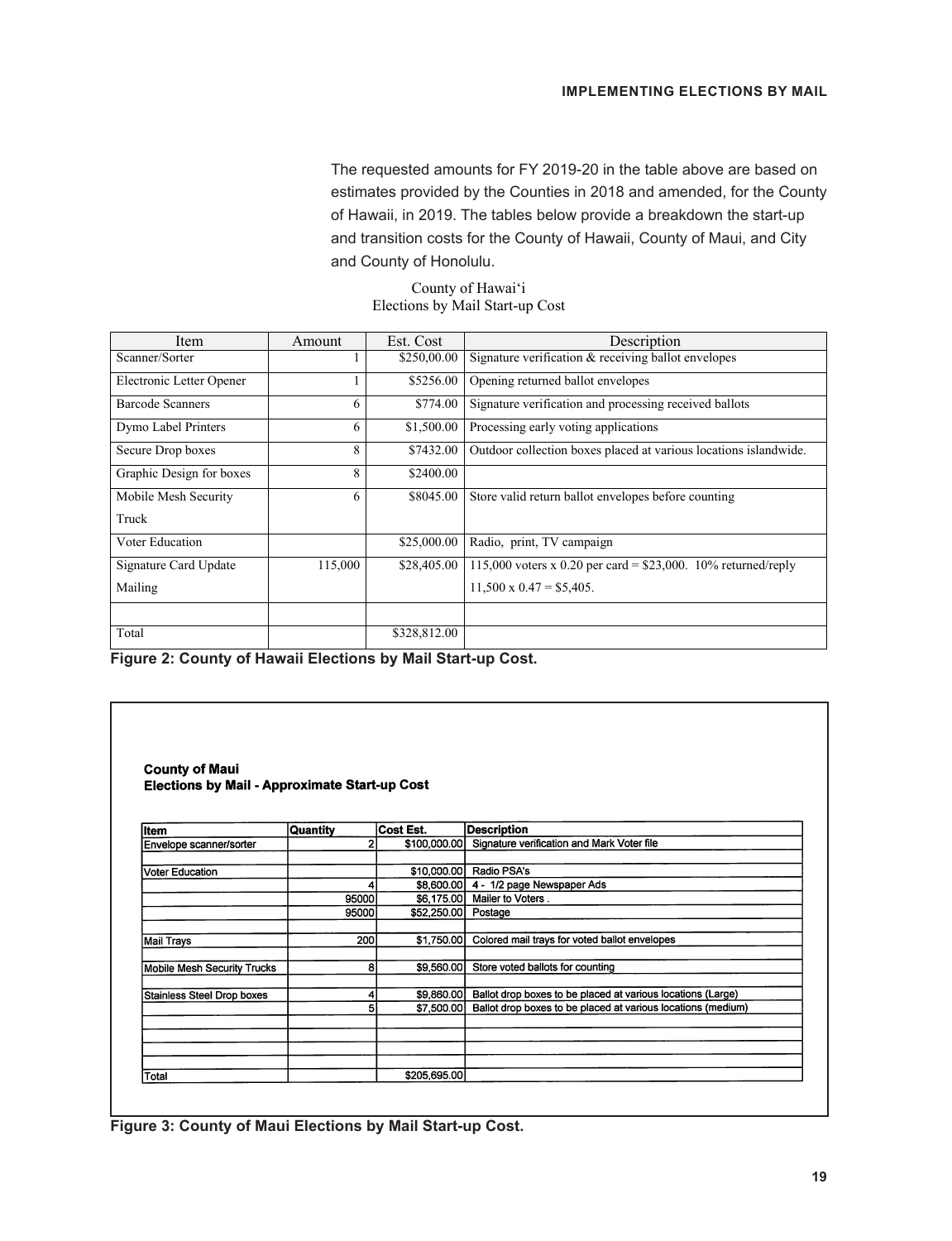| Drop Boxes                                                                                                                                                                                                                                                                                   | \$6,000 each X 15 | $= $90,000$  |
|----------------------------------------------------------------------------------------------------------------------------------------------------------------------------------------------------------------------------------------------------------------------------------------------|-------------------|--------------|
| Boxes would be a combination of indoor and outdoor boxes depending on location.<br>Budgeting assumes outdoor boxes. Known manufacturers are located in Washington<br>and Minnesota and certain drop boxes may utilize a modified 4'x6' enclosed storage<br>trailer with security wheel boot. |                   |              |
| Places of deposit would be located for general convenience across Oahu:<br>Leeward Coast to Ewa Beach (3)<br>Aiea to Central Oahu (3)<br>Windward Coast (3)<br>Hawaii Kai to Urban Honolulu (3)<br>(3 replacements boxes for damage/vandalism)                                               |                   |              |
| Drop box miscellaneous items: carts, security devices, etc.                                                                                                                                                                                                                                  |                   | $= $5,000$   |
| Miscellaneous: signage/traffic management supplies,<br>(directional, electioneering, informational banners, etc.)                                                                                                                                                                            |                   | $=$ \$10,000 |
| Graphic wraps for boxes                                                                                                                                                                                                                                                                      | \$600 X 15        | $= $9.000$   |
| Design/Installation of boxes (indoor/outdoor)<br>Outdoor installations may require plan/design/permitting                                                                                                                                                                                    |                   | $= $15,000$  |
| Security surveillance for outdoor boxes                                                                                                                                                                                                                                                      |                   | $=$ \$20,000 |
| Online locator for nearest dropbox/service center                                                                                                                                                                                                                                            |                   | $=$ \$10,000 |
| GPS Vehicle/Asset tracking software for ballot retrieval teams                                                                                                                                                                                                                               |                   | $= $5,000$   |
| Public information/branding of county vote by mail process/materials<br>(boxes, envelopes, signage, online, etc)                                                                                                                                                                             |                   | $= $75,000$  |
| Radio information campaign<br>(Flight messages would include: Update your signature card, Request a replacement<br>ballot, Sign your own ballot envelope, Return/drop off by 6pm Election day                                                                                                |                   | $=$ \$25,000 |
| Signature card update mailing/response cards<br>460,000 registered voters x $$0.20$ card (includes production/postage) = $$92,000$<br>10% returned/reply - 46,000 x \$0.47 (business reply postage paid) = \$21,620                                                                          |                   | = \$113,620  |
| <b>TOTAL</b>                                                                                                                                                                                                                                                                                 |                   | \$377,620    |

**Figure 4: City and County of Honolulu Elections by Mail Start-up Cost.**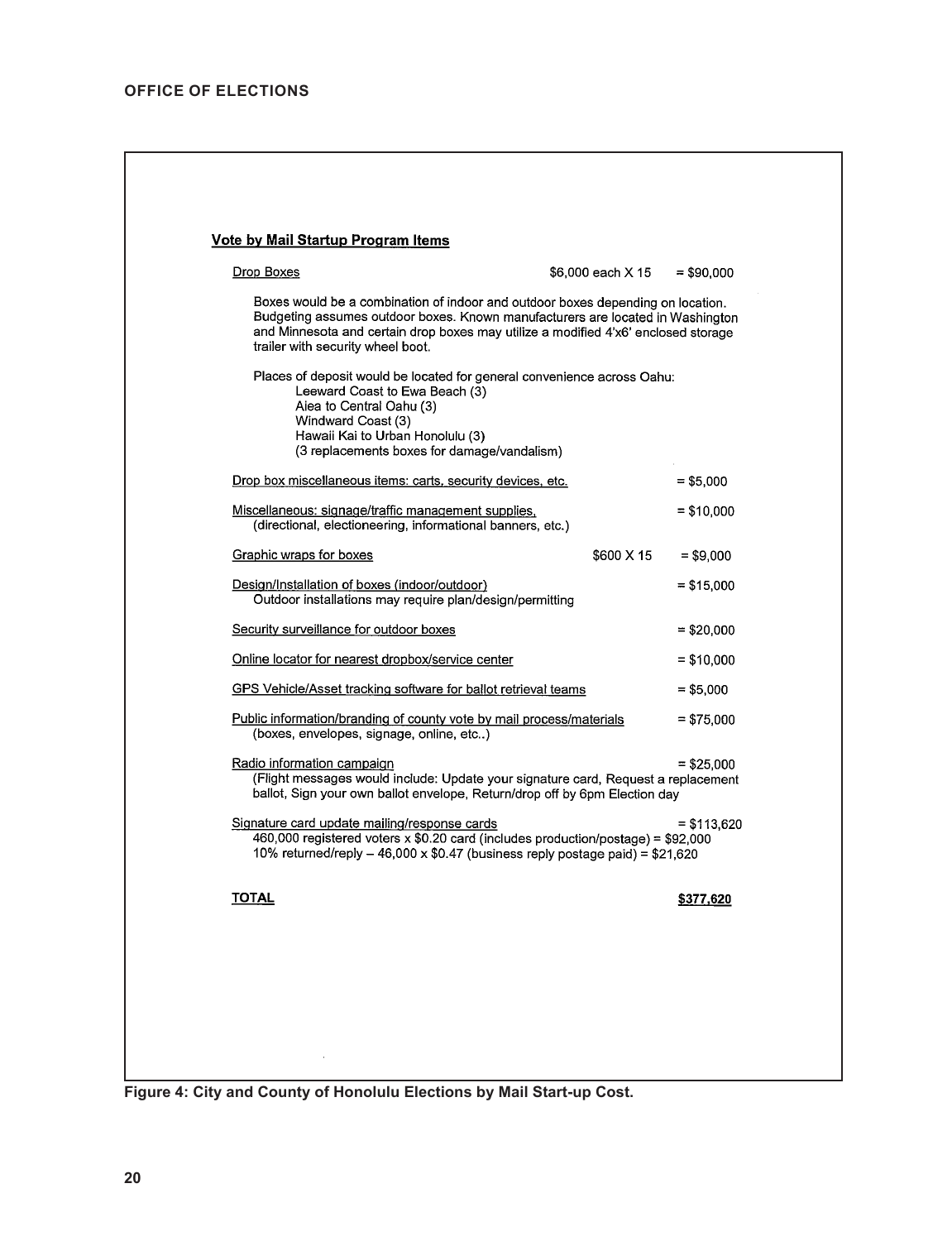Since the funding is a proportion of voter registration while the costs of capital equipment are fixed, we have concerns with the amounts to be provided to each County. The start-up costs for each County are relatively similar for the necessary capital equipment, such as a high-speed scanner sorter or drop boxes, rather than a per unit cost suggested by prorating the funds.

We would note that the County of Kauai was appropriated funds pursuant to Act 182 SLH 2018 which implemented an elections by mail pilot program for the County of Kauai only. Through that Act, the County of Kauai was appropriated \$75,450 in Fiscal Year 2018-19, of which \$67,573 was expended for a scanner/sorter for the receipt of return envelopes, steel ballot boxes, and security cameras. As the County has already procured the necessary capital equipment, they have not requested additional funding through Act 136 SLH 2019. We would respectfully propose reallocating these funds to cover any shortfalls to the other Counties.

### **CHALLENGES AND RECOMMENDATIONS**

Although, elections by mail can be implemented pursuant to Act 136 SLH 2019, there are a variety of matters the Legislature may wish to consider amending for consistency and administration. The following is a proposed bill that:

- (1) Re-establishes "precinct";
- (2) Addressed County logistic challenges regarding voter service centers and places of deposit;
- (3) Clarifies method for voters to return ballots and that voters in line at 7:00 p.m. will be allowed to vote; and
- (4) Non-substantive changes for consistency and style.

Most importantly, we believe the term "precinct" should be reinstated. Act 136, SLH 2019 removes the term "precinct" and replaces it with the word "district" as "precinct" has been used incorrectly to be synonymous with "polling place". However, in the administration of elections, the precinct represents the "smallest political subdivision established by law", HRS §11-1 (prior to Act 136 SLH 2019), which addresses intersecting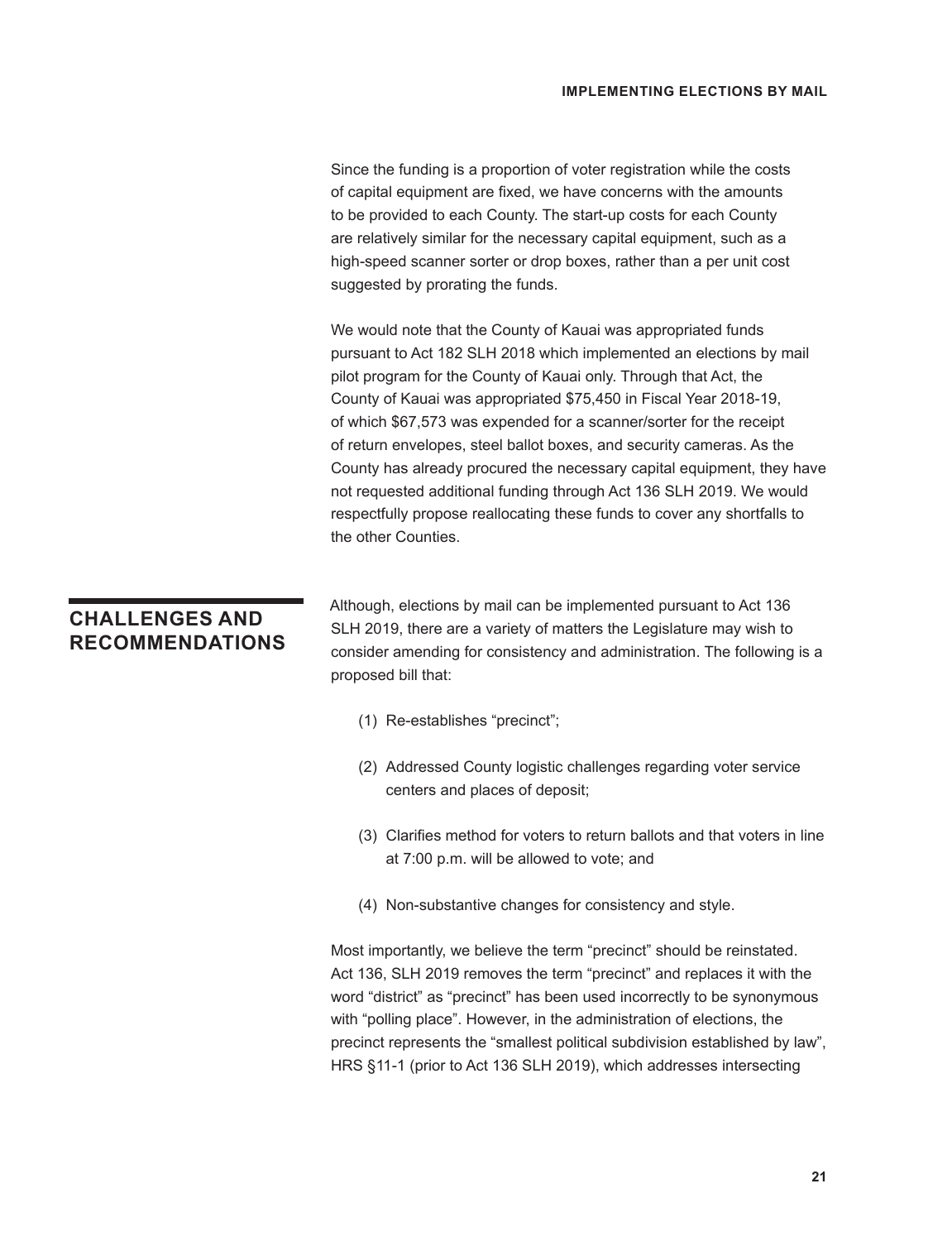boundaries associated with different offices or jurisdictions to establish the precincts that would be used for administrative and reporting purposes.

Additionally, we would respectfully propose amending requirements to the dates and hours of the voter service centers. In identifying potential locations for a voter service center on the island of Lanai, the County of Maui has found that there are limited suitable locations and cannot guarantee use of the facility for the dates required by Act 136 SLH 2019, §11-I(b). Amending the dates and hours would allow any County facing such issues to establish a voter service center benefiting voters.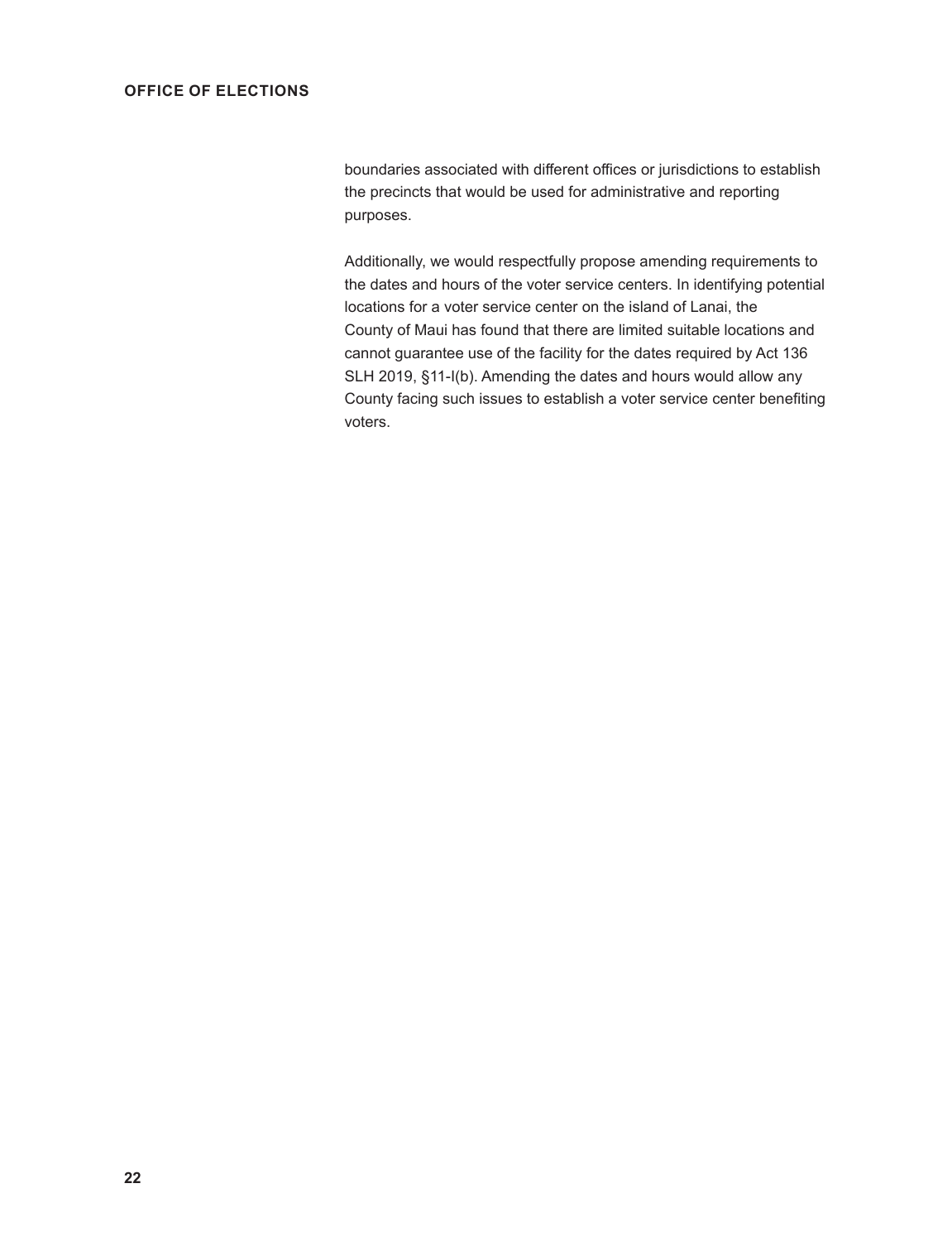| A BILL FOR AN ACT<br>RELATING TO ELECTIONS.<br><b>BE IT ENACTED BY THE LEGISLATURE OF THE STATE OF HAWAII:</b><br>SECTION 1. The legislature finds that Act 136, Session<br>Laws of Hawaii 2019, established that all elections statewide<br>were to be conducted by mail beginning with the 2020 primary<br>election. This housekeeping bill addresses various<br>inconsistencies to clarify and improve the administration of<br>elections by mail.<br>SECTION 2. Section 11-1, Hawaii Revised Statutes, is<br>amended as follows:<br>1. By adding three new definitions to be appropriately<br>inserted and to read:<br>""Ballot marking device" means a device that may be used to<br>mark a ballot or to generate a marked ballot or ballot summary<br>reflecting the ballot selections of the voter.<br>"Ballot summary" means a complete record of ballot<br>selections that is verified by the voter.<br>"Precinct", the smallest political subdivision established |              | .B. NO.<br>THIRTIETH LEGISLATURE, 2020<br><b>STATE OF HAWAII</b> |
|-----------------------------------------------------------------------------------------------------------------------------------------------------------------------------------------------------------------------------------------------------------------------------------------------------------------------------------------------------------------------------------------------------------------------------------------------------------------------------------------------------------------------------------------------------------------------------------------------------------------------------------------------------------------------------------------------------------------------------------------------------------------------------------------------------------------------------------------------------------------------------------------------------------------------------------------------------------------------------|--------------|------------------------------------------------------------------|
|                                                                                                                                                                                                                                                                                                                                                                                                                                                                                                                                                                                                                                                                                                                                                                                                                                                                                                                                                                             |              |                                                                  |
|                                                                                                                                                                                                                                                                                                                                                                                                                                                                                                                                                                                                                                                                                                                                                                                                                                                                                                                                                                             |              |                                                                  |
|                                                                                                                                                                                                                                                                                                                                                                                                                                                                                                                                                                                                                                                                                                                                                                                                                                                                                                                                                                             |              |                                                                  |
|                                                                                                                                                                                                                                                                                                                                                                                                                                                                                                                                                                                                                                                                                                                                                                                                                                                                                                                                                                             | $\mathbf{1}$ |                                                                  |
|                                                                                                                                                                                                                                                                                                                                                                                                                                                                                                                                                                                                                                                                                                                                                                                                                                                                                                                                                                             | $\mathbf{2}$ |                                                                  |
|                                                                                                                                                                                                                                                                                                                                                                                                                                                                                                                                                                                                                                                                                                                                                                                                                                                                                                                                                                             | 3            |                                                                  |
|                                                                                                                                                                                                                                                                                                                                                                                                                                                                                                                                                                                                                                                                                                                                                                                                                                                                                                                                                                             | 4            |                                                                  |
|                                                                                                                                                                                                                                                                                                                                                                                                                                                                                                                                                                                                                                                                                                                                                                                                                                                                                                                                                                             | 5            |                                                                  |
|                                                                                                                                                                                                                                                                                                                                                                                                                                                                                                                                                                                                                                                                                                                                                                                                                                                                                                                                                                             | 6            |                                                                  |
|                                                                                                                                                                                                                                                                                                                                                                                                                                                                                                                                                                                                                                                                                                                                                                                                                                                                                                                                                                             | 7            |                                                                  |
|                                                                                                                                                                                                                                                                                                                                                                                                                                                                                                                                                                                                                                                                                                                                                                                                                                                                                                                                                                             | 8            |                                                                  |
|                                                                                                                                                                                                                                                                                                                                                                                                                                                                                                                                                                                                                                                                                                                                                                                                                                                                                                                                                                             | 9            |                                                                  |
|                                                                                                                                                                                                                                                                                                                                                                                                                                                                                                                                                                                                                                                                                                                                                                                                                                                                                                                                                                             | 10           |                                                                  |
|                                                                                                                                                                                                                                                                                                                                                                                                                                                                                                                                                                                                                                                                                                                                                                                                                                                                                                                                                                             | 11           |                                                                  |
|                                                                                                                                                                                                                                                                                                                                                                                                                                                                                                                                                                                                                                                                                                                                                                                                                                                                                                                                                                             | 12           |                                                                  |
|                                                                                                                                                                                                                                                                                                                                                                                                                                                                                                                                                                                                                                                                                                                                                                                                                                                                                                                                                                             | 13           |                                                                  |
|                                                                                                                                                                                                                                                                                                                                                                                                                                                                                                                                                                                                                                                                                                                                                                                                                                                                                                                                                                             | 14           |                                                                  |
|                                                                                                                                                                                                                                                                                                                                                                                                                                                                                                                                                                                                                                                                                                                                                                                                                                                                                                                                                                             | 15           |                                                                  |
|                                                                                                                                                                                                                                                                                                                                                                                                                                                                                                                                                                                                                                                                                                                                                                                                                                                                                                                                                                             | 16           |                                                                  |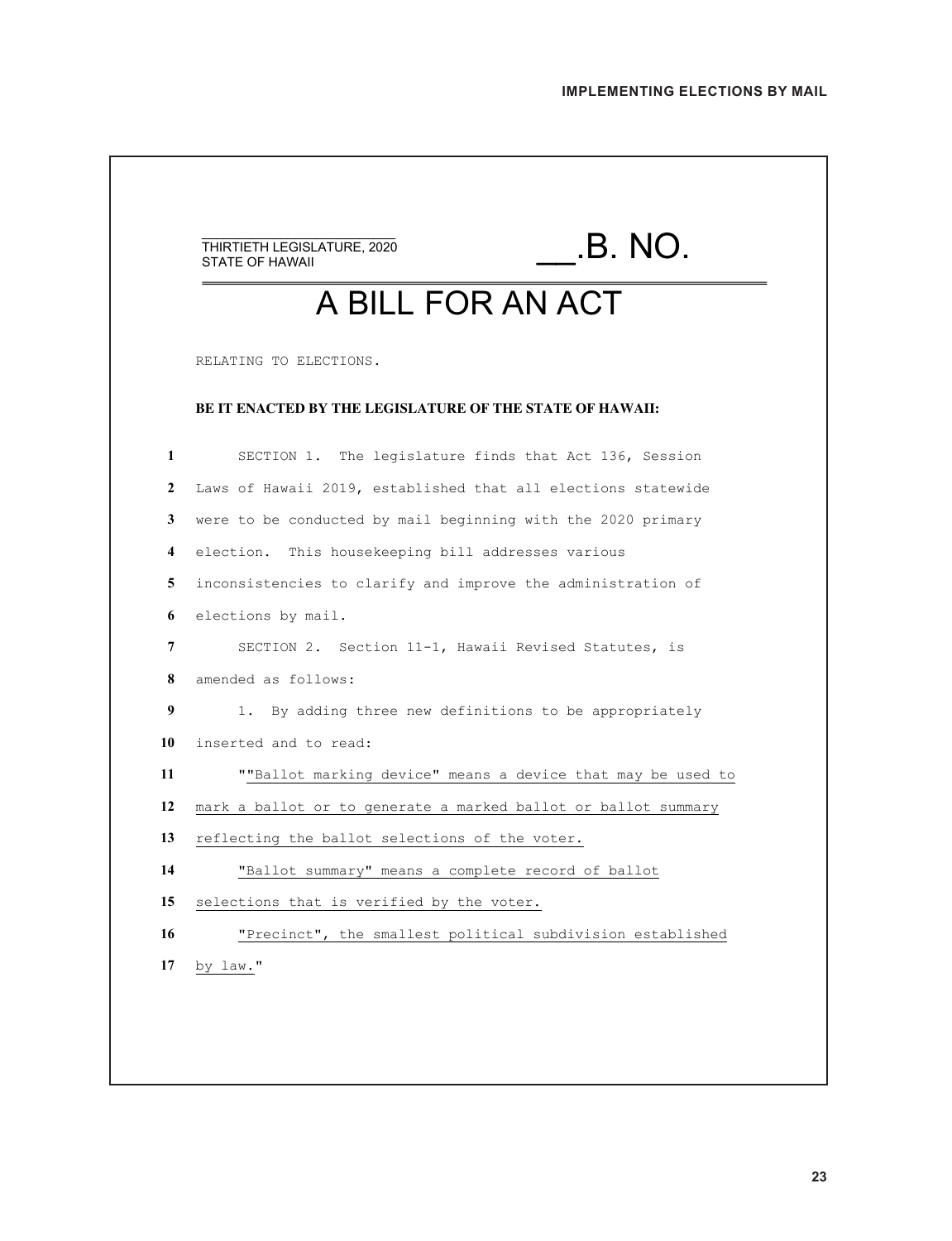Page 2 \_\_.B. NO. 2. By amending the definition of "ballot" to read: ""Ballot" means a ballot, including an absentee ballot, that is a written or printed, or partly written and partly printed paper or papers containing the names of persons to be voted for, the office to be filled, and the questions or issues to be voted on. A "ballot" includes a ballot summary reflecting a complete record of the ballot selections made by a voter utilizing an HTML ballot or similar accessible ballot that produces a ballot summary. A "ballot" also includes a voter verifiable paper audit trail in the event there is a discrepancy between a voting machine's electronic record of the voted ballot and the voter verifiable paper audit trail. "Ballot" includes a 13 ballot used in an election by mail pursuant to part , including a ballot approved for electronic transmission. A ballot may consist of one or more cards or pieces of paper, or one face of a card or piece of paper, or a portion of the face of a card or piece of paper, depending on the number of offices, candidates to be elected thereto, questions or issues to be voted on, and the voting system in use." 3. By amending the definition of "district" to read: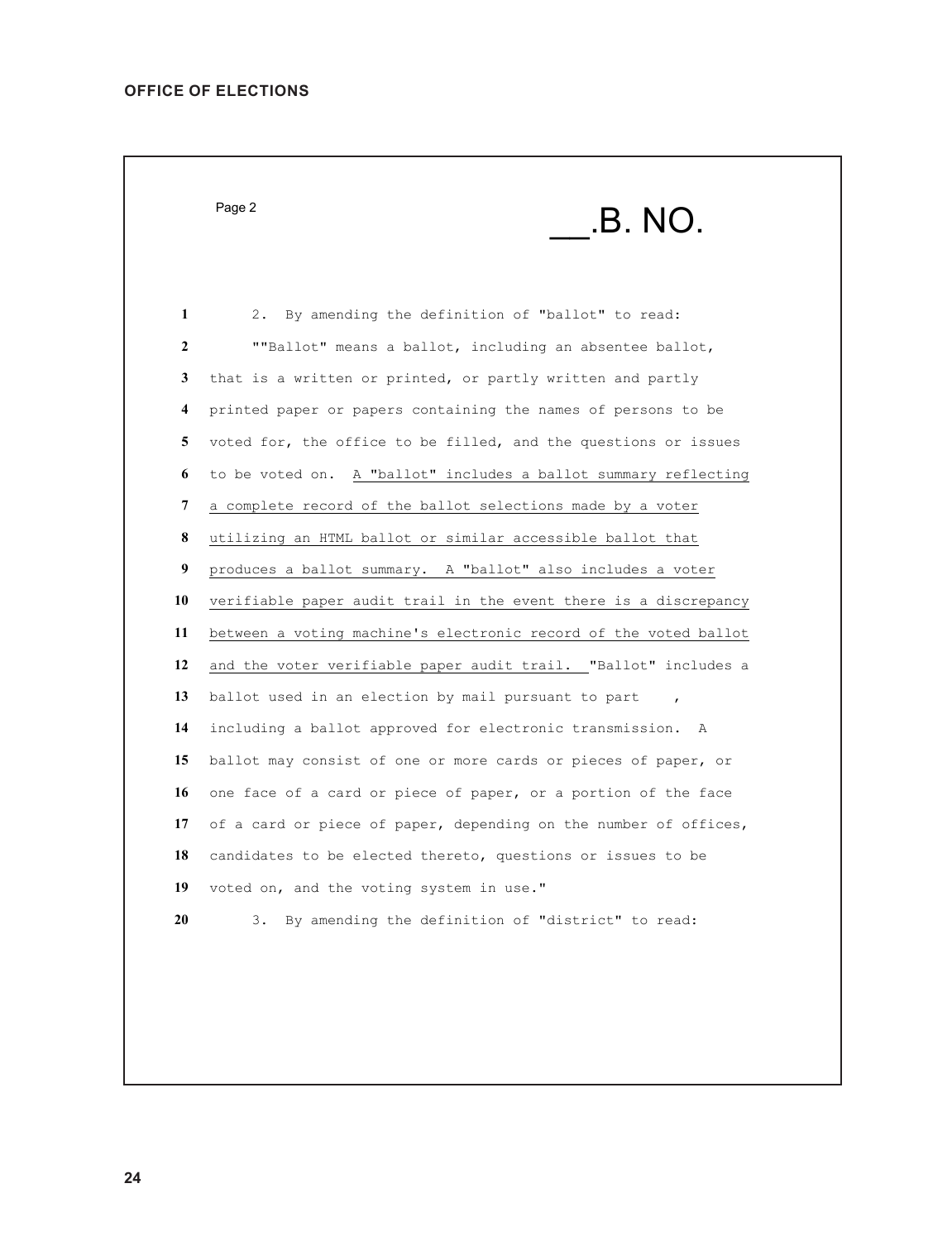|              | Page 3       | .B. NO.                                                         |
|--------------|--------------|-----------------------------------------------------------------|
| 1            |              | ""District" means, unless otherwise specified, the district     |
| $\mathbf{2}$ |              | of political representation [with the fewest eligible voters in |
| 3            |              | a particular election] associated with a state representative." |
| 4            |              | SECTION 3. Section 11-15, Hawaii Revised Statutes, is           |
| 5            |              | amended by amending subsection (a) to read as follows:          |
| 6            | " (a)        | Any person qualified to and desiring to register as a           |
| 7            |              | voter in any county shall make and subscribe to an application  |
| 8            |              | in the form of an affidavit.                                    |
| 9            |              | The affidavit shall contain the following information:          |
| 10           | (1)<br>Name; |                                                                 |
| 11           | (2)          | The applicant's Hawaii driver's license number or               |
| 12           |              | Hawaii state identification card number; provided               |
| 13           | that:        |                                                                 |
| 14           | (A)          | If no driver's license or identification card has               |
| 15           |              | been issued to the applicant, the last four                     |
| 16           |              | digits of the applicant's social security number;               |
| 17           |              | and                                                             |
| 18           | (B)          | If no social security number has been issued to                 |
| 19           |              | the applicant, an election official or county                   |
| 20           |              | clerk shall assign the applicant a unique                       |
| 21           |              | identification number for voter registration                    |
|              |              |                                                                 |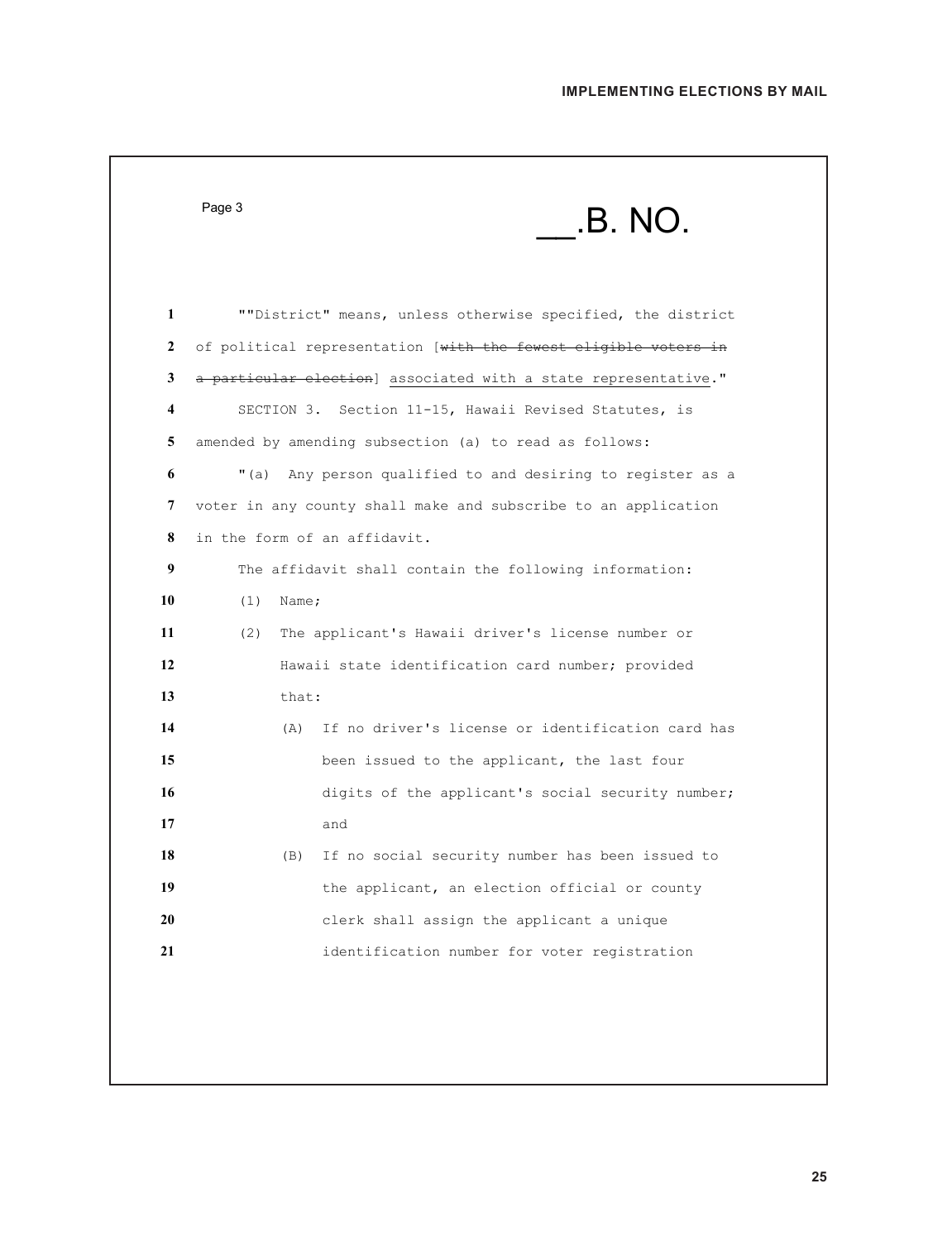| 1<br>2<br>3<br>4<br>5<br>6<br>7<br>8<br>9<br>10<br>11<br>12<br>13<br>14<br>15<br>16<br>17<br>19<br>20<br>21 | .B. NO.                                                           |
|-------------------------------------------------------------------------------------------------------------|-------------------------------------------------------------------|
|                                                                                                             | purposes and enroll the applicant in the State's                  |
|                                                                                                             | computerized voter registration list, if any;                     |
|                                                                                                             | Date of birth;<br>(3)                                             |
|                                                                                                             | Residence, including mailing address;<br>(4)                      |
|                                                                                                             | That the residence stated in the affidavit is not<br>(5)          |
|                                                                                                             | simply because of the person's presence in the                    |
|                                                                                                             | State, but that the residence was acquired with                   |
|                                                                                                             | the intent to make Hawaii the person's legal                      |
|                                                                                                             | residence with all the accompanying obligations                   |
|                                                                                                             | therein; and                                                      |
|                                                                                                             | That the person is a citizen.<br>(6)                              |
|                                                                                                             | [An application to register to vote shall include a space         |
|                                                                                                             | to request a permanent absentee ballot.]                          |
|                                                                                                             | SECTION 4. Section 11-15.2, Hawaii Revised Statutes, is           |
|                                                                                                             | amended by amending subsection (g) to read as follows:            |
|                                                                                                             | "(g) The clerk of each county shall add persons who               |
|                                                                                                             | properly register under this section to the respective general    |
|                                                                                                             | 18 county register. Within thirty days of registration, the clerk |
|                                                                                                             | shall mail to the person a notice including the person's name,    |
|                                                                                                             | current street address, district and precinct, and date of        |
|                                                                                                             | registration. A notice mailed pursuant to this subsection shall   |
|                                                                                                             |                                                                   |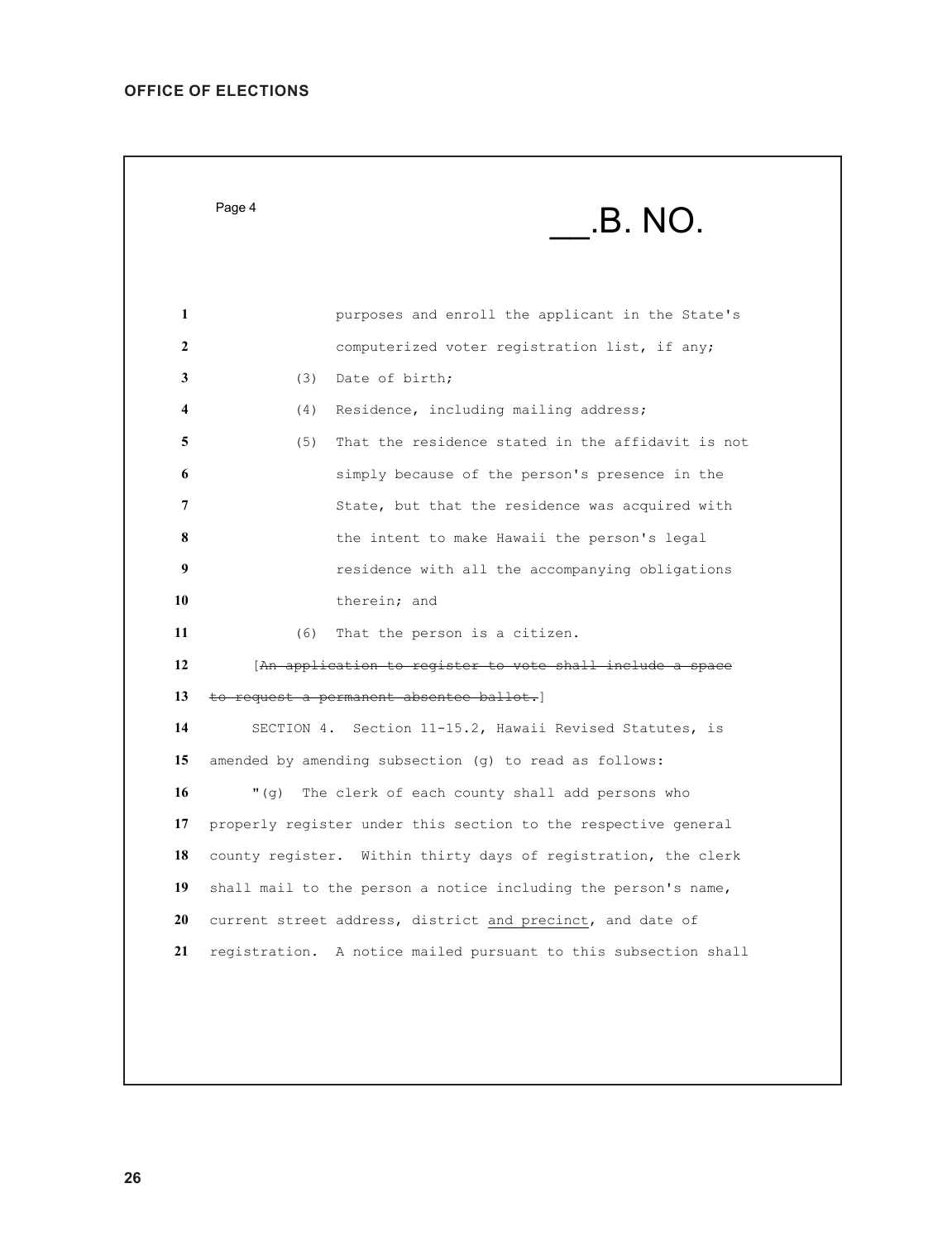| <b>IMPLEMENTING ELECTIONS BY MAIL</b> |  |  |
|---------------------------------------|--|--|
|---------------------------------------|--|--|

| $\mathbf{1}$<br>serve as prima facie evidence that the person is a registered<br>voter as of the date of registration."<br>2<br>SECTION 5. Section 11-17, Hawaii Revised Statutes, is<br>3<br>amended by amending subsection (b) to read as follows:<br>4<br>5<br>The clerk shall also identify or remove the name of<br>" $(b)$<br>6<br>any registered voter if the clerk, after mailing a notice or<br>other correspondence, properly addressed, with postage prepaid,<br>7<br>receives the notice or other correspondence as return mail with<br>8<br>9<br>a postal notation that the notice or other correspondence was<br>10<br>not deliverable. On election day, any person identified or<br>11<br>removed shall have the person's name corrected or restored in<br>12<br>the register and shall be allowed to vote if the person<br>13<br>completes an affidavit or other form prescribed by the chief<br>14<br>election officer affirming that the person:<br>15<br>Claims the person's legal residence at the address<br>(1)<br>16<br>listed on the register;<br>17<br>Changed the person's legal residence after the closing<br>(2)<br>18<br>of the register for that election; or<br>19<br>Moved to a new residence within the<br>(3)<br>20<br>same [district] precinct as the person's residence as<br>21<br>listed on the register." |  |
|---------------------------------------------------------------------------------------------------------------------------------------------------------------------------------------------------------------------------------------------------------------------------------------------------------------------------------------------------------------------------------------------------------------------------------------------------------------------------------------------------------------------------------------------------------------------------------------------------------------------------------------------------------------------------------------------------------------------------------------------------------------------------------------------------------------------------------------------------------------------------------------------------------------------------------------------------------------------------------------------------------------------------------------------------------------------------------------------------------------------------------------------------------------------------------------------------------------------------------------------------------------------------------------------------------------------------------------------------|--|
|                                                                                                                                                                                                                                                                                                                                                                                                                                                                                                                                                                                                                                                                                                                                                                                                                                                                                                                                                                                                                                                                                                                                                                                                                                                                                                                                                   |  |
|                                                                                                                                                                                                                                                                                                                                                                                                                                                                                                                                                                                                                                                                                                                                                                                                                                                                                                                                                                                                                                                                                                                                                                                                                                                                                                                                                   |  |
|                                                                                                                                                                                                                                                                                                                                                                                                                                                                                                                                                                                                                                                                                                                                                                                                                                                                                                                                                                                                                                                                                                                                                                                                                                                                                                                                                   |  |
|                                                                                                                                                                                                                                                                                                                                                                                                                                                                                                                                                                                                                                                                                                                                                                                                                                                                                                                                                                                                                                                                                                                                                                                                                                                                                                                                                   |  |
|                                                                                                                                                                                                                                                                                                                                                                                                                                                                                                                                                                                                                                                                                                                                                                                                                                                                                                                                                                                                                                                                                                                                                                                                                                                                                                                                                   |  |
|                                                                                                                                                                                                                                                                                                                                                                                                                                                                                                                                                                                                                                                                                                                                                                                                                                                                                                                                                                                                                                                                                                                                                                                                                                                                                                                                                   |  |
|                                                                                                                                                                                                                                                                                                                                                                                                                                                                                                                                                                                                                                                                                                                                                                                                                                                                                                                                                                                                                                                                                                                                                                                                                                                                                                                                                   |  |
|                                                                                                                                                                                                                                                                                                                                                                                                                                                                                                                                                                                                                                                                                                                                                                                                                                                                                                                                                                                                                                                                                                                                                                                                                                                                                                                                                   |  |
|                                                                                                                                                                                                                                                                                                                                                                                                                                                                                                                                                                                                                                                                                                                                                                                                                                                                                                                                                                                                                                                                                                                                                                                                                                                                                                                                                   |  |
|                                                                                                                                                                                                                                                                                                                                                                                                                                                                                                                                                                                                                                                                                                                                                                                                                                                                                                                                                                                                                                                                                                                                                                                                                                                                                                                                                   |  |
|                                                                                                                                                                                                                                                                                                                                                                                                                                                                                                                                                                                                                                                                                                                                                                                                                                                                                                                                                                                                                                                                                                                                                                                                                                                                                                                                                   |  |
|                                                                                                                                                                                                                                                                                                                                                                                                                                                                                                                                                                                                                                                                                                                                                                                                                                                                                                                                                                                                                                                                                                                                                                                                                                                                                                                                                   |  |
|                                                                                                                                                                                                                                                                                                                                                                                                                                                                                                                                                                                                                                                                                                                                                                                                                                                                                                                                                                                                                                                                                                                                                                                                                                                                                                                                                   |  |
|                                                                                                                                                                                                                                                                                                                                                                                                                                                                                                                                                                                                                                                                                                                                                                                                                                                                                                                                                                                                                                                                                                                                                                                                                                                                                                                                                   |  |
|                                                                                                                                                                                                                                                                                                                                                                                                                                                                                                                                                                                                                                                                                                                                                                                                                                                                                                                                                                                                                                                                                                                                                                                                                                                                                                                                                   |  |
|                                                                                                                                                                                                                                                                                                                                                                                                                                                                                                                                                                                                                                                                                                                                                                                                                                                                                                                                                                                                                                                                                                                                                                                                                                                                                                                                                   |  |
|                                                                                                                                                                                                                                                                                                                                                                                                                                                                                                                                                                                                                                                                                                                                                                                                                                                                                                                                                                                                                                                                                                                                                                                                                                                                                                                                                   |  |
|                                                                                                                                                                                                                                                                                                                                                                                                                                                                                                                                                                                                                                                                                                                                                                                                                                                                                                                                                                                                                                                                                                                                                                                                                                                                                                                                                   |  |
|                                                                                                                                                                                                                                                                                                                                                                                                                                                                                                                                                                                                                                                                                                                                                                                                                                                                                                                                                                                                                                                                                                                                                                                                                                                                                                                                                   |  |
|                                                                                                                                                                                                                                                                                                                                                                                                                                                                                                                                                                                                                                                                                                                                                                                                                                                                                                                                                                                                                                                                                                                                                                                                                                                                                                                                                   |  |
|                                                                                                                                                                                                                                                                                                                                                                                                                                                                                                                                                                                                                                                                                                                                                                                                                                                                                                                                                                                                                                                                                                                                                                                                                                                                                                                                                   |  |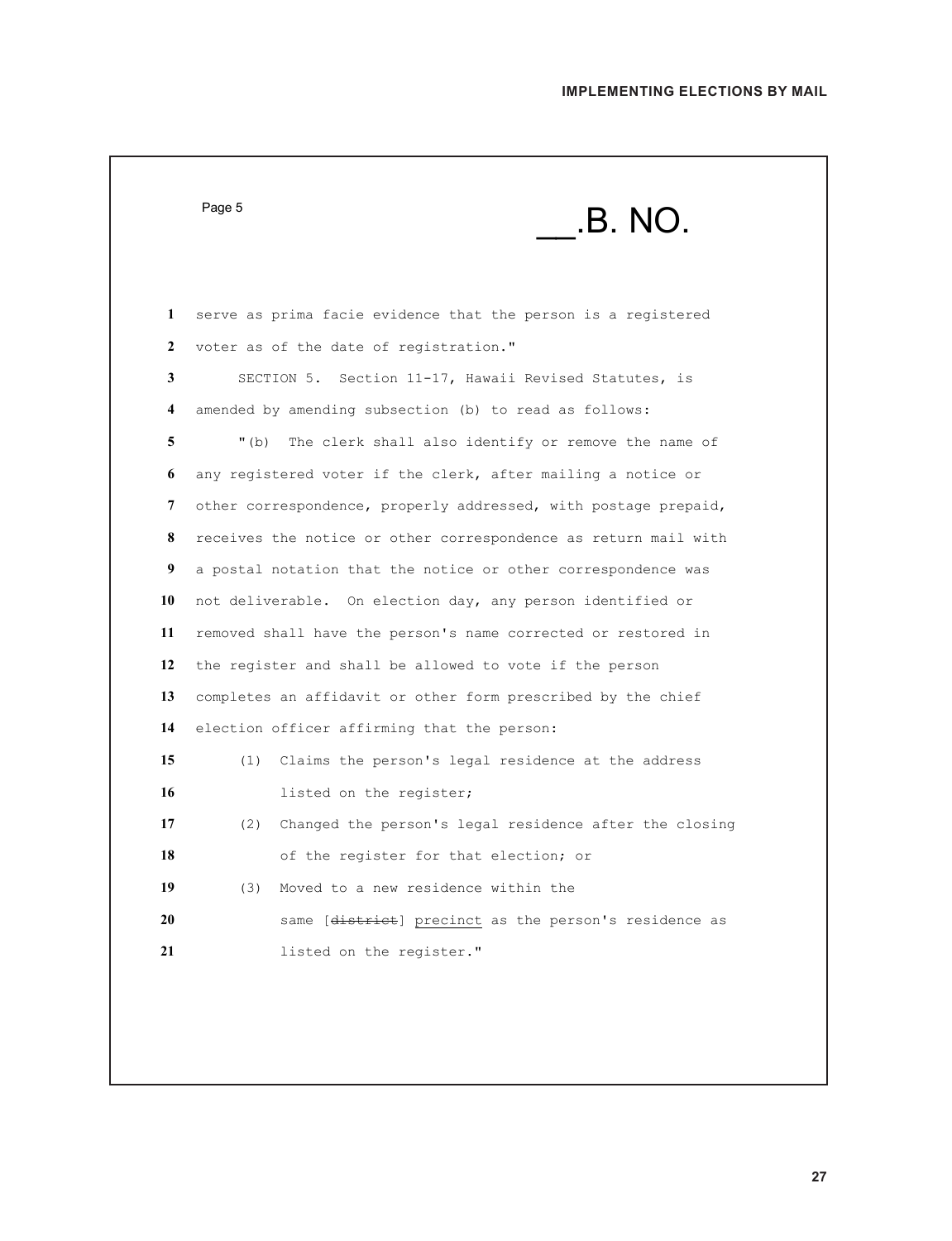Page 6 \_\_.B. NO. SECTION 6. Section 11-21, Hawaii Revised Statutes, is amended by amending subsections (c) and (d) to read as follows: "(c) Any person whose name appears on the registered voters list whose residence has changed since the last election, and whom the clerk has not transferred under section 11-20, may apply on a form prescribed by the chief election officer on the day of the election for transfer of registration to the [district] precinct of the new residence. Any person so transferring voter registration shall be immediately added to the register of the new [district] precinct. (d) Where a person was incorrectly placed on a list of voters of a [district] precinct in which the person does not actually reside, the person may correct the registration." SECTION 7. Section 11-22, Hawaii Revised Statutes, is amended by amending subsection (a) to read as follows: "(a) The clerk shall correct the register if at any time it shall be manifest to the clerk that the name of a person registered has been accidentally misspelled, or that the person has been misnamed therein, or that the person has been accidentally registered under the wrong [district] precinct, or that the person was accidentally removed pursuant to section 11-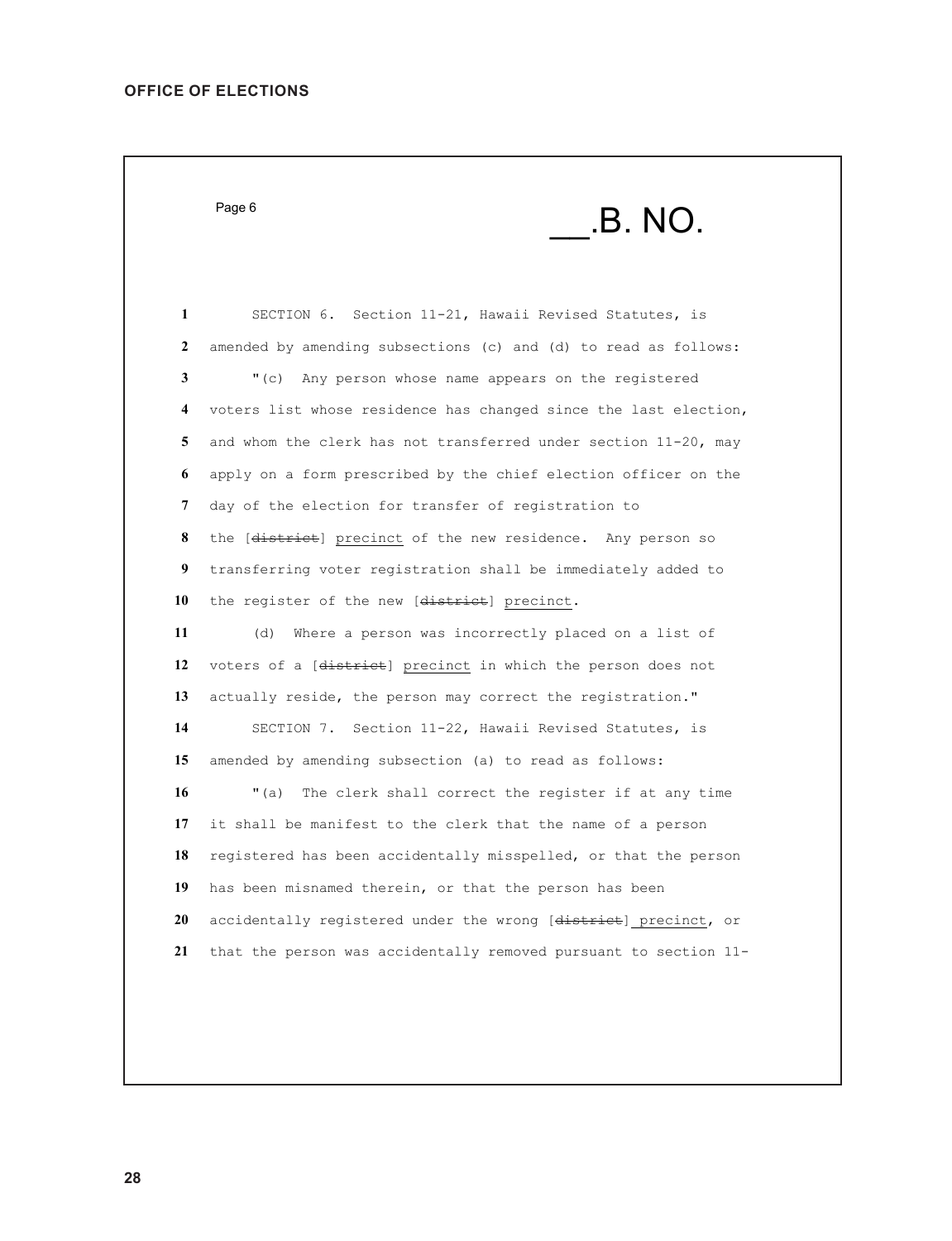|    | Page 7<br>.B. NO.                                                |
|----|------------------------------------------------------------------|
|    |                                                                  |
| 1  | 17(a), or that the name of the person should be corrected or     |
| 2  | restored pursuant to section 11-17(b)."                          |
| 3  | Section 11-25, Hawaii Revised Statutes, is<br>SECTION 8.         |
| 4  | amended by amending subsection (a) to read as follows:           |
| 5  | " $(a)$<br>Any registered voter may challenge the right of a     |
| 6  | person to be or to remain registered as a voter in any precinct  |
| 7  | for any cause not previously decided by the board of             |
| 8  | registration or the supreme court in respect to the same         |
| 9  | The challenge shall be in writing, setting forth the<br>person.  |
| 10 | grounds upon which it is based, and be signed by the person      |
| 11 | making the challenge. The challenge shall be delivered to the    |
| 12 | clerk who shall immediately serve notice thereof on the person   |
| 13 | challenged. The clerk shall, as soon as possible, investigate    |
| 14 | and rule on the challenge."                                      |
| 15 | SECTION 9. Section 11-26, Hawaii Revised Statutes, is            |
| 16 | amended by amending subsection (a) to read as follows:           |
| 17 | In cases where the clerk, or [precinct] voter service<br>" $(a)$ |
| 18 | center officials, rules on a challenge on election day, the      |
| 19 | person ruled against may appeal from the ruling to the board of  |
| 20 | registration of the person's county for review under part        |
| 21 | The appeal shall be brought before the challenger and<br>III.    |
| 22 | challenged party leave the [polling place] voter service         |
|    |                                                                  |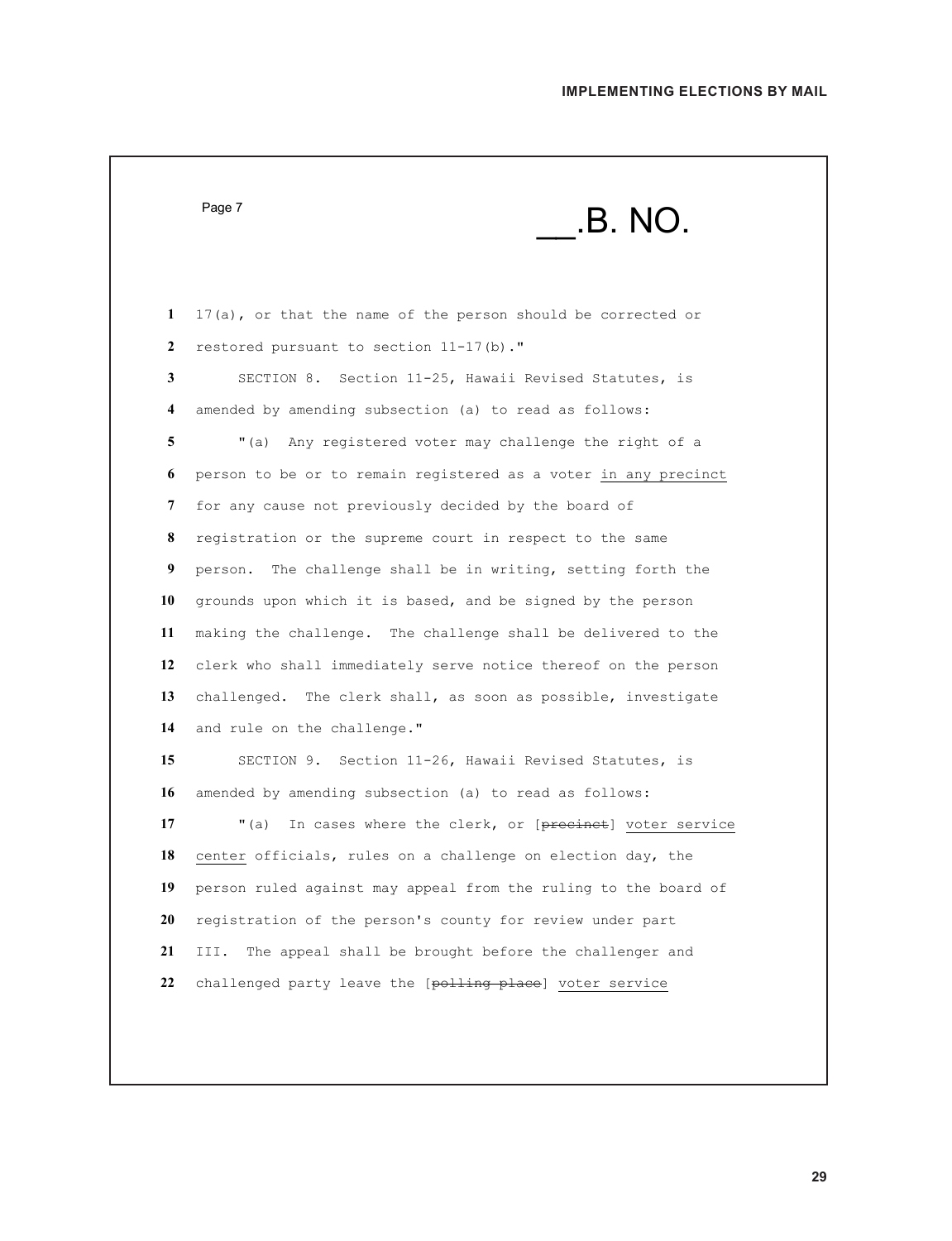Page 8 \_\_.B. NO. center. If an appeal is brought, both the challenger and the challenged voter may be parties to the appeal." SECTION 10. Section 11-26, Hawaii Revised Statutes, is amended by amending subsection (c) to read as follows: "(c) If the appeal is sustained, the board shall immediately certify that finding to the clerk, who shall thereupon alter the register to correspond to the findings of the board, and when necessary, the clerk shall notify the [precinct] voter service center officials of the change in the register." SECTION 11. Section 11-77, Hawaii Revised Statutes, is amended by amending subsection (a) to read as follows: "(a) Each qualified political party shall be entitled to appoint no more than one watcher who may be present at any time at a voter service center. Each party shall submit its list of watchers no later than 4:30 p.m. on the twentieth day before any election to the clerk. All watchers shall serve without expense to the county. All watchers so appointed shall be registered voters." SECTION 12. Section 11-92.1, Hawaii Revised Statutes, is amended to read as follows: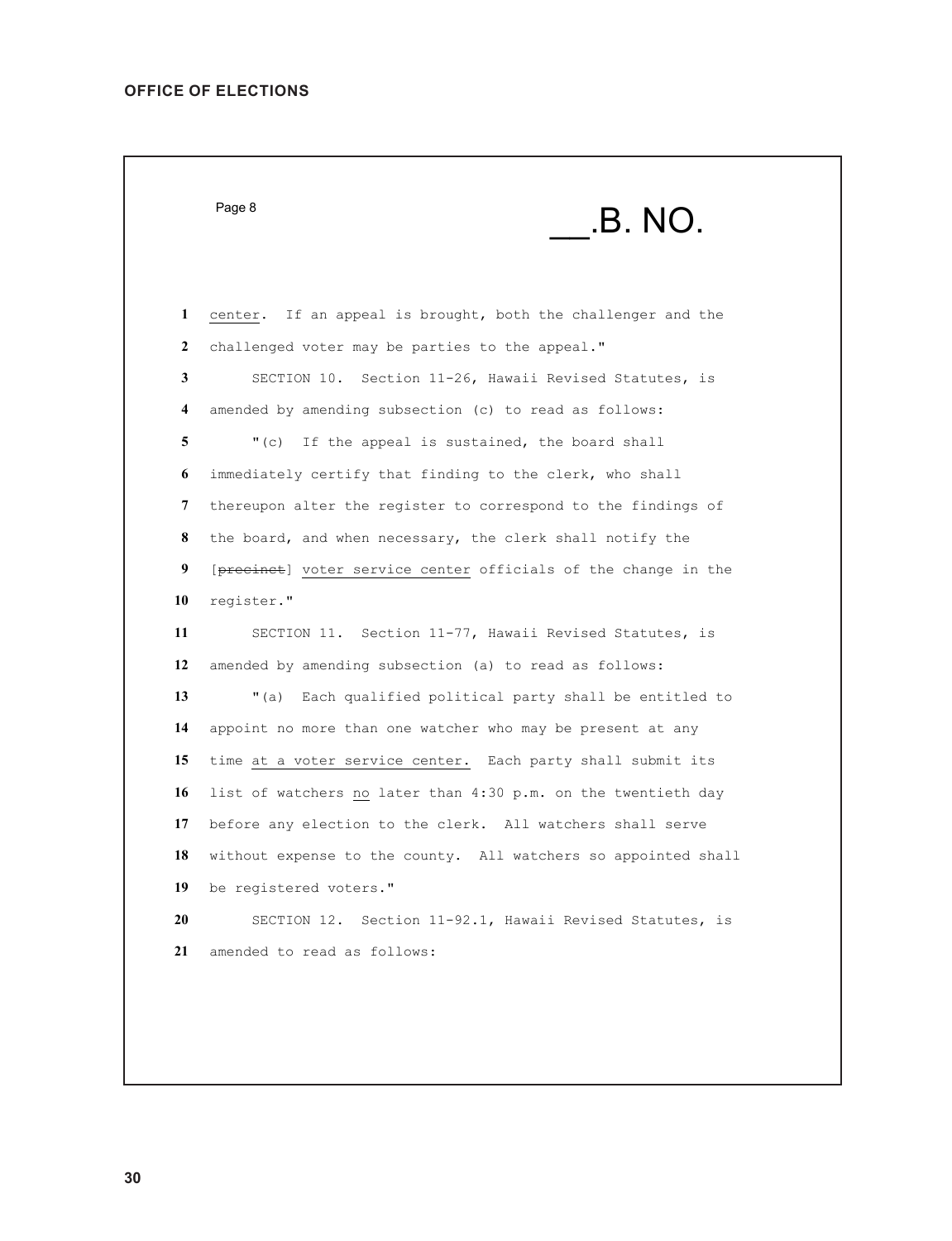Page 9

\_\_.B. NO.

 "**§11-92.1 Election proclamation; establishment of a new precinct; voter service centers and places of deposit; changes to [district] precinct boundaries.** (a) The chief election officer shall issue a proclamation listing all voter service centers and places of deposit as may have been determined by the clerk as of the proclamation date and whenever a new precinct is established in any representative district. The clerk shall make arrangements for the rental or erection of suitable shelter for the establishment of a voter service center whenever public buildings are not available and shall cause these voter service centers to be equipped with the necessary facilities for lighting, ventilation, and equipment needed for elections on any island. This proclamation may be issued jointly with the proclamation required in section 11-91. (b) No change shall be made in the boundaries of any [district] precinct later than 4:30 p.m. on the tenth day before the close of filing for an election. (c) Notwithstanding subsection (a), and pursuant to section 15-2.5, the clerk is not required to establish voter service centers for [districts] precincts affected by natural disasters, as provided in section 15-2.5."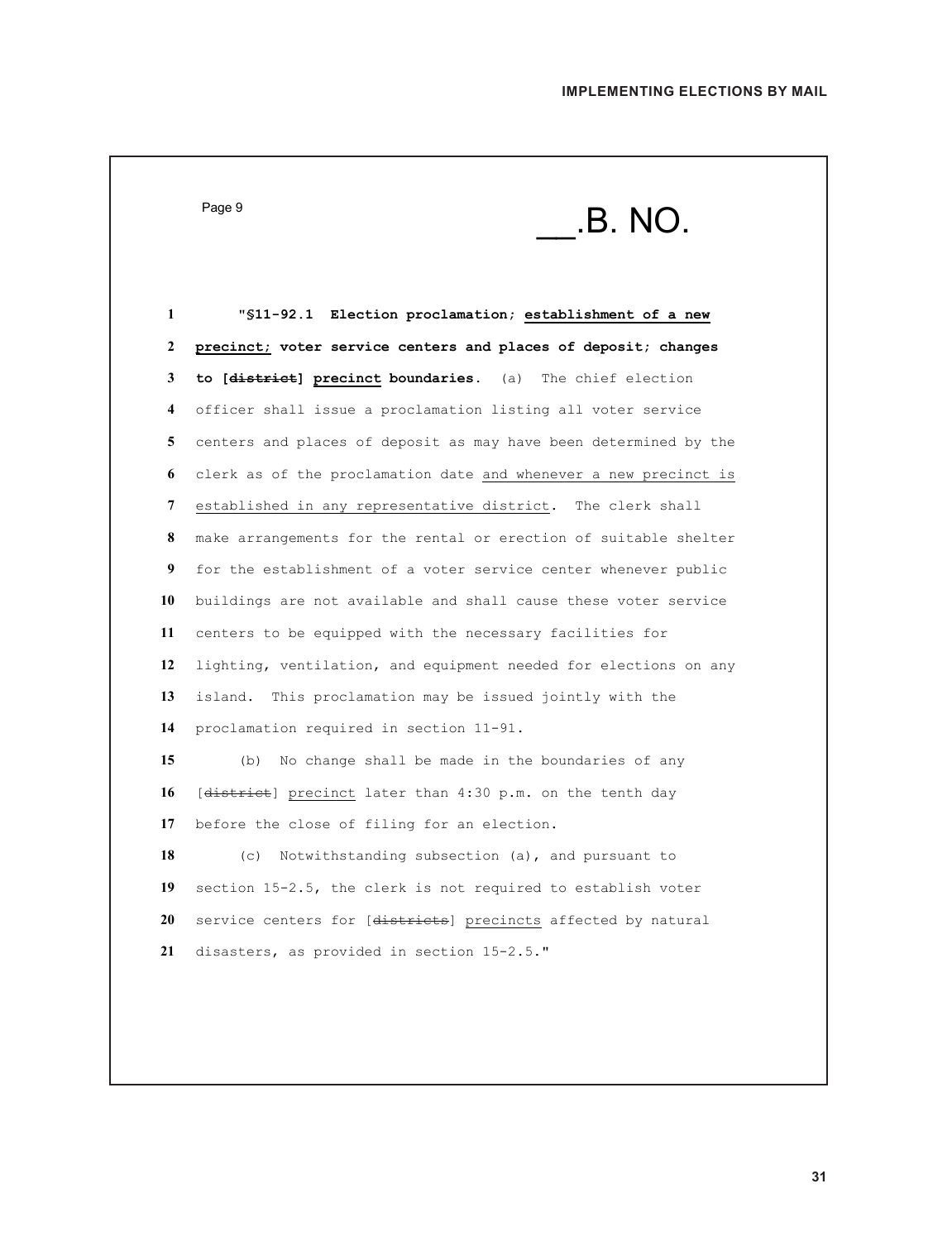$P$ age 10  $\hspace{1cm}$   $\hspace{1cm}$   $\hspace{1cm}$   $\hspace{1cm}$   $\hspace{1cm}$   $\hspace{1cm}$   $\hspace{1cm}$   $\hspace{1cm}$   $\hspace{1cm}$   $\hspace{1cm}$   $\hspace{1cm}$   $\hspace{1cm}$   $\hspace{1cm}$   $\hspace{1cm}$   $\hspace{1cm}$   $\hspace{1cm}$   $\hspace{1cm}$   $\hspace{1cm}$   $\hspace{1cm}$   $\hspace{1cm}$   $\hspace{1cm}$ 

 SECTION 13. Section 11-92.3, Hawaii Revised Statutes, is amended to read as follows:

 "**§11-92.3 Natural disasters; postponement; consolidation of [districts] precincts; special elections.** (a) In the event of a flood, tsunami, earthquake, volcanic eruption, high wind, or other natural disaster, occurring before an election where the extent of damage caused is such that the ability of voters, in any precinct, district, or county, to exercise their right to vote is substantially impaired, the chief election officer or clerk in the case of county elections may postpone the 11 conducting of an election in the affected [area] precinct for no more than twenty-one days; provided that any postponement shall not affect the conduct of the election, tabulation, or distribution of results for those precincts, districts, or counties not designated for postponement. The chief election officer or clerk in the case of county elections shall give notice of the postponement by whatever possible news or broadcast media are available.

 (b) In the event the chief election officer or the clerk in a county election determines that the number of candidates or issues on the ballot in a special, special primary, or special general election does not require the full number of established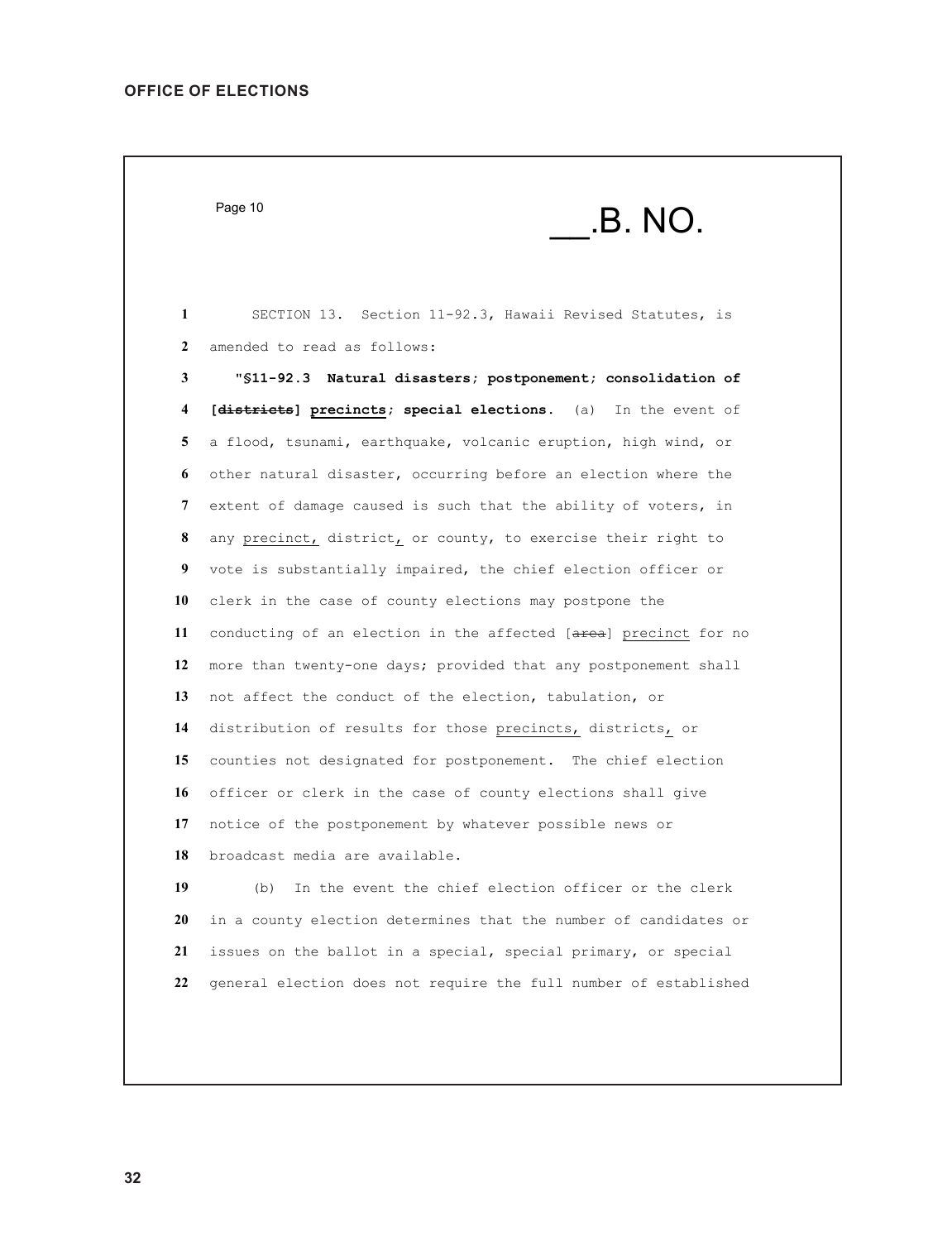|              | Page 11<br><b>.B. NO.</b>                                       |
|--------------|-----------------------------------------------------------------|
|              |                                                                 |
| $\mathbf{1}$ | precincts, districts, the [districts] precincts may be          |
| $\mathbf{2}$ | consolidated for the purposes of the special, special primary,  |
| 3            | or special general election into a small number of special,     |
| 4            | special primary, or special general election [districts]        |
| 5            | precincts.                                                      |
| 6            | A special, special primary, or special general election         |
| 7            | [district] precinct shall be considered the same as an          |
| 8            | established [district] precinct for all purposes. No later than |
| 9.           | 4:30 p.m. on the tenth day before the special, special primary, |
| 10           | or special general election, the chief election officer or the  |
| 11           | clerk shall give public notice, in the area in which the        |
| 12           | special, special primary, or special general election is to be  |
| 13           | held, of the special, special primary, or special general       |
| 14           | election [districts] precincts."                                |
| 15           | SECTION 14. Section 11-117, Hawaii Revised Statutes, is         |
| 16           | amended by amending subsection (b) to read as follows:          |
| 17           | On receipt of the notice of death, withdrawal, or<br>" $(b)$    |
| 18           | upon determination of disqualification, the chief election      |
| 19           | officer or the clerk shall inform the chairperson of the        |
| 20           | political party of which the person deceased, withdrawing, or   |
| 21           | disqualified was a candidate. When a candidate dies, withdraws, |
| 22           | or is disqualified after the close of filing and the ballots    |
|              |                                                                 |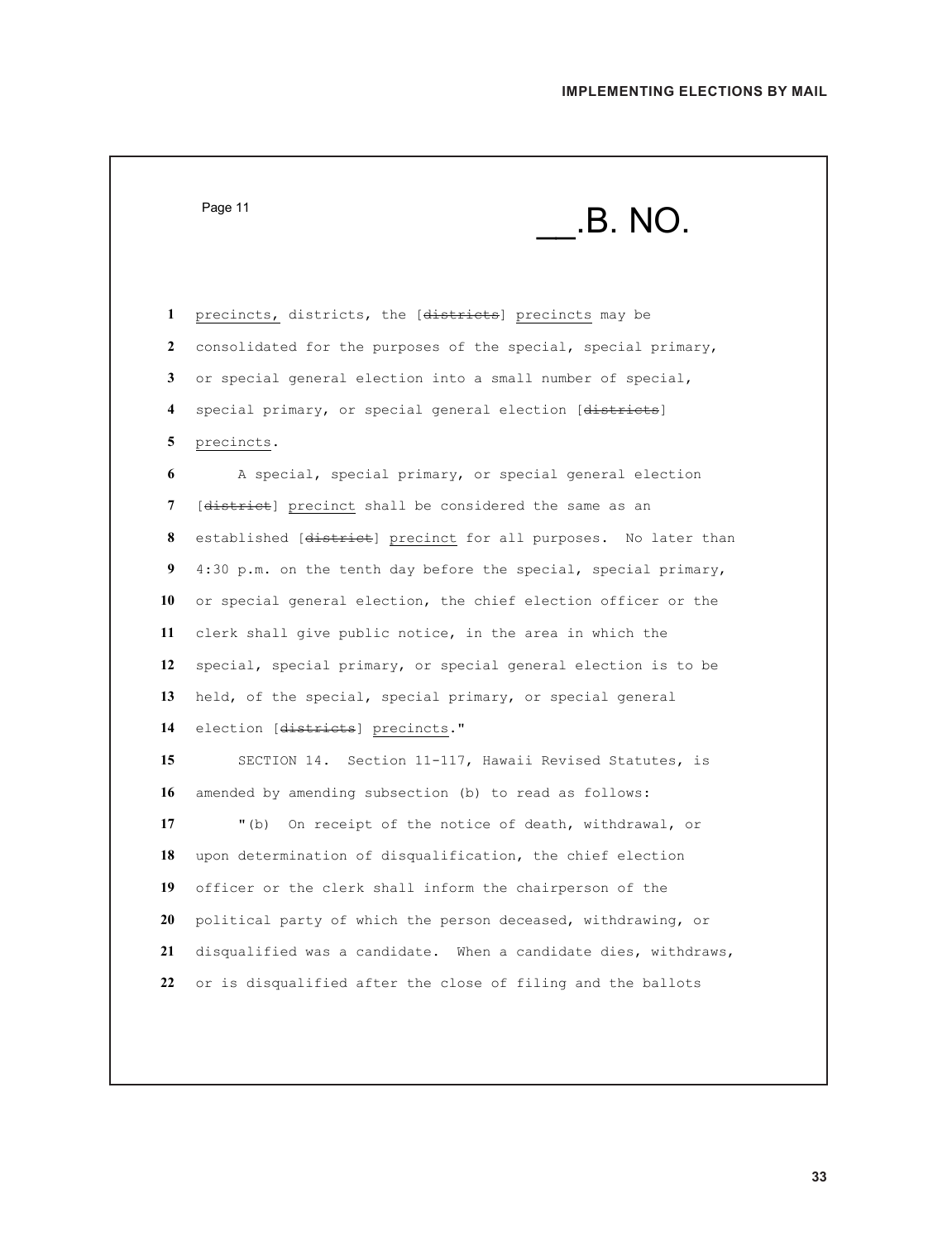$P$ age 12  $\hspace{1cm}$   $\hspace{1cm}$   $\hspace{1cm}$   $\hspace{1cm}$   $\hspace{1cm}$   $\hspace{1cm}$   $\hspace{1cm}$   $\hspace{1cm}$   $\hspace{1cm}$   $\hspace{1cm}$   $\hspace{1cm}$   $\hspace{1cm}$   $\hspace{1cm}$   $\hspace{1cm}$   $\hspace{1cm}$   $\hspace{1cm}$   $\hspace{1cm}$   $\hspace{1cm}$   $\hspace{1cm}$   $\hspace{1cm}$   $\hspace{1cm}$  have been printed, the chief election officer or the clerk may order the candidate's name stricken from the ballot or order that a notice of the death, withdrawal, or disqualification be prominently posted at the appropriate [polling places] voter service centers on election day." SECTION 15. Section 11-138, Hawaii Revised Statutes, is amended to read as follows: **"§11-138 Time allowed voters.** A voter shall be allowed to remain in the voting booth for five minutes, and having voted the voter shall at once emerge and leave the voting booth. If the voter refuses to leave when so requested by a majority of [precinct] voter service center officials after the lapse of 13 five minutes, the voter shall be removed by the [precinct] voter service center officials." SECTION 16. Section 11-153, Hawaii Revised Statutes, is amended by amending subsection (c) to read as follows: "(c) The chief election officer or the clerk shall make a list of all [districts] precincts in which an overage or underage occurred and the amount of the overage or underage. This list shall be filed and kept as a public record in the office of the chief election officer or the clerk in county elections.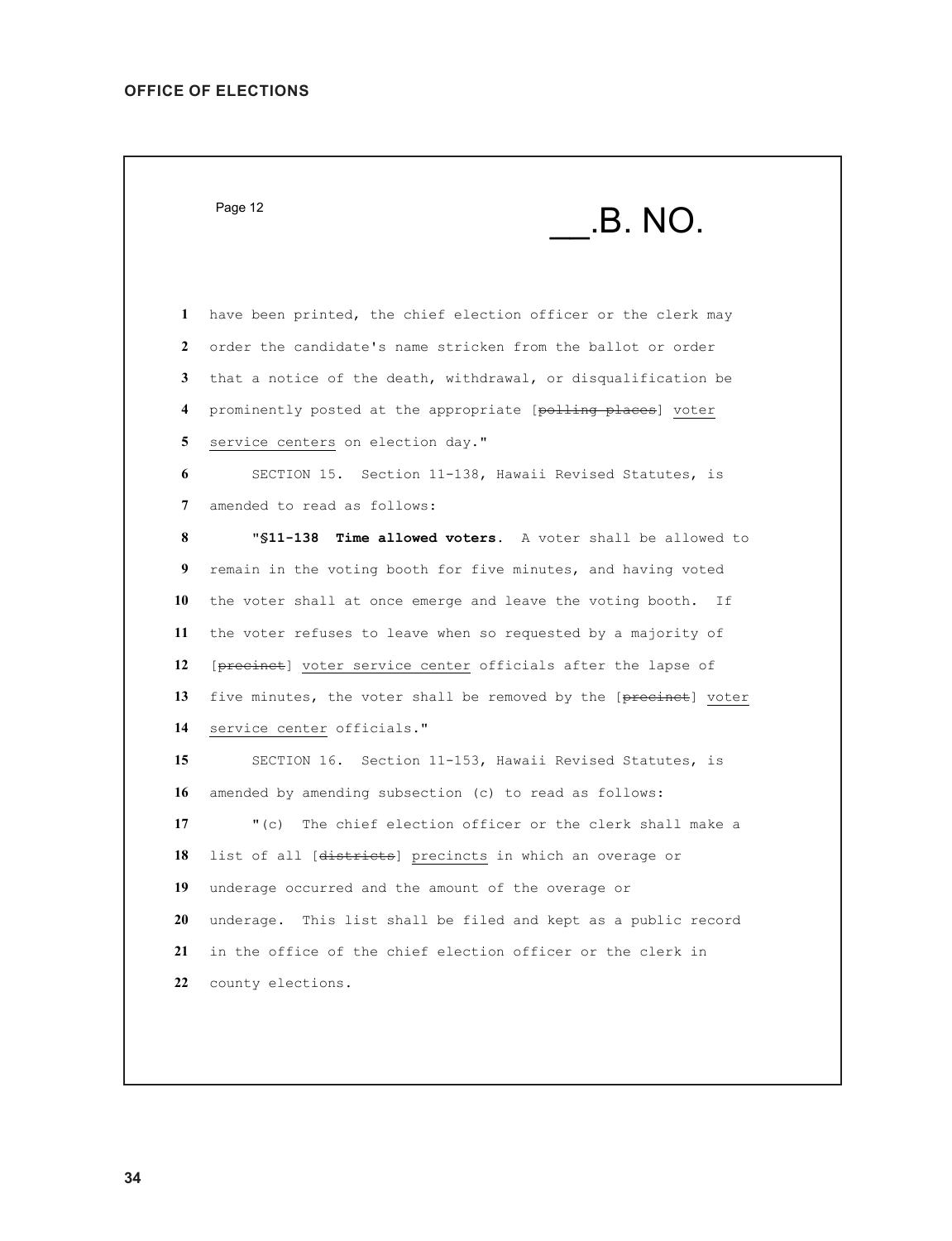|    | Page 13       | .B. NO.                                                          |  |  |
|----|---------------|------------------------------------------------------------------|--|--|
| 1  |               | An election contest may be brought under part XI, if the         |  |  |
| 2  |               | overage or underage in any district could affect the outcome of  |  |  |
| 3  | an election." |                                                                  |  |  |
| 4  |               | SECTION 17. Section 11-155, Hawaii Revised Statutes, is          |  |  |
| 5  |               | amended to read as follows:                                      |  |  |
| 6  |               | \$11-155 Certification of results of election. On receipt        |  |  |
| 7  |               | of certified tabulations from the election officials concerned,  |  |  |
| 8  |               | the chief election officer or county clerk in a county election, |  |  |
| 9  |               | shall compile, certify, and release the election results after   |  |  |
| 10 |               | the expiration of the time for bringing an election              |  |  |
| 11 |               | contest. The certification shall be based on a comparison and    |  |  |
| 12 |               | reconciliation of the following:                                 |  |  |
| 13 | (1)           | The results of the canvass of ballots conducted                  |  |  |
| 14 |               | pursuant to chapter 16;                                          |  |  |
| 15 | (2)           | The audit of [pollbooks (and related record books)]              |  |  |
| 16 |               | records and resultant overage and underage report;               |  |  |
| 17 | (3)           | The audit results of the manual audit team;                      |  |  |
| 18 | (4)           | The results of the absentee ballot reconciliation                |  |  |
| 19 |               | report compiled by the clerks;                                   |  |  |
| 20 | (5)           | The results of any mandatory recount of votes                    |  |  |
| 21 |               | conducted pursuant to section 11- ; and                          |  |  |
|    |               |                                                                  |  |  |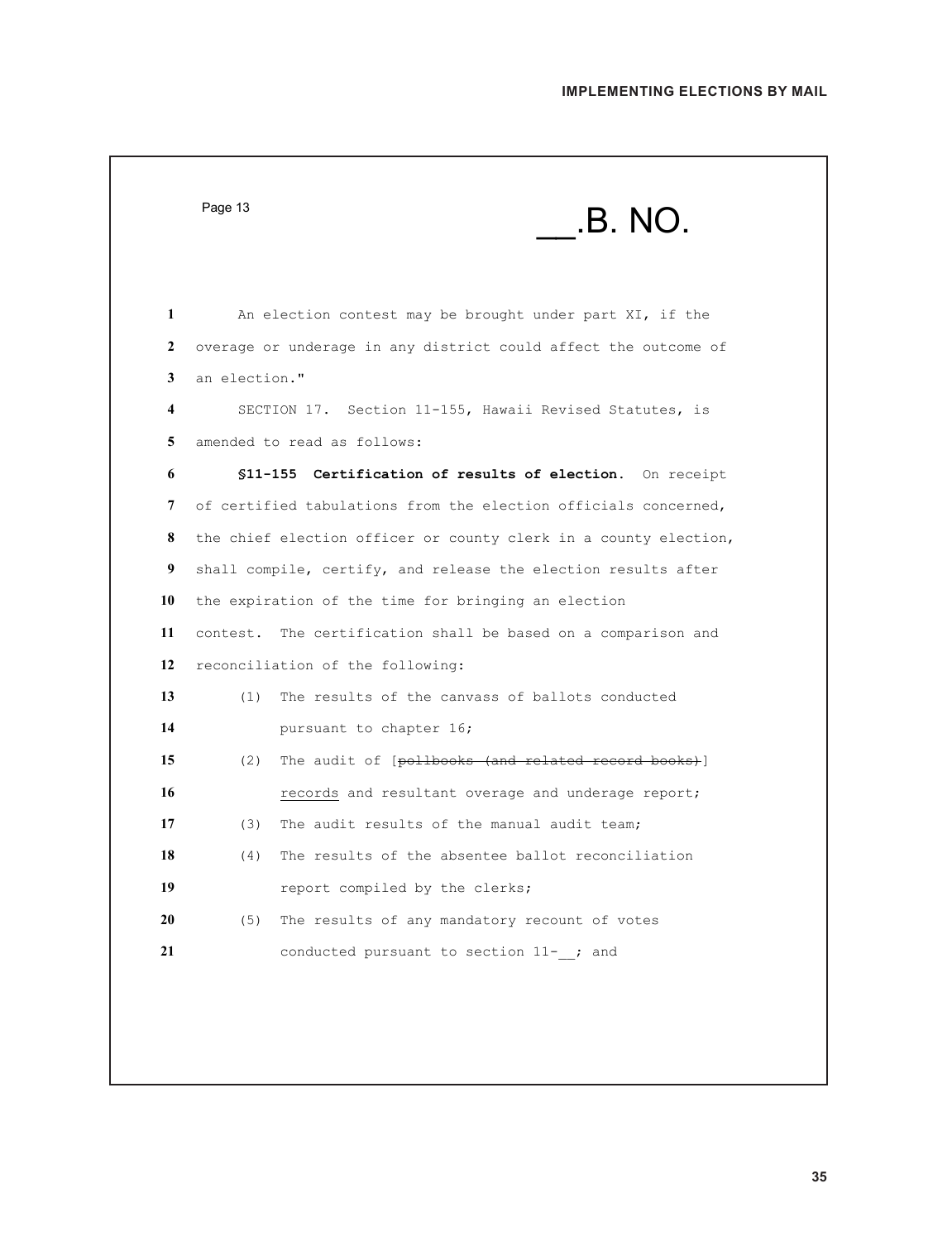$P$ age 14  $\hspace{1cm}$   $\hspace{1cm}$   $\hspace{1cm}$   $\hspace{1cm}$   $\hspace{1cm}$   $\hspace{1cm}$   $\hspace{1cm}$   $\hspace{1cm}$   $\hspace{1cm}$   $\hspace{1cm}$   $\hspace{1cm}$   $\hspace{1cm}$   $\hspace{1cm}$   $\hspace{1cm}$   $\hspace{1cm}$   $\hspace{1cm}$   $\hspace{1cm}$   $\hspace{1cm}$   $\hspace{1cm}$   $\hspace{1cm}$   $\hspace{1cm}$ 

 (6) All logs, tally sheets, and other documents generated during the election and in the canvass of the election results.

 A certificate of election or a certificate of results declaring the results of the election as of election day shall be issued pursuant to section 11-156; provided that in the event of an overage or underage, a list of all precincts in which an overage or underage occurred shall be attached to the certificate. The number of candidates to be elected receiving the highest number of votes in any election district shall be declared to be elected. Unless otherwise provided, the term of office shall 12 begin or end as of the close of [polls] voter service centers on election day. The position on the question receiving the appropriate majority of the votes cast shall be reflected in a certificate of results issued pursuant to section 11-156. SECTION 18. Section 11-172, Hawaii Revised Statutes, is amended to read as follows: **"§11-172 Contests for cause; generally.** With respect to

 any election, any candidate, or qualified political party directly interested, or any thirty voters of any election district, may file a complaint in the supreme court. The complaint shall set forth any cause or causes, such as but not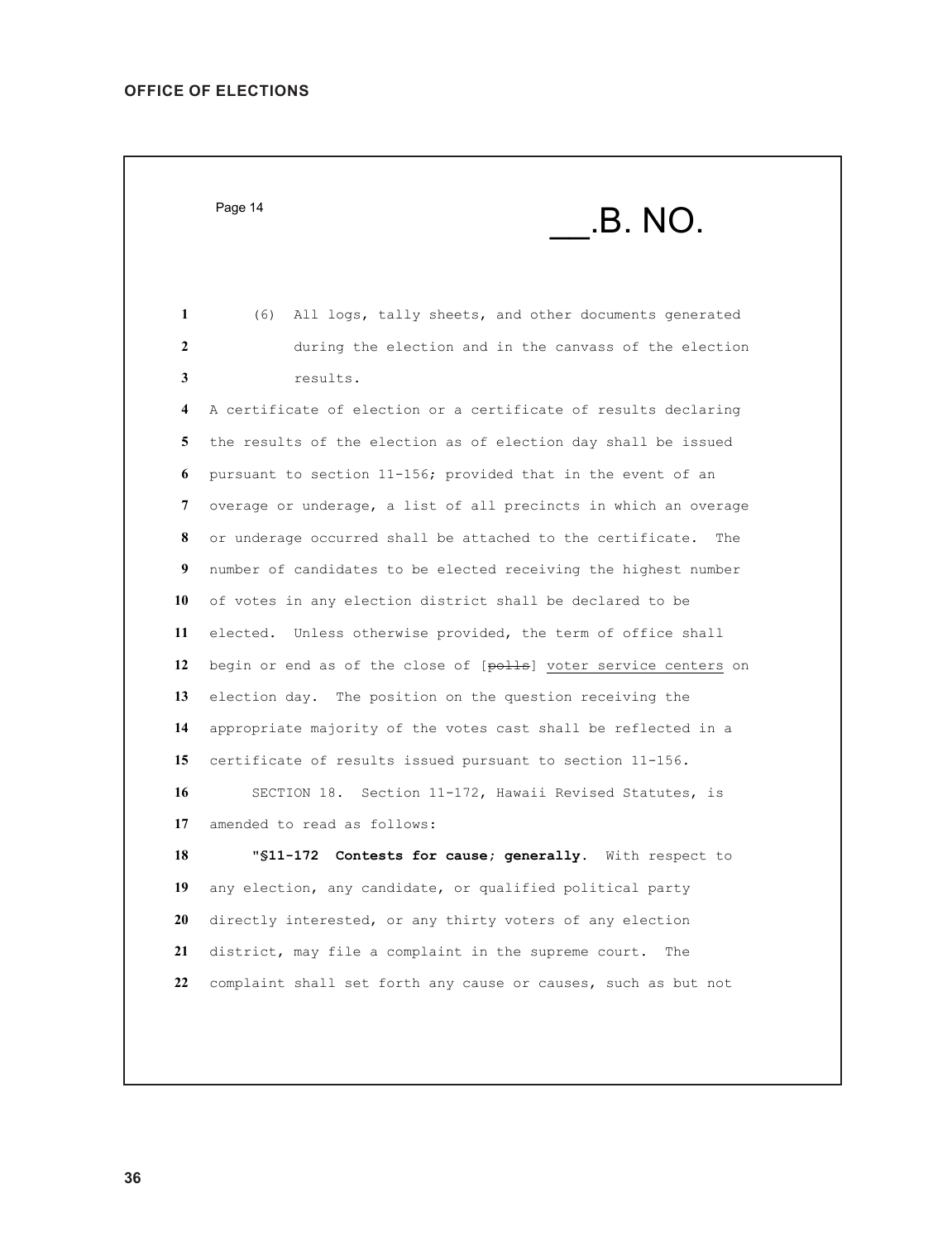Page 15  $\hspace{1.5cm}$   $\hspace{1.5cm}$   $\hspace{1.5cm}$   $\hspace{1.5cm}$   $\hspace{1.5cm}$   $\hspace{1.5cm}$   $\hspace{1.5cm}$   $\hspace{1.5cm}$   $\hspace{1.5cm}$   $\hspace{1.5cm}$   $\hspace{1.5cm}$   $\hspace{1.5cm}$   $\hspace{1.5cm}$   $\hspace{1.5cm}$   $\hspace{1.5cm}$   $\hspace{1.5cm}$   $\hspace{1.5cm}$   $\hspace{1.5cm$  limited to, provable fraud, overages, or underages, that could cause a difference in the election results. The complaint shall also set forth any reasons for reversing, correcting, or changing the decisions of the [precinct] voter service center officials or the officials at a counting center in an election using the electronic voting system. A copy of the complaint shall be delivered to the chief election officer or the clerk in the case of county elections." SECTION 19. Section 11-173.5, Hawaii Revised Statutes, is amended by amending subsection (a) to read as follows: "(a) In a primary and special primary election contest, or a county election contest held concurrently with a regularly scheduled primary or special primary election, the complaint shall be filed in the office of the clerk of the supreme court no later than 4:30 p.m. on the thirteenth day after a primary or special primary election or a county election contest held concurrently with a regularly scheduled primary or special primary election, and shall be accompanied by a deposit for costs of court as established by the rules of the supreme court [; provided that a complaint for a contest for cause that arises from a mandatory recount pursuant to section 11- shall be filed no later than 4:30 p.m. on the third calendar day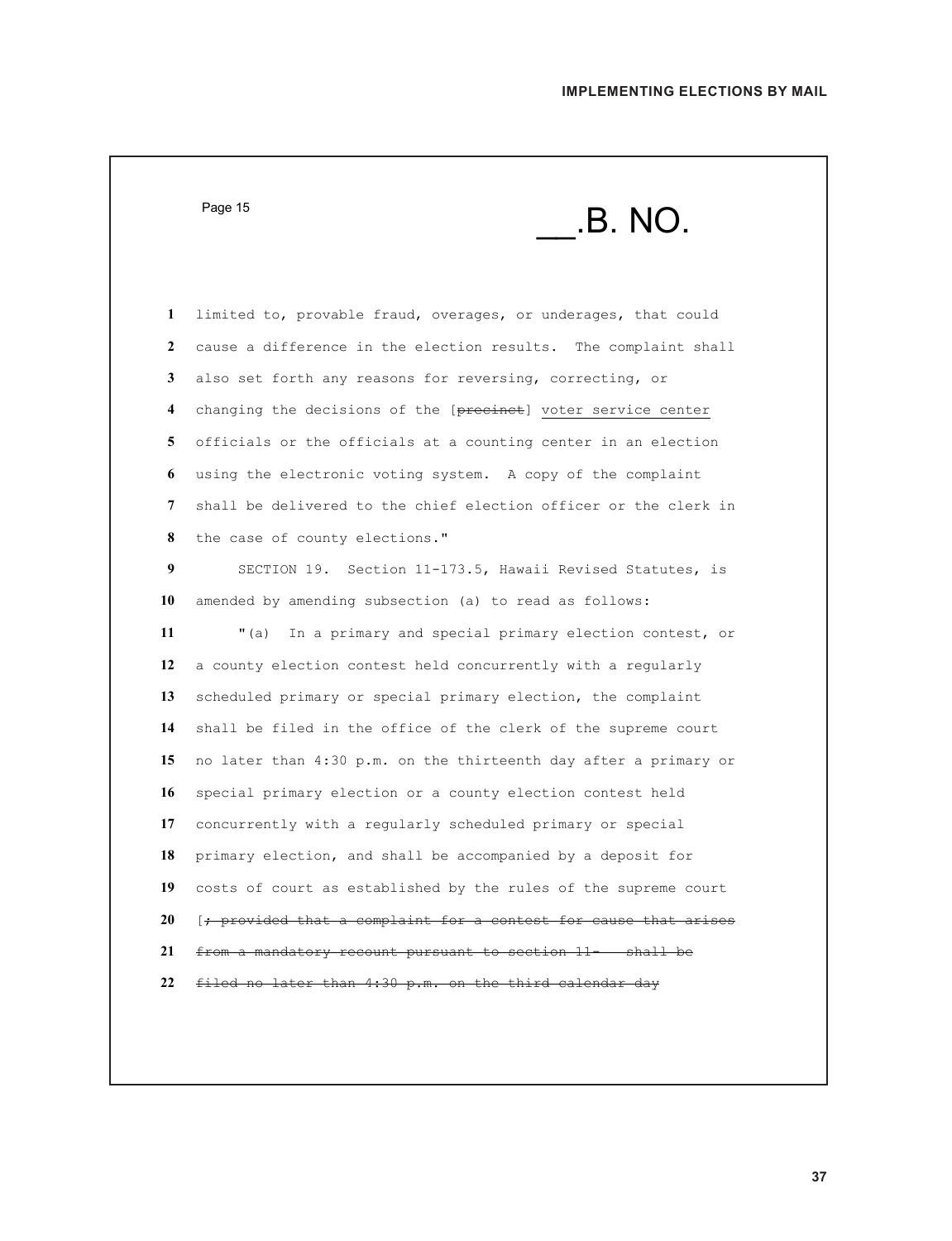Page 16 \_\_.B. NO.

 following the public announcement of the results of the mandatory recount pursuant to section 11- (e)]. The clerk shall issue to the defendants named in the complaint a summons to appear before the supreme court no later than 4:30 p.m. on the fifth day after service of the summons." SECTION 20. Section 11-174.5, Hawaii Revised Statutes, is amended by amending subsection (b) to read as follows: "(b) In cases involving general, special general, special, or runoff elections the complaint shall be heard by the supreme court in which the complaint was filed as soon as it reasonably may be heard. On the return day, the court, upon its motion or otherwise, may direct summons to be issued to any person who may

 At the hearing, the court shall cause the evidence to be reduced to writing and shall give judgment, stating all findings of fact and of law. The judgment may invalidate the general, special general, special, or runoff election on the grounds that a correct result cannot be ascertained because of a mistake or 19 fraud on the part of the [precinct] voter service center officials; or decide that a certain candidate, or certain candidates, received a majority or plurality of votes cast and were elected. If the judgment should be that the general,

be interested in the result of the proceedings.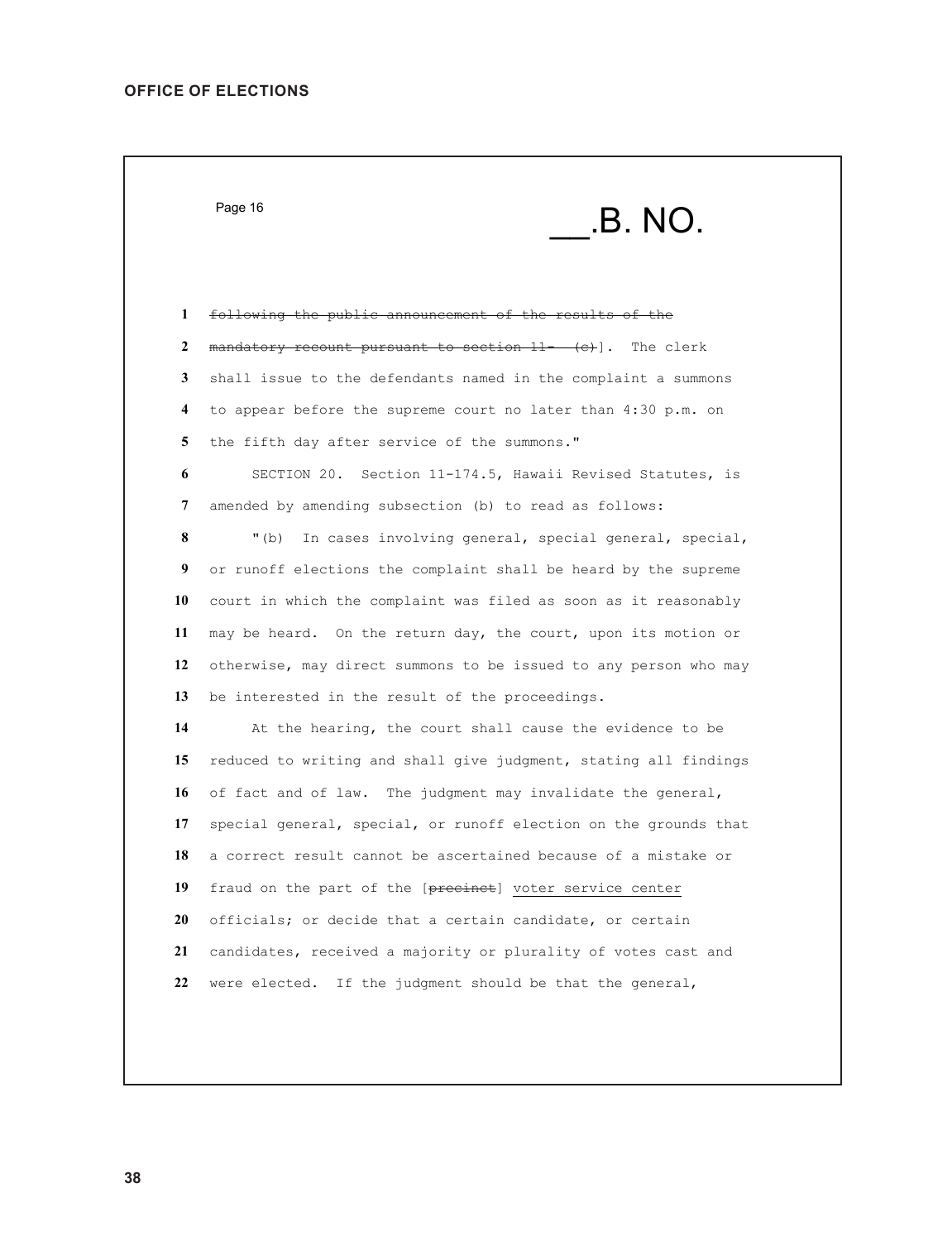|    | Page 17<br>.B. NO.                                               |
|----|------------------------------------------------------------------|
|    |                                                                  |
| 1  | special general, special, or runoff election was invalid, a      |
| 2  | certified copy thereof shall be filed with the governor, and the |
| 3  | governor shall duly call a new election to be held not later     |
| 4  | than one hundred twenty days after the judgment is filed.<br>Ιf  |
| 5  | the court shall decide which candidate or candidates have been   |
| 6  | elected, a copy of that judgment shall be served on the chief    |
| 7  | election officer or county clerk, who shall sign and deliver to  |
| 8  | the candidate or candidates certificates of election, and the    |
| 9  | same shall be conclusive of the right of the candidate or        |
| 10 | candidates to the offices."                                      |
| 11 | SECTION 21. Section 11-A, Hawaii Revised Statutes, is            |
| 12 | amended to read as follows:                                      |
| 13 | "\$11-A Elections eligible to be conducted by                    |
| 14 | mail. Beginning with the 2020 primary election, all elections    |
| 15 | shall be conducted by mail in accordance with this title. A      |
| 16 | voter in an election conducted by mail shall not be precluded    |
| 17 | from voting by absentee ballot under chapters 15 or 15D, if the  |
| 18 | voter complies with the applicable requirements."                |
| 19 | SECTION 22. Section 11-B, Hawaii Revised Statutes, is            |
| 20 | amended by amending subsection (b) to read as follows:           |
| 21 | " $(b)$<br>To the extent practicable, the clerk shall mail a     |
| 22 | ballot package by non-forwardable mail to each registered voter  |
|    |                                                                  |
|    |                                                                  |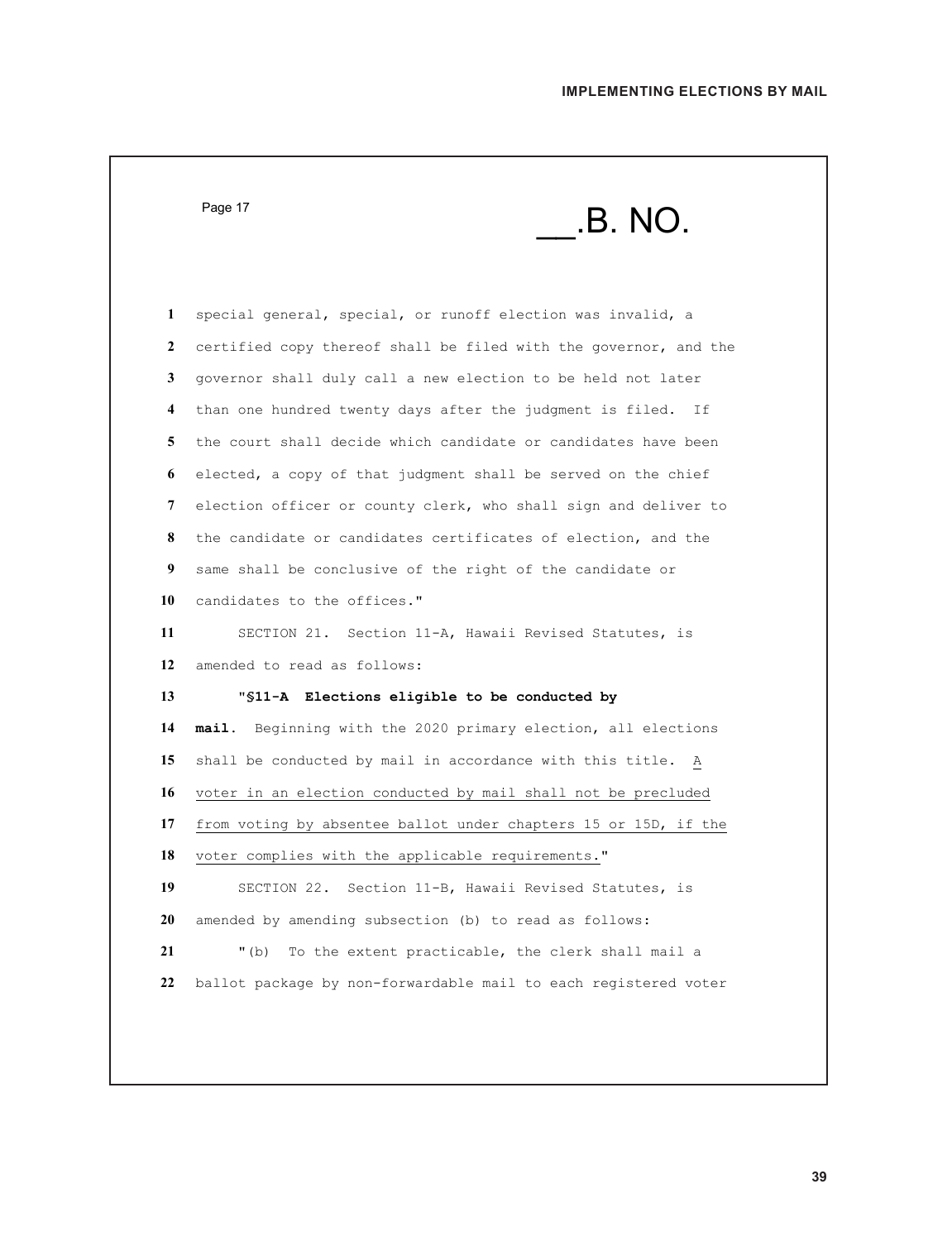$P$ age 18  $\hspace{1cm}$   $\hspace{1cm}$   $\hspace{1cm}$   $\hspace{1cm}$   $\hspace{1cm}$   $\hspace{1cm}$   $\hspace{1cm}$   $\hspace{1cm}$   $\hspace{1cm}$   $\hspace{1cm}$   $\hspace{1cm}$   $\hspace{1cm}$   $\hspace{1cm}$   $\hspace{1cm}$   $\hspace{1cm}$   $\hspace{1cm}$   $\hspace{1cm}$   $\hspace{1cm}$   $\hspace{1cm}$   $\hspace{1cm}$   $\hspace{1cm}$ 

 in the county so as to enable voters to receive the ballot package approximately eighteen days before the election. The clerk shall continue mailing ballot packages to voters who update their voter registration address no later than [fourteen] seven days before the date of the election. However, the clerk may continue to mail ballots to those who have updated their voter registration address after the seventh day, if the clerk believes there is sufficient time for the voter to return the ballot by the applicable deadline or if another statute provides for the transmittal of the ballot during that time frame. In determining the initial mailing date of the ballot packages, the clerk shall consider the mailing place of origin and the most recent postal service delivery standards. The clerk shall not mail a ballot package to any voter in the county register who is identified as having an outdated or non-deliverable mailing address. Nothing in this part shall be construed to change the responsibilities of the clerk or chief election officer under chapter 15 with respect to voters requesting to vote by absentee ballot or chapter 15D with respect to uniform military and overseas voters. SECTION 23. Section 11-D, Hawaii Revised Statutes, is amended by amending subsection (a) to read as follows: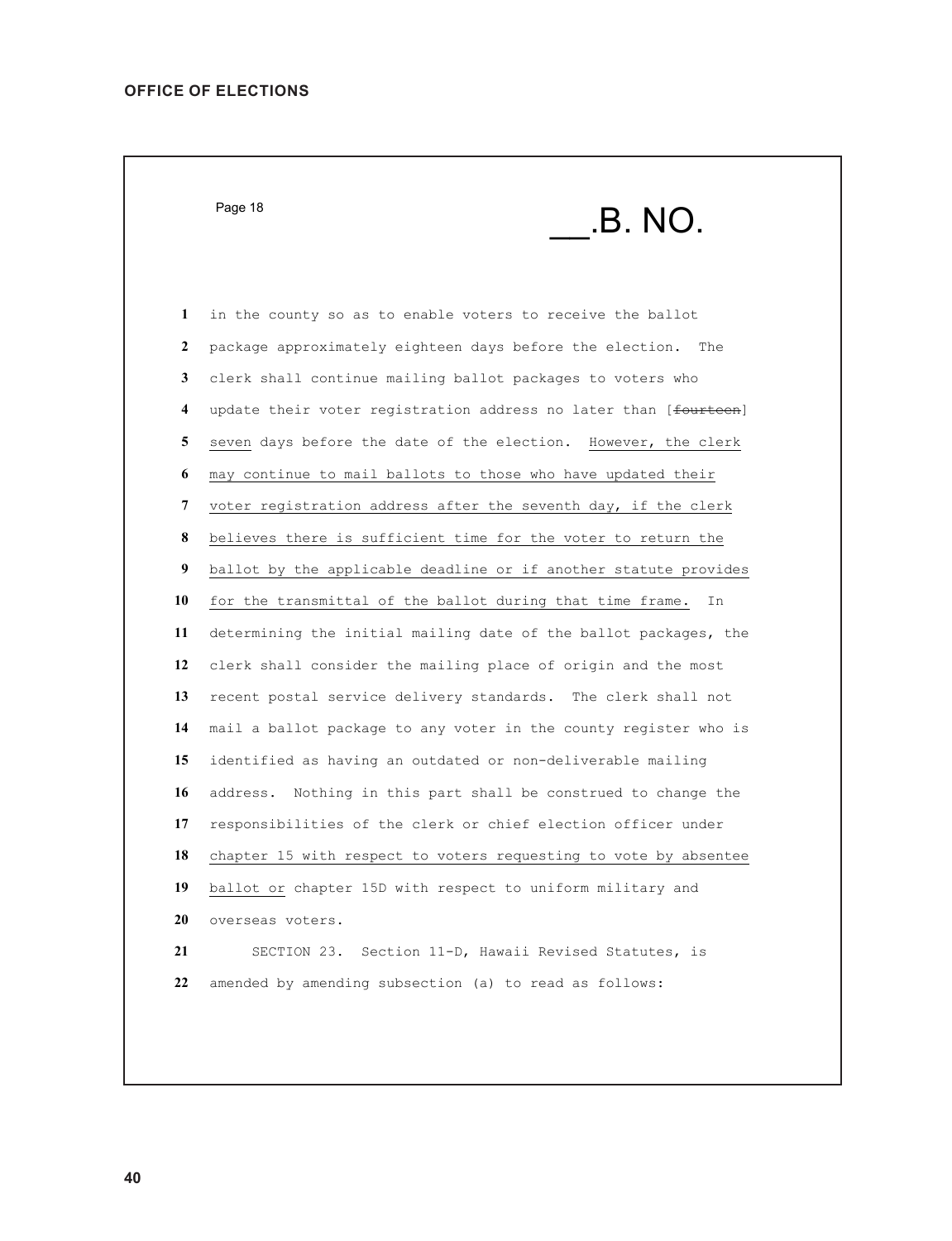|              | Page 19 | .B. NO.                                                       |
|--------------|---------|---------------------------------------------------------------|
| 1            |         | "(a) After a voter receives a ballot package, the voter       |
| $\mathbf{2}$ |         | shall comply with the instructions included in the ballot     |
| 3            |         | package in order to cast a valid vote. The instructions shall |
| 4            |         | include directions for:                                       |
| 5            | (1)     | Marking the ballot;                                           |
| 6            | (2)     | Inserting the marked ballot in the secrecy envelope or        |
| 7            |         | secrecy sleeve;                                               |
| 8            | (3)     | Inserting the secrecy envelope or secrecy sleeve with         |
| 9            |         | the marked ballot in the return identification                |
| 10           |         | envelope; and                                                 |
| 11           | (4)     | Signing the affirmation on the return identification          |
| 12           |         | envelope before mailing or delivering the return              |
| 13           |         | identification envelope containing the secrecy                |
| 14           |         | envelope or secrecy sleeve with the marked ballot.            |
| 15           |         | The affirmation shall consist of a statement to be            |
| 16           |         | subscribed to by the voter that affirms the fact that         |
| 17           |         | the voter is the person voting and that the voter's           |
| 18           |         | employer or agent of the employer, agent of the               |
| 19           |         | voter's labor union, or any candidate listed on the           |
| 20           |         | ballot did not assist the voter, as described in              |
| 21           |         | section 11-139, along with the instruction that the           |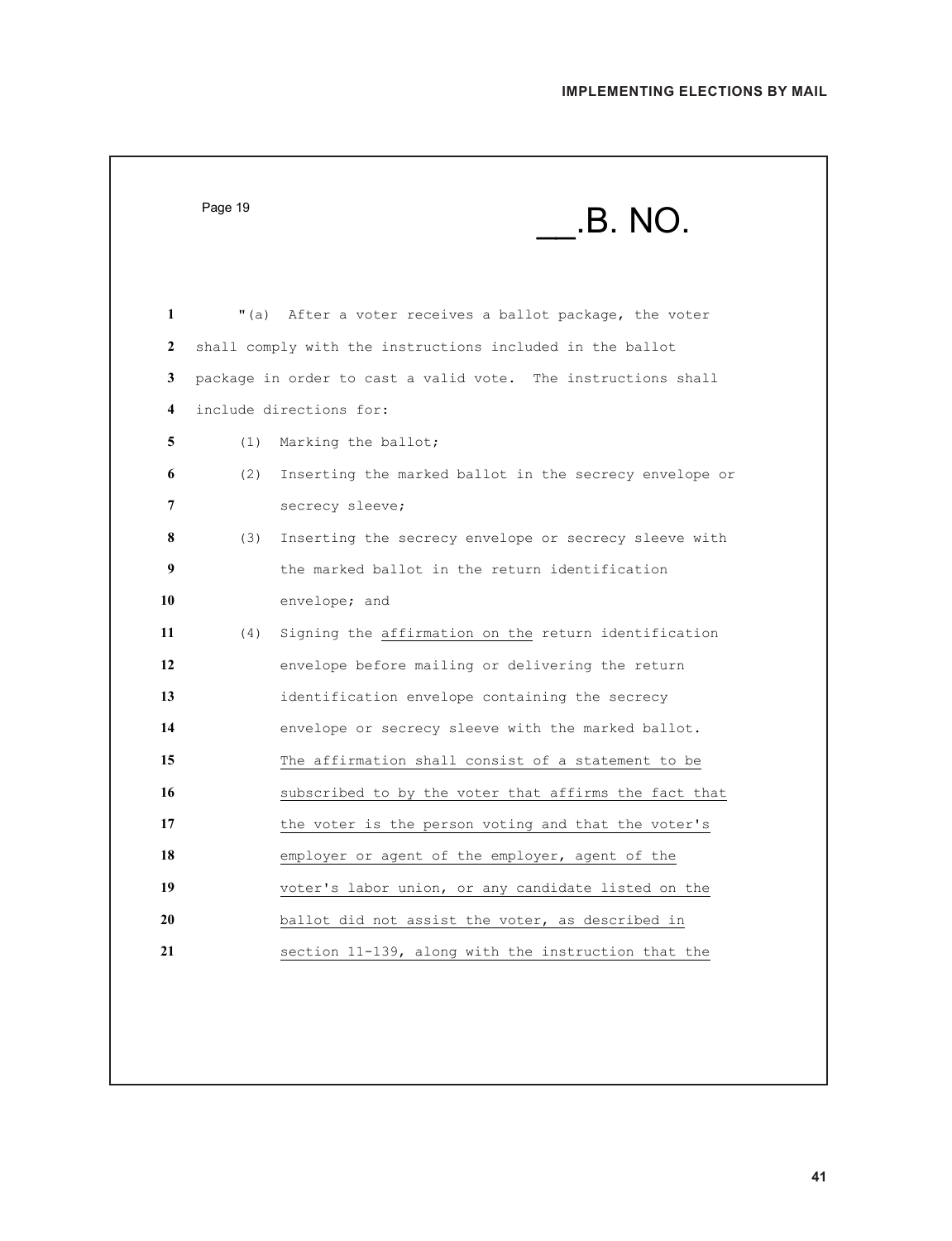|              | Page 20<br>.B. NO.                                             |
|--------------|----------------------------------------------------------------|
| $\mathbf{1}$ | voter's ballot will be valid only if the affirmation           |
| 2            | statement is signed."                                          |
| 3            | SECTION 24. Section 11-D, Hawaii Revised Statutes, is          |
| 4            | amended by amending subsection (c) to read as follows:         |
| 5            | To cast a valid ballot, the voter shall return the<br>$"$ (c)  |
| 6            | return identification envelope containing the secrecy envelope |
| 7            | or secrecy sleeve with the marked ballot:                      |
| 8            | [By mail so] In any manner so that the return<br>(1)           |
| 9            | identification envelope is received [at the office of]         |
| 10           | by the clerk or the clerk's designee no later than the         |
| 11           | closing [time] hour on election day [provided] in              |
| 12           | accordance with section 11-131 [on the date of the             |
| 13           | election] provided that anyone who is standing in line         |
| 14           | at 7:00 p.m. on the date of the election with the              |
| 15           | intent of returning a ballot shall be permitted to do          |
| 16           | so;                                                            |
| 17           | (2) [By personal delivery at] In any manner to any place of    |
| 18           | deposit no later than 7:00 p.m. on the date of the             |
| 19           | election; provided that [any voter] anyone who is              |
| 20           | standing in line at a place of deposit at 7:00 p.m. on         |
| 21           | the date of the election with the intent of returning          |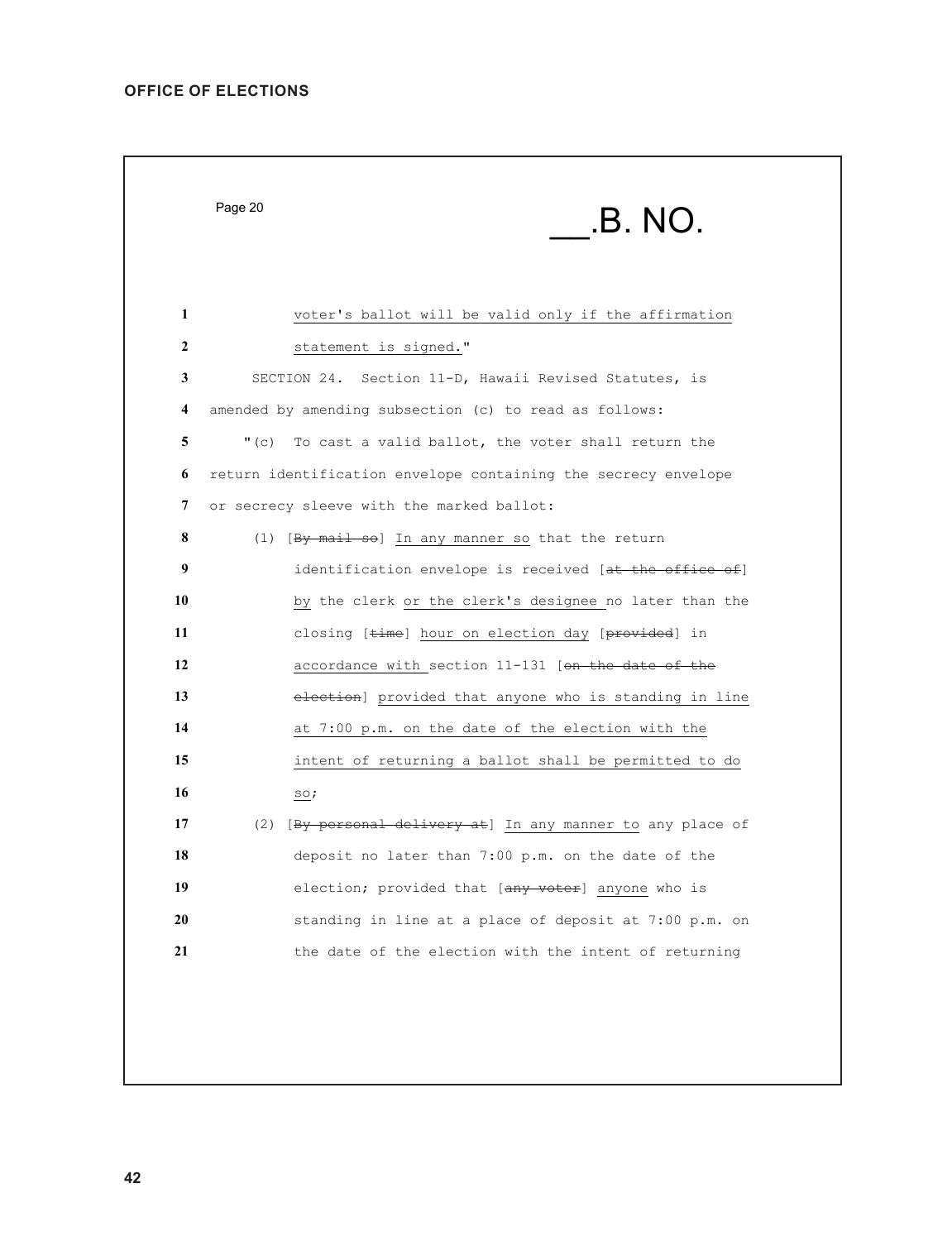| <b>IMPLEMENTING ELECTIONS BY MAIL</b> |  |  |
|---------------------------------------|--|--|
|---------------------------------------|--|--|

|              | Page 21 | <b>.B. NO.</b>                                         |
|--------------|---------|--------------------------------------------------------|
| 1            |         | a ballot [and casting a vote] shall be [allowed to     |
| $\mathbf{2}$ |         | vote] permitted to do so; or                           |
| 3            |         | (3) [By personal delivery] In any manner to any voter  |
| 4            |         | service center no later than the closing time provided |
| 5            |         | in section 11-131 on the date of the election;         |
| 6            |         | provided that [any voter] anyone who is standing in    |
| 7            |         | line at a voter service center at the closing time     |
| 8            |         | provided in section 11-131 on the date of the election |
| 9            |         | with the intent of returning a ballot [and casting a   |
| 10           |         | vote] shall be [allowed to vote] permitted to do so.   |
| 11           |         | SECTION 25. Section 11-E, Hawaii Revised Statutes, is  |
| 12           |         | amended by amending subsection (b) to read as follows: |
| 13           | $"$ (b) | [Upon receipt of a completed replacement ballot        |
| 14           |         | application form, the] The clerk shall:                |
| 15           | (1)     | Verify the registration of the voter and ensure that   |
| 16           |         | another ballot has not been returned by the voter;     |
| 17           |         | (2) Record that the voter has requested a replacement  |
| 18           |         | ballot;                                                |
| 19           | (3)     | Mark the return identification envelope as containing  |
| 20           |         | a replacement ballot; and                              |
|              |         |                                                        |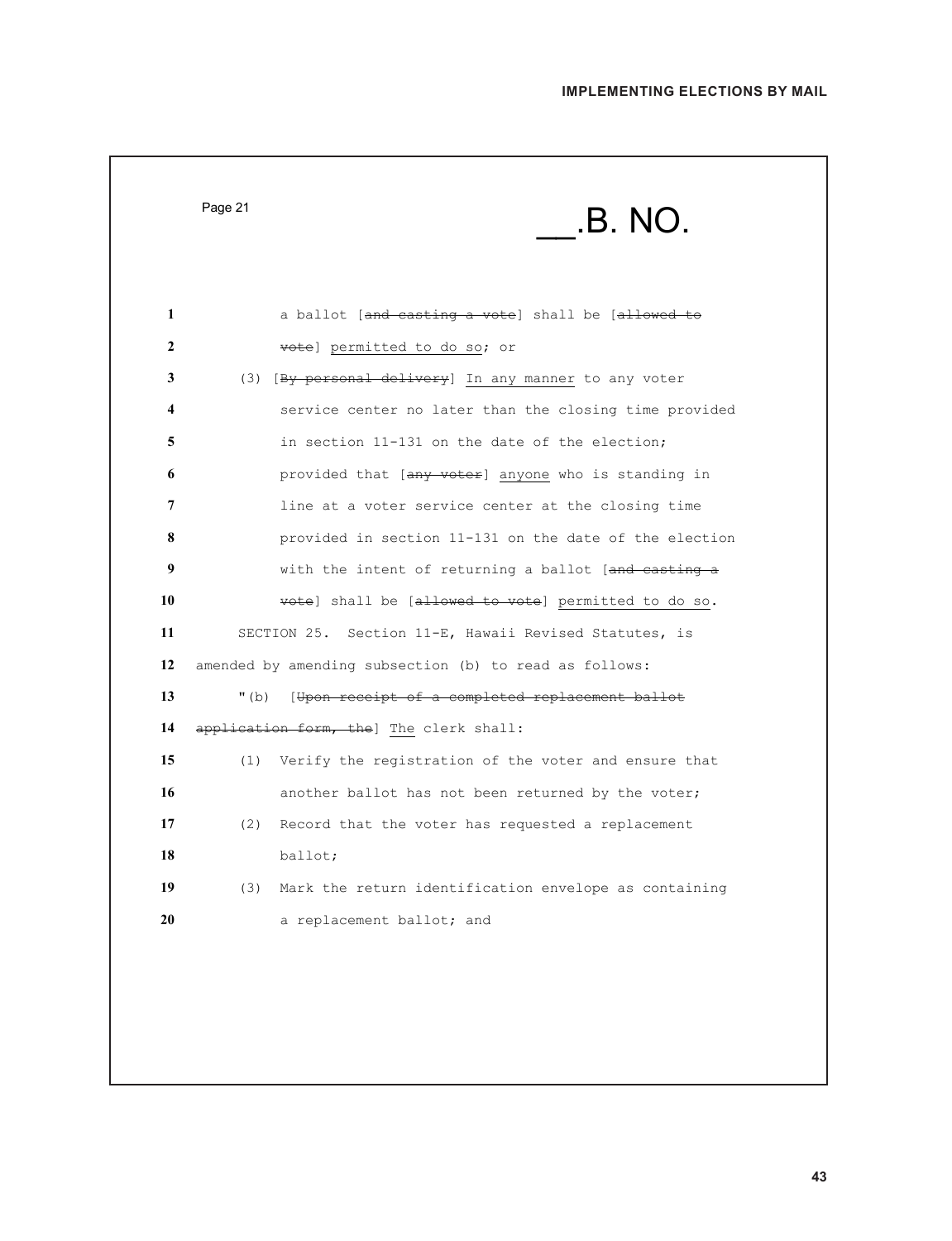|              | Page 22<br><b>B. NO.</b>                                       |
|--------------|----------------------------------------------------------------|
|              |                                                                |
| $\mathbf{1}$ | (4)<br>Issue the replacement ballot package by mail or make    |
| 2            | the ballot package available for pick-up by the                |
| 3            | voter."                                                        |
| 4            | SECTION 26. Section 11-E, Hawaii Revised Statutes, is          |
| 5            | amended by amending subsection (c) to read as follows:         |
| 6            | $"$ (c)<br>Voters who obtain a replacement ballot shall return |
| 7            | the return identification envelope containing the secrecy      |
| 8            | envelope or secrecy sleeve with the marked replacement ballot: |
| 9            | $(1)$ [By mail so] In any manner so that the return            |
| 10           | identification envelope is received [at the office of]         |
| 11           | by the clerk or the clerk's designee no later than the         |
| 12           | closing [time] hour on election day [provided] in              |
| 13           | accordance with section 11-131 [on the date of the             |
| 14           | election] provided that anyone who is standing in line         |
| 15           | at 7:00 p.m. on the date of the election with the              |
| 16           | intent of returning a ballot shall be permitted to do          |
| 17           | so;                                                            |
| 18           | (2) [By personal delivery at] In any manner to any place of    |
| 19           | deposit no later than 7:00 p.m. on the date of the             |
| 20           | election; provided that [any voter] anyone who is              |
| 21           | standing in line at a place of deposit at 7:00 p.m. on         |
| 22           | the date of the election with the intent of returning          |
|              |                                                                |
|              |                                                                |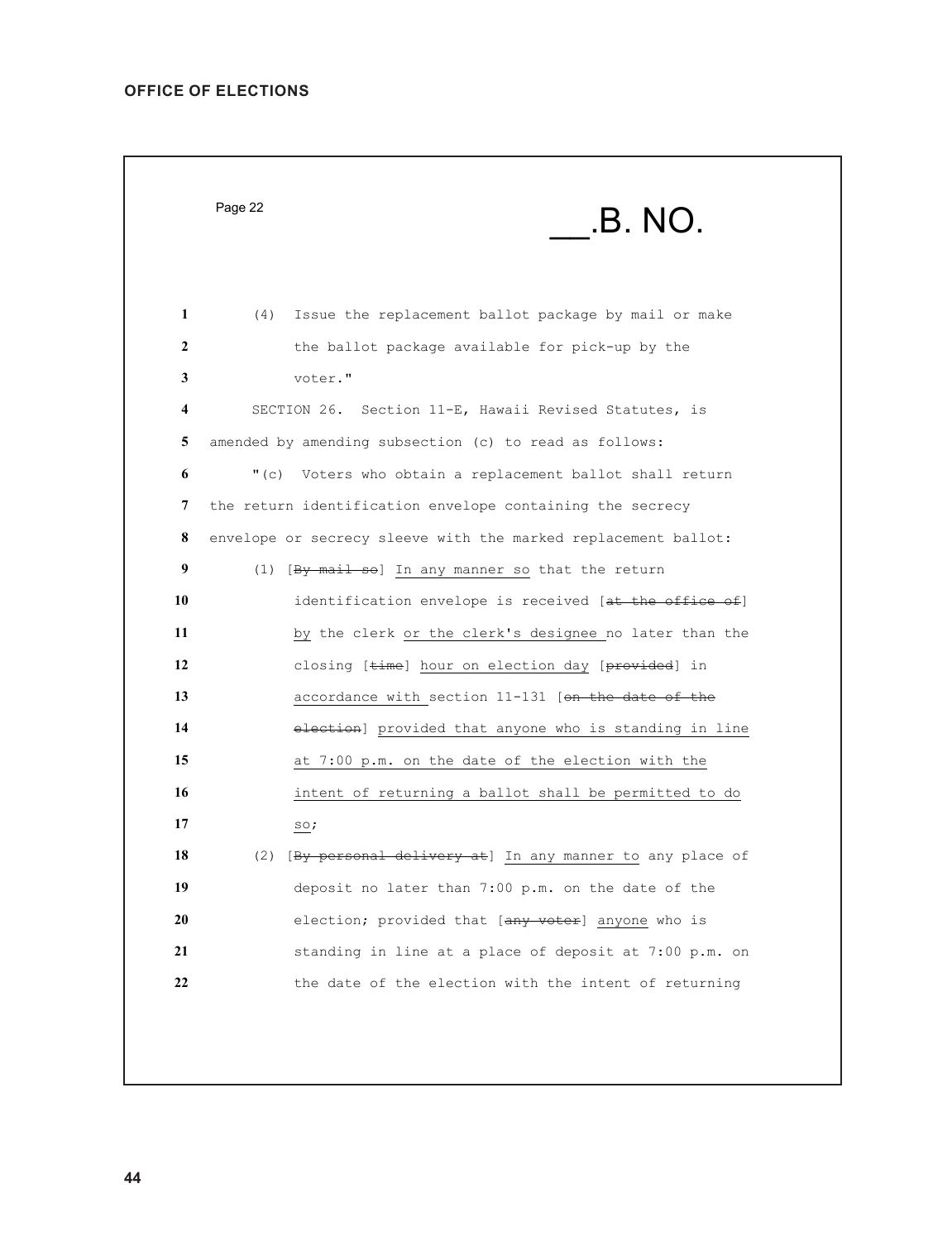| <b>IMPLEMENTING ELECTIONS BY MAIL</b> |  |  |
|---------------------------------------|--|--|
|---------------------------------------|--|--|

|              | Page 23 | .B. NO.                                                          |
|--------------|---------|------------------------------------------------------------------|
| 1            |         | a ballot [and casting a vote] shall be [allowed to               |
| $\mathbf{2}$ |         | vote] permitted to do so; or                                     |
| 3            |         | (3) [By personal delivery] In any manner to any voter            |
| 4            |         | service center no later than the closing time provided           |
| 5            |         | in section 11-131 on the date of the election;                   |
| 6            |         | provided that [any voter] anyone who is standing in              |
| 7            |         | line at a voter service center at the closing time               |
| 8            |         | provided in section 11-131 on the date of the election           |
| 9            |         | with the intent of returning a ballot [and casting a             |
| 10           |         | vote] shall be [allowed to vote] permitted to do so."            |
| 11           |         | SECTION 27. Section 11-F, Hawaii Revised Statutes, is            |
| 12           |         | amended to read as follows:                                      |
| 13           |         | "\$11-F Deficient return identification envelopes. If:           |
| 14           |         | (1) A return identification envelope is returned with an         |
| 15           |         | unsigned affirmation;                                            |
| 16           |         | (2) The affirmation signature does not match a reference         |
| 17           |         | signature image; or                                              |
| 18           | (3)     | A return identification envelope contains another                |
| 19           |         | condition that would not allow the counting of the               |
| 20           |         | ballot,                                                          |
| 21           |         | the clerk shall make an attempt to notify the voter by first     |
| 22           |         | class mail, telephone, or electronic mail to inform the voter of |
|              |         |                                                                  |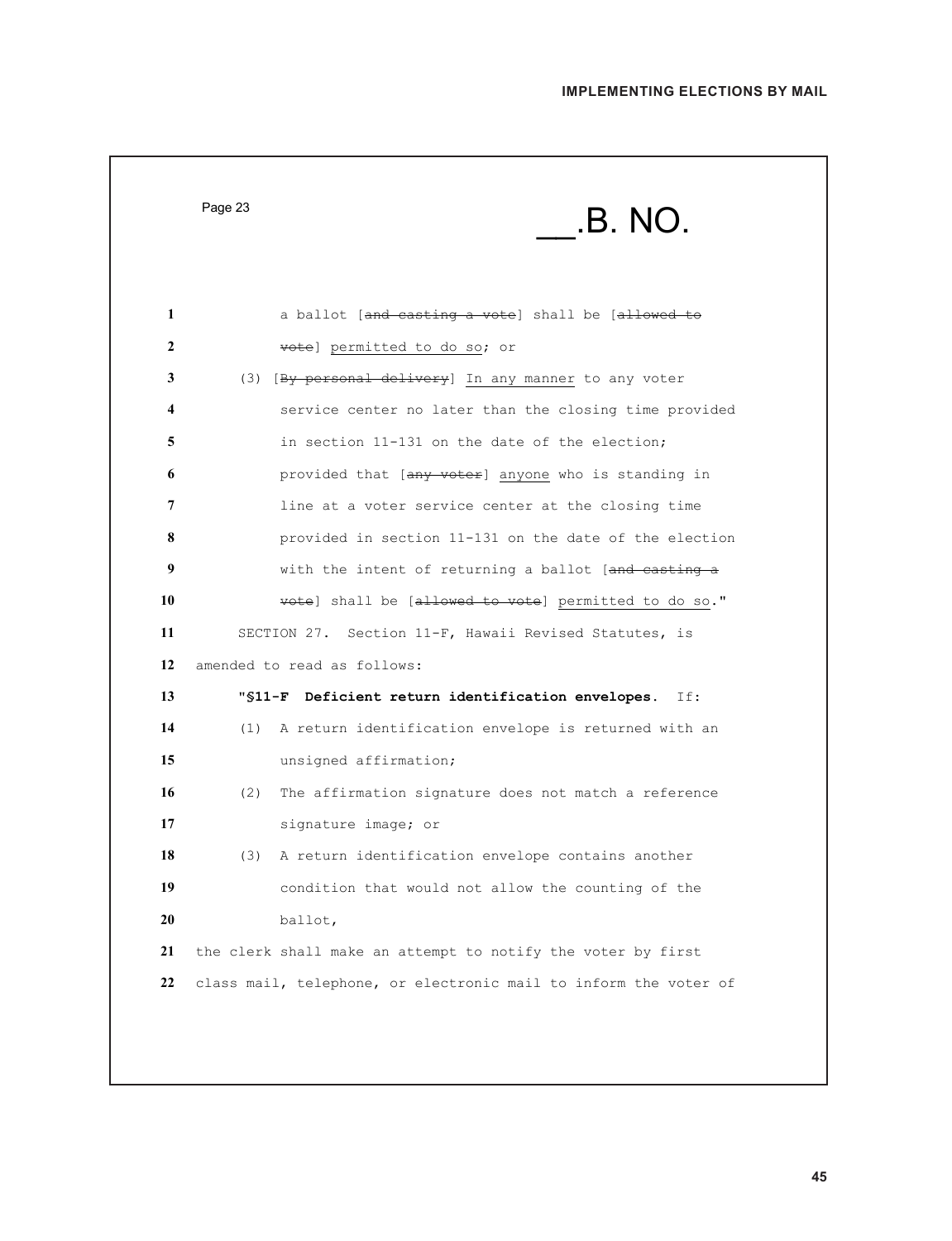$P$ age 24  $\hspace{1cm}$   $\hspace{1cm}$   $\hspace{1cm}$   $\hspace{1cm}$   $\hspace{1cm}$   $\hspace{1cm}$   $\hspace{1cm}$   $\hspace{1cm}$   $\hspace{1cm}$   $\hspace{1cm}$   $\hspace{1cm}$   $\hspace{1cm}$   $\hspace{1cm}$   $\hspace{1cm}$   $\hspace{1cm}$   $\hspace{1cm}$   $\hspace{1cm}$   $\hspace{1cm}$   $\hspace{1cm}$   $\hspace{1cm}$   $\hspace{1cm}$ 

 the procedure to correct the deficiency. The voter shall have five business days after the date of the election to cure the deficiency. The chief election officer may adopt rules regarding requirements and procedures for correcting deficient return identification envelopes. The counting of ballots and disclosure of subsequent election results may continue during the time period permitted to cure a deficiency under this section. The clerk's inability to contact voters under this section shall not be grounds for a contest for cause under section 11-172. This section shall apply to all return identification envelopes, including ballots utilizing the provisions of section 11-G, chapter 15, or chapter 15D." SECTION 28. Section 11-G, Hawaii Revised Statutes, is amended by amending subsections (a) and (b) to read as follows: "(a) If a ballot package is not received by a voter by the fifth day before the date of the election or a voter otherwise requires a replacement ballot within five days of an election, the voter may request that a ballot be forwarded by electronic transmission; provided that a voter with special needs may request that a ballot be forwarded by electronic transmission at any time, but no earlier than the date that the voter's initial ballot package was or would have been transmitted. Upon receipt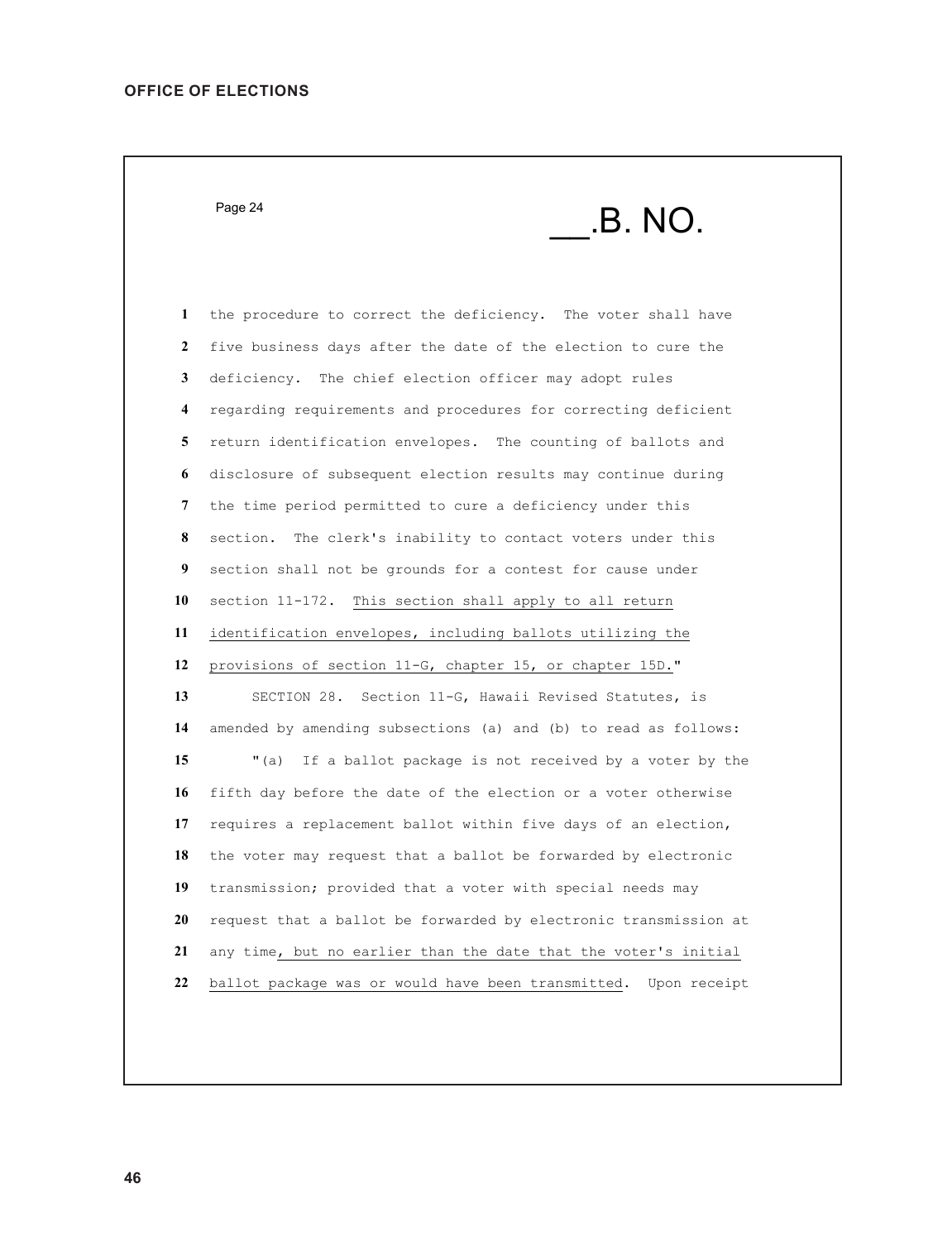|    | Page 25 | .B. NO.                                                         |
|----|---------|-----------------------------------------------------------------|
| 1  |         | of such a request and confirmation that [proper application was |
| 2  |         | made] the voter has not already voted, the clerk may transmit   |
| 3  |         | the appropriate ballot, together with a form containing the     |
| 4  |         | affirmations, information, and a waiver of the right to secrecy |
| 5  |         | under section 11-137.                                           |
| 6  | (b)     | The voter may return the completed replacement ballot           |
| 7  |         | and executed forms:                                             |
| 8  | (1)     | By electronic transmission so that the completed                |
| 9  |         | replacement ballot and executed forms are received [at          |
| 10 |         | the office of] by the clerk or the clerk's designee no          |
| 11 |         | later than the closing [time] hour provided in section          |
| 12 |         | 11-131 on the date of the election;                             |
| 13 | (2)     | [By mail] In any manner so that the completed                   |
| 14 |         | replacement ballot and executed forms are received [at          |
| 15 |         | the office of] by the clerk or the clerk's designee no          |
| 16 |         | later than the closing time provided in section 11-131          |
| 17 |         | on the date of the election;                                    |
| 18 | (3)     | [By personal delivery] In any manner to any place of            |
| 19 |         | deposit no later than 7:00 p.m. on the date of the              |
| 20 |         | election; provided that [any voter] anyone who is               |
| 21 |         | standing in line at a place of deposit at 7:00 p.m. on          |
| 22 |         | the date of the election with the intent of returning           |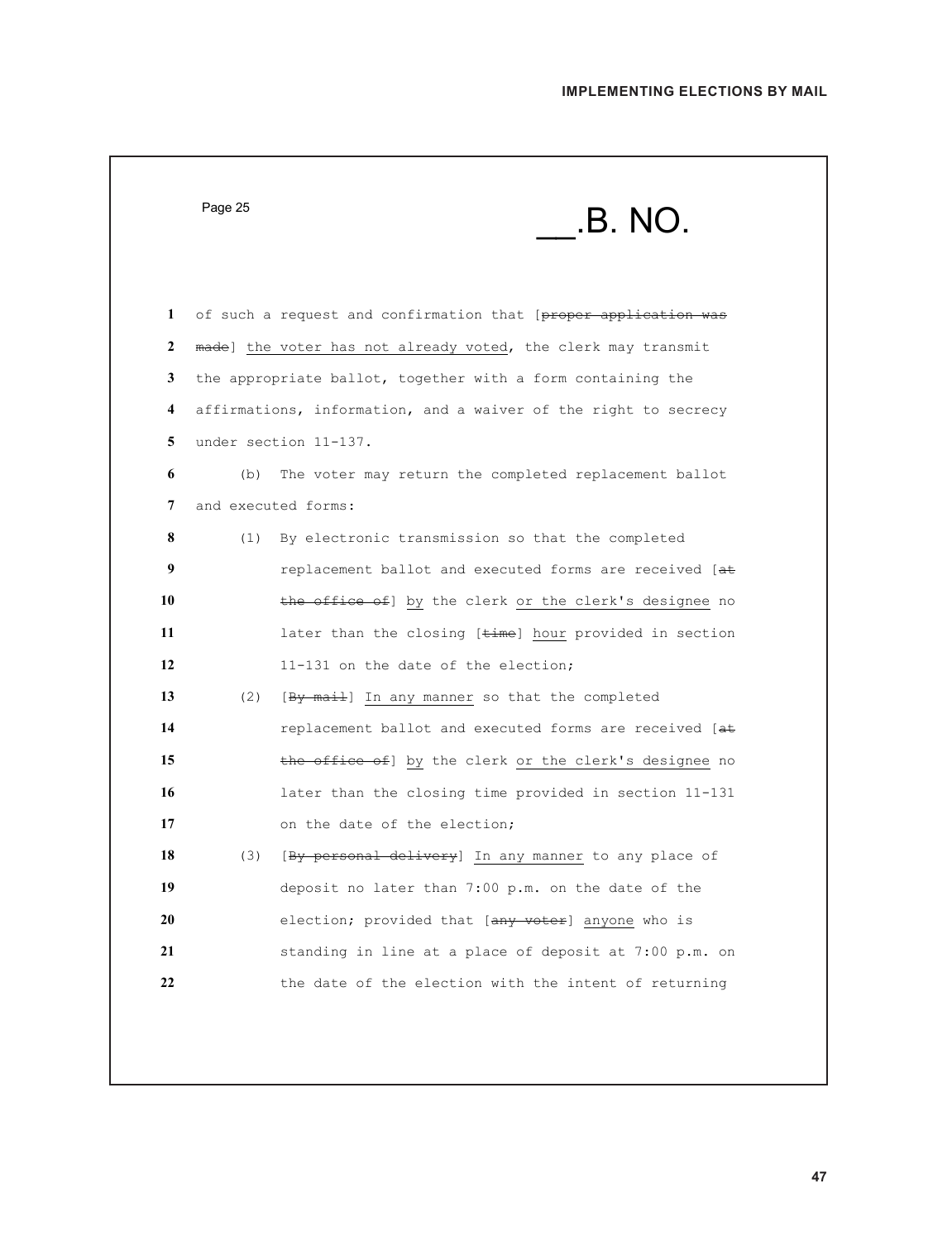$P$ age 26  $\hspace{1cm} \textbf{B. NO.}$ **a** ballot [and casting a vote] shall be [allowed to 2 vote] permitted to do so; or (4) [By personal delivery] In any manner to a voter service center no later than the closing time provided in section 11-131 on the date of the election; **b** provided that [any voter] anyone who is standing in line at a voter service center at the closing time provided in section 11-131 on the date of the election with the intent of returning a ballot [and casting a vote] shall be [allowed to vote] permitted to do so." SECTION 29. Section 11-H, Hawaii Revised Statutes, is amended by amending subsection (c) to read as follows: "(c) Any ballot the validity of which cannot be established upon receipt shall be retained by the clerk and shall not be commingled with ballots for which validity has been established until the validity of the ballot in question can be verified by the clerk. No ballot shall be included in an initial tabulation until the clerk has determined its validity. The clerk shall make reasonable efforts to determine the validity of ballots within seven days following an election day. No ballots will be validated beyond the seventh day following an election."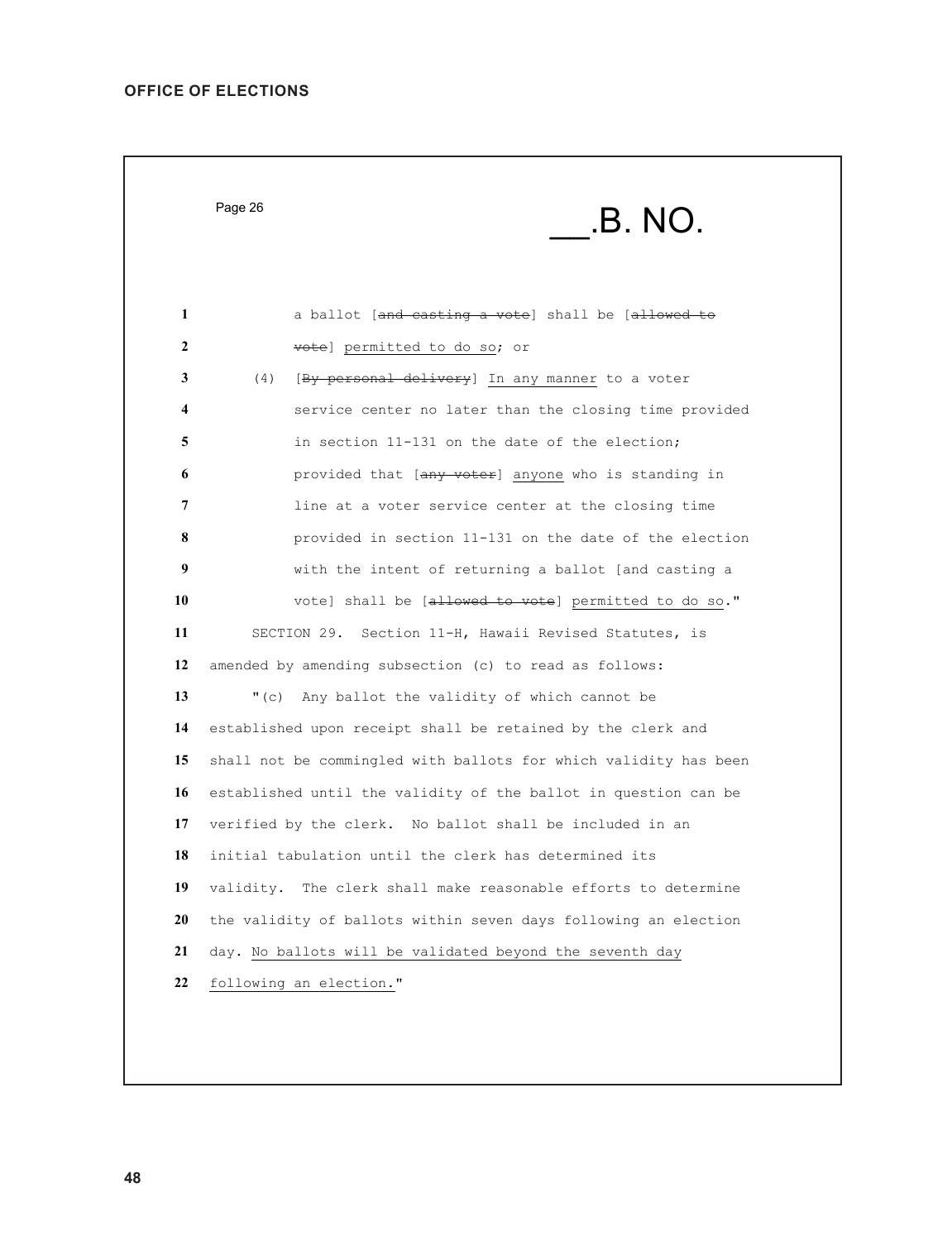| Page 27<br>.B. NO.                                               |
|------------------------------------------------------------------|
| SECTION 30. Section 11-I, Hawaii Revised Statutes, is            |
| amended by amending subsections (a) and (b) to read as follows:  |
| " $(a)$                                                          |
| Voter service centers shall be established [at the               |
| office of the clerk, and may be established at additional        |
| locations within a county as may be designated by a clerk] by    |
| the clerks to service the particular needs of [a] each county's  |
| voters.                                                          |
| In each county, a [Voter] voter service [eenters]<br>(b)         |
| center shall be open from the tenth business day preceding the   |
| day of the election during regular business hours until the time |
| provided in section 11-131 on the date of the election and at    |
| the same times statewide. The clerks may operate additional      |
| voter services centers with varying days or hours of operations  |
| to service the voters of particular areas that otherwise could   |
| not support the operation of a voter service center for ten      |
| business days or the same times statewide. Any voter standing    |
| in line at a voter service center at the closing time provided   |
| in section 11-131 on the date of the election with the intent of |
| voting shall be allowed to vote. A person eligible to vote but   |
| who is not registered to vote standing in line at a voter        |
| service center at the closing time provided in section 11-131 on |
| the date of the election shall be permitted to apply under       |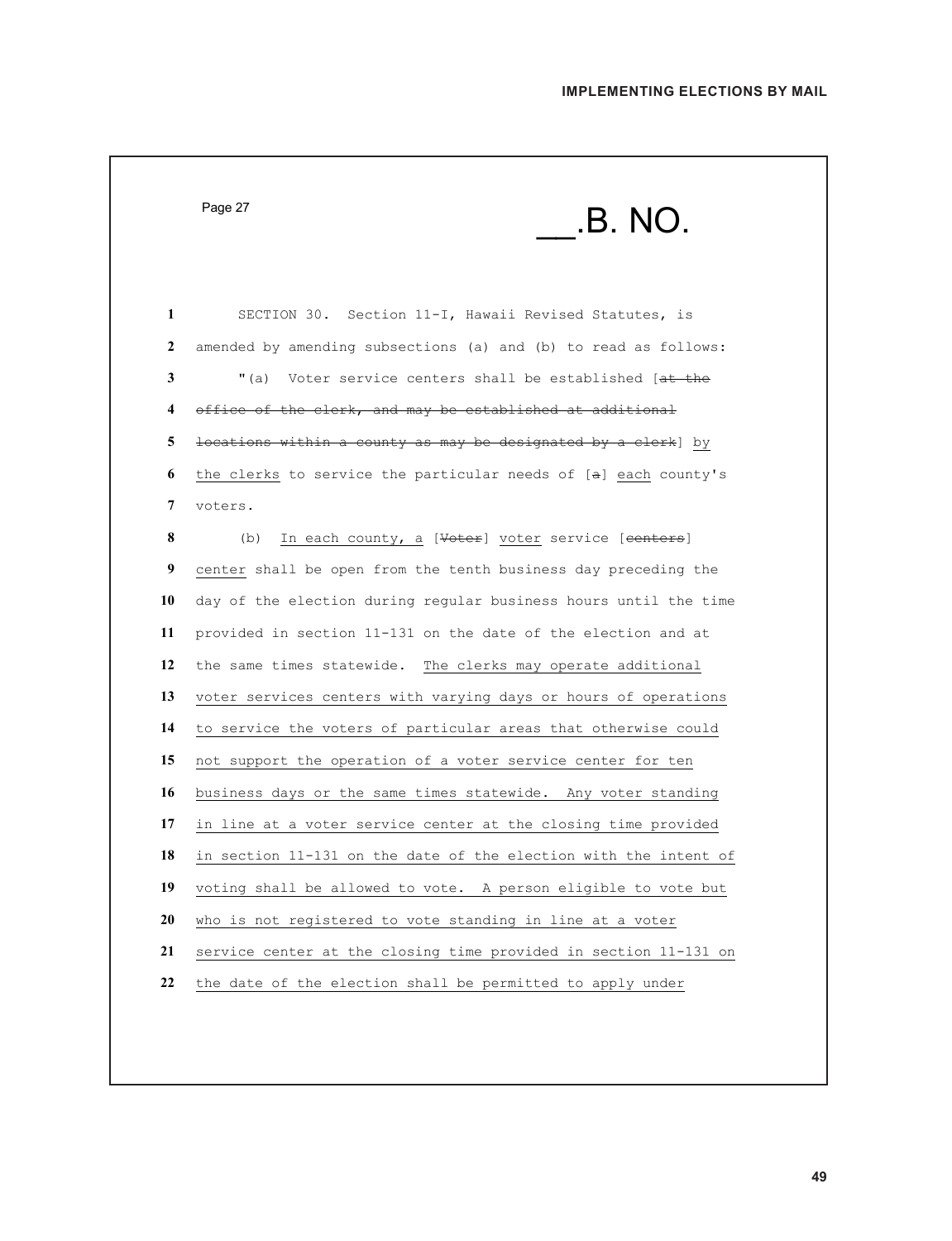$P$ age 28  $\hspace{1cm}$   $\hspace{1cm}$   $\hspace{1cm}$   $\hspace{1cm}$   $\hspace{1cm}$   $\hspace{1cm}$   $\hspace{1cm}$   $\hspace{1cm}$   $\hspace{1cm}$   $\hspace{1cm}$   $\hspace{1cm}$   $\hspace{1cm}$   $\hspace{1cm}$   $\hspace{1cm}$   $\hspace{1cm}$   $\hspace{1cm}$   $\hspace{1cm}$   $\hspace{1cm}$   $\hspace{1cm}$   $\hspace{1cm}$   $\hspace{1cm}$  section 11-15.2 to register to vote and subsequently vote that election day. To the extent the registration clerk determines the applicant to be registered at that time, the applicant will be permitted to vote a regular ballot. If additional time is required to process the application, the applicant will be provided a provisional ballot." SECTION 31. Section 11-I, Hawaii Revised Statutes, is amended by amending subsection (d) to read as follows: "(d) The clerks may designate and provide for places of deposit to be open five business days before the election until 7:00 p.m. on the day of the election; provided that the locations and apparatus for receiving voted ballots can be securely maintained during the period of use for each election, and as may be permitted by the operational hours. As such, the clerks may provide for places of deposit with varying or shorter days or hours of operations." SECTION 32. Section 15-2, Hawaii Revised Statutes, is amended to read as follows: "**§15-2 Who may voted by absentee ballot.** Any person registered to vote may cast an absentee ballot in any election, including an election conducted by mail, in the manner provided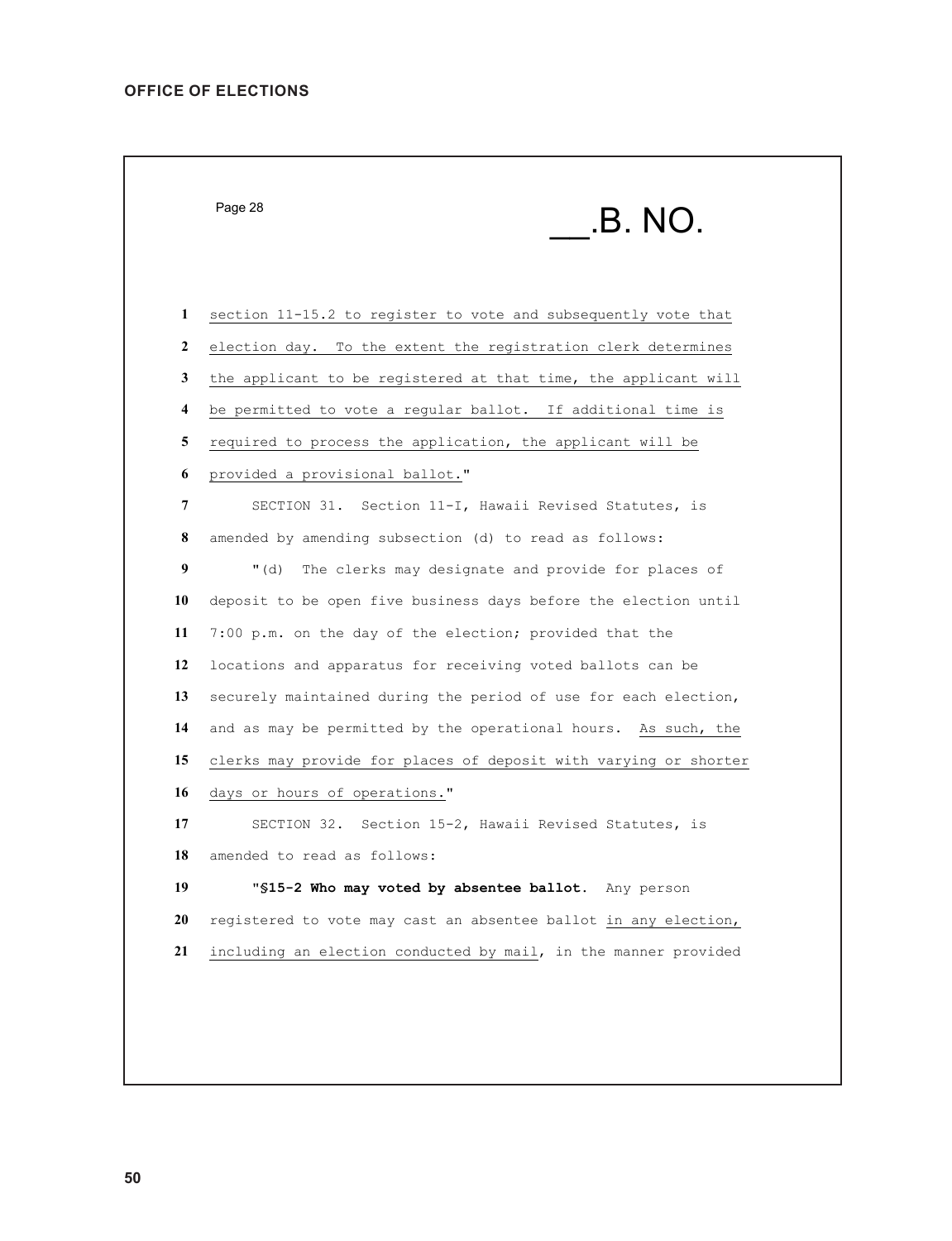| <b>IMPLEMENTING ELECTIONS BY MAIL</b> |  |
|---------------------------------------|--|
|---------------------------------------|--|

| 1<br>$\mathbf{2}$<br>officer."<br>3<br>4<br>5<br>6<br>7<br>8<br>9<br>10<br>11<br>12<br>13<br>chapter 11.<br>14<br>(b)<br>15<br>16<br>17<br>18<br>19<br>20 |                                                                  | <b>.B. NO.</b> |
|-----------------------------------------------------------------------------------------------------------------------------------------------------------|------------------------------------------------------------------|----------------|
|                                                                                                                                                           | in this chapter and rules adopted by the chief election          |                |
|                                                                                                                                                           |                                                                  |                |
|                                                                                                                                                           | SECTION 33. Section 15-2.5, Hawaii Revised Statutes, is          |                |
|                                                                                                                                                           | amended to read as follows:                                      |                |
|                                                                                                                                                           | "\$15-2.5 Voting by mail in [district] precinct affected by      |                |
|                                                                                                                                                           | natural disasters. (a) If the chief election officer and clerk   |                |
|                                                                                                                                                           | of a county affected as a result of a natural disaster determine |                |
|                                                                                                                                                           | that the opening of a designated voter service center will       |                |
|                                                                                                                                                           | adversely affect the health and safety of voters or precinct     |                |
|                                                                                                                                                           | officials, the chief election officer and county clerk, by       |                |
|                                                                                                                                                           | written order, may require the registered voters of any          |                |
|                                                                                                                                                           | [district] precinct to vote by mail as provided in part          | оf             |
|                                                                                                                                                           |                                                                  |                |
|                                                                                                                                                           | Within thirty days after the issuance of such an                 |                |
|                                                                                                                                                           | order, the chief election officer and county clerk shall notify  |                |
|                                                                                                                                                           | all registered voters in the affected [district] precinct of the |                |
|                                                                                                                                                           | issuance of the order.                                           |                |
|                                                                                                                                                           | (c) The chief election officer shall adopt rules pursuant        |                |
|                                                                                                                                                           | to chapter 91 to implement this section."                        |                |
|                                                                                                                                                           | SECTION 34. Section 15-9, Hawaii Revised Statutes, is            |                |
| 21                                                                                                                                                        | amended to read as follows:                                      |                |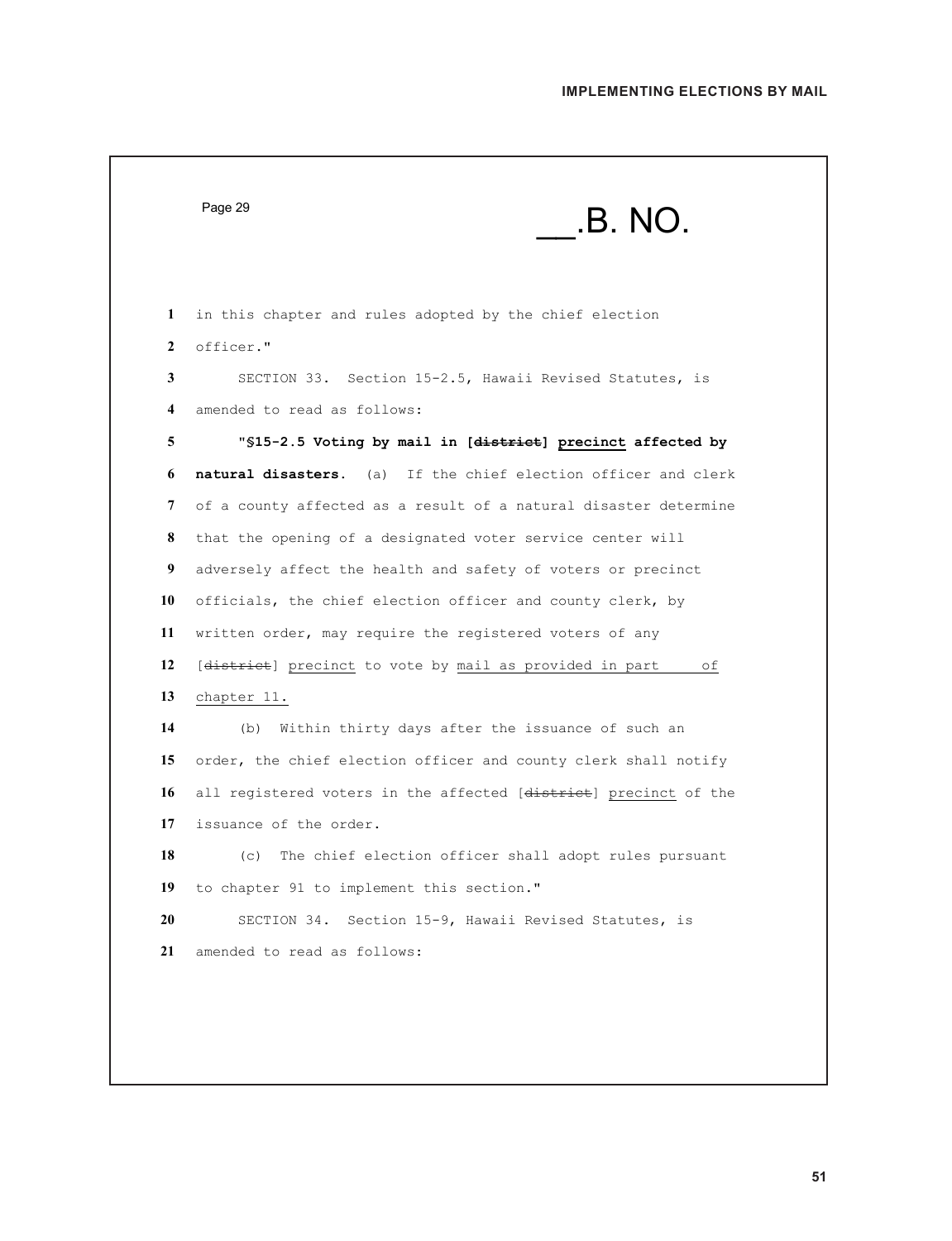|    | Page 30        | .B. NO.                                                          |
|----|----------------|------------------------------------------------------------------|
|    |                |                                                                  |
| 1  |                | "\$15-9 Return [and], receipt, processing, and treatment of      |
| 2  |                | absentee ballots. $[+a)$ The return envelope shall be:           |
| 3  |                | (1) Mailed and must be received by the clerk issuing the         |
| 4  |                | absentee ballot no later than the closing hour                   |
| 5  |                | on election day in accordance with section 11-131; or            |
| 6  |                | (2) Delivered other than by mail to the clerk issuing the        |
| 7  |                | absentee ballot, or to a voter service center no later           |
| 8  |                | than the closing hour on election day in accordance              |
| 9  |                | with section 11-131.                                             |
| 10 |                | (b) Upon receipt of the return envelope from any person          |
| 11 |                | voting under this chapter, the clerk may prepare the ballots for |
| 12 |                | counting pursuant to this section and section 15-10.             |
| 13 |                | (c) Before opening the return and ballot envelopes and           |
| 14 |                | counting the ballots, the return envelopes shall be checked for  |
| 15 | the following: |                                                                  |
| 16 |                | (1) Signature on the affirmation statement;                      |
| 17 |                | (2) Whether the signature corresponds with the absentee          |
| 18 |                | request or register as prescribed in the rules adopted           |
| 19 |                | by the chief election officer; and                               |
| 20 |                | $(3)$ Whether the person is a registered voter and has           |
| 21 |                | complied with the requirements of sections 11-15 and             |
| 22 |                | $11 - 16.$                                                       |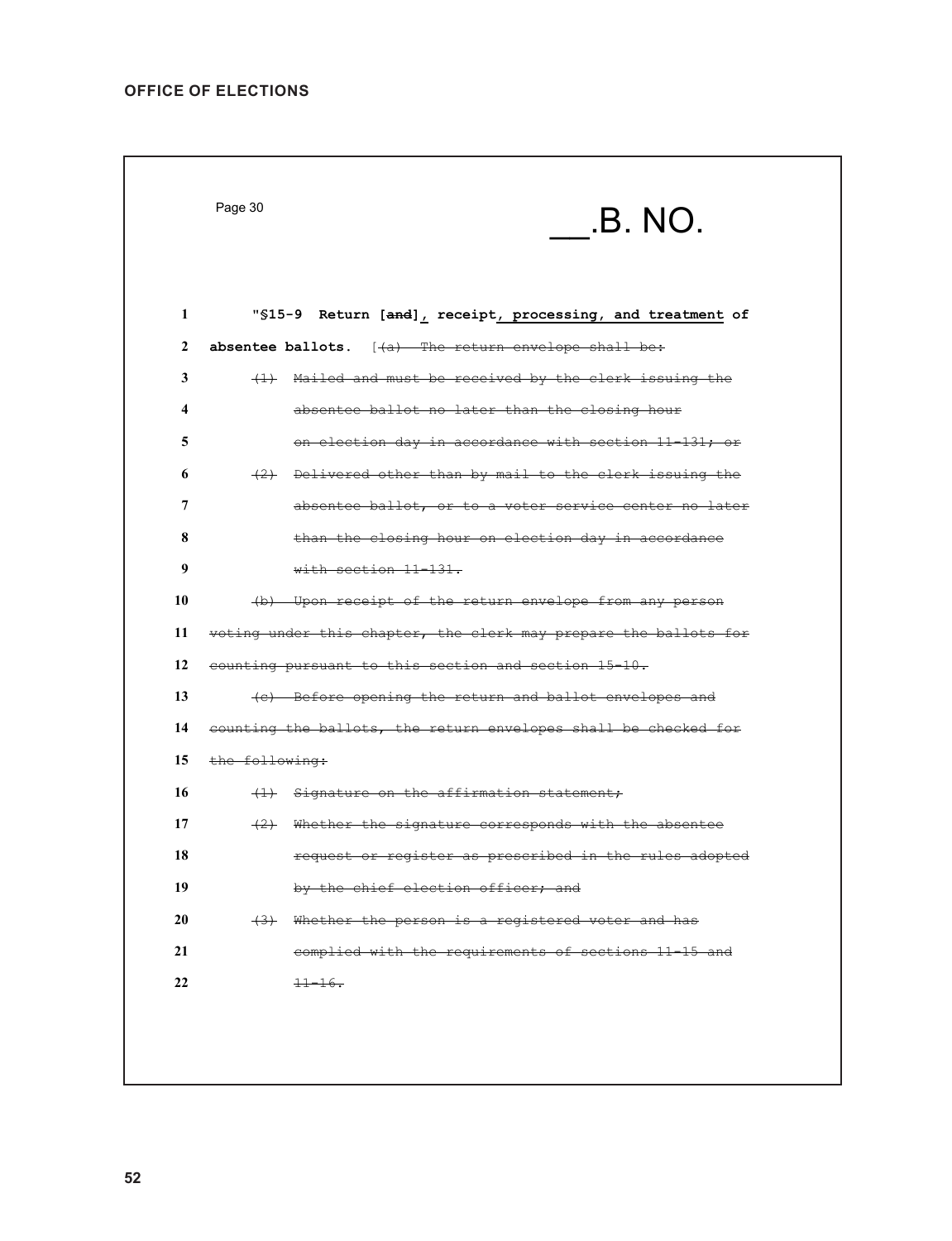$\overline{\phantom{0}}$ 

|                   | Page 31<br>.B. NO.                                                                                                             |
|-------------------|--------------------------------------------------------------------------------------------------------------------------------|
|                   |                                                                                                                                |
| 1<br>$\mathbf{2}$ | (d) If any requirement listed in subsection (c) is not met<br>or if the return or ballot envelope appears to be tampered with, |
| 3                 | the clerk or the absentee ballot team official shall mark across                                                               |
| 4                 | the face of the envelope "invalid" and it shall be kept in the                                                                 |
| 5                 | custody of the clerk and disposed of as prescribed for ballots                                                                 |
| 6                 | $in section 11-154.$                                                                                                           |
| 7                 | An absentee ballot shall be returned, received, processed,                                                                     |
| 8                 | and treated in the same manner as a return identification                                                                      |
| 9                 | envelope in an election by mail under chapter 11, part<br>$\overline{ }$                                                       |
| 10                | Hawaii Revised Statutes."                                                                                                      |
| 11                | SECTION 35. Section 15-11, Hawaii Revised Statutes, is                                                                         |
| 12                | amended to read as follows:                                                                                                    |
| 13                | "\$15-11 Voting by absentee voter at [polls] voter services                                                                    |
| 14                | centers prohibited. Any person having voted an absentee ballot                                                                 |
| 15                | pursuant to this chapter shall not be entitled to cast a ballot                                                                |
| 16                | at [the polls] a voter service center on election day. An                                                                      |
| 17                | absentee voter who does cast a ballot at [the polls] a voter                                                                   |
| 18                | service center shall be guilty of an election offense under                                                                    |
| 19                | section $19-3(5)$ .                                                                                                            |
| 20                | SECTION 36. Section 15D-10, Hawaii Revised Statutes, is                                                                        |
| 21                | amended to read as follows:                                                                                                    |
|                   |                                                                                                                                |
|                   |                                                                                                                                |
|                   |                                                                                                                                |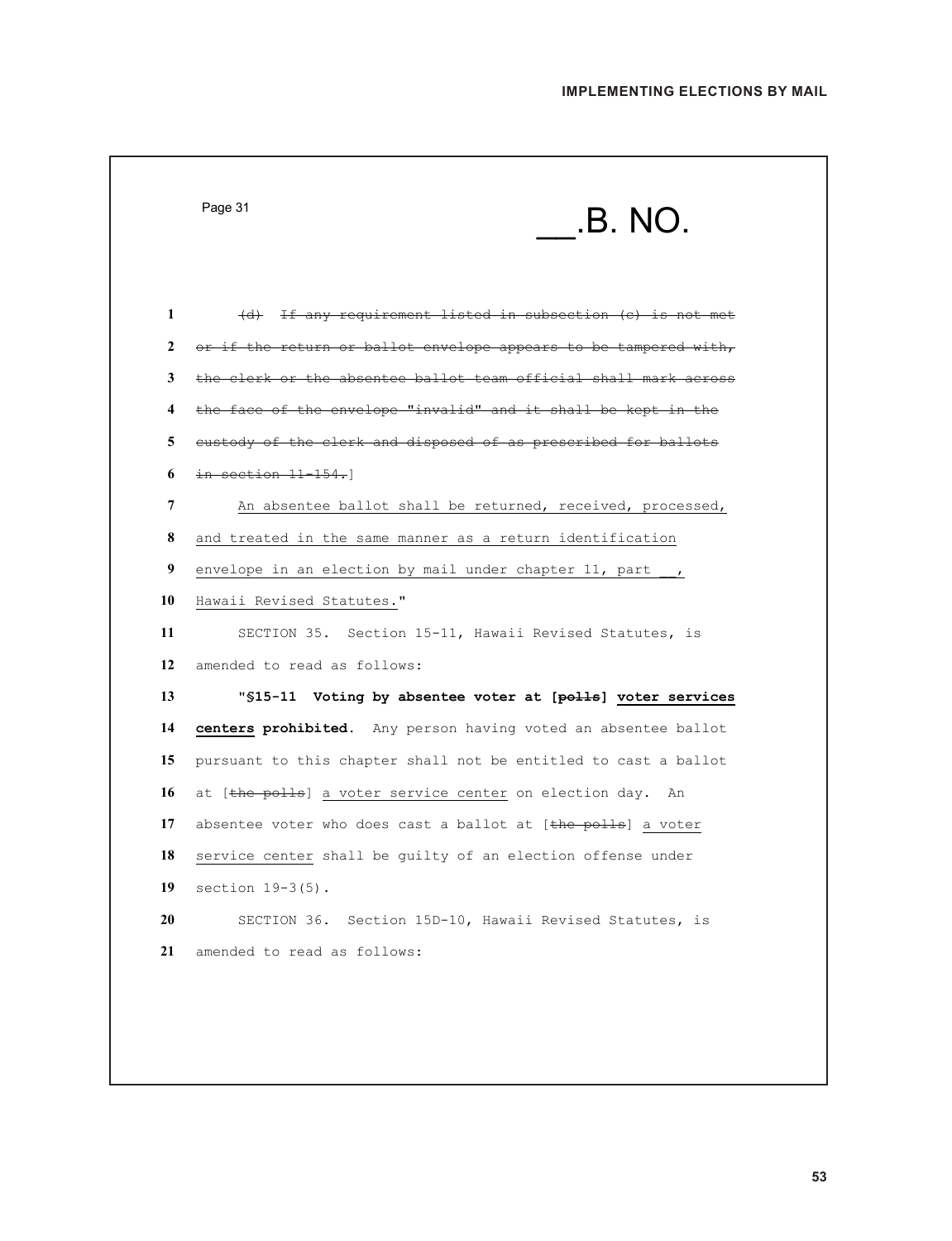$P$ age 32  $\hspace{1cm}$   $\hspace{1cm}$   $\hspace{1cm}$   $\hspace{1cm}$   $\hspace{1cm}$   $\hspace{1cm}$   $\hspace{1cm}$   $\hspace{1cm}$   $\hspace{1cm}$   $\hspace{1cm}$   $\hspace{1cm}$   $\hspace{1cm}$   $\hspace{1cm}$   $\hspace{1cm}$   $\hspace{1cm}$   $\hspace{1cm}$   $\hspace{1cm}$   $\hspace{1cm}$   $\hspace{1cm}$   $\hspace{1cm}$   $\hspace{1cm}$  **"[§15D-10] Receipt of voted ballot.** A valid military- overseas ballot shall be counted if it is received by the close 3 of the [polls] voter service centers on the day of the election and meets the requirements prescribed under section 15-9." SECTION 37. Section 16-23, Hawaii Revised Statutes, is amended to read as follows: **"§16-23 Paper ballot; voting.** Upon receiving the ballot the voter shall proceed into one of the voting booths provided for the purpose, and shall mark the voter's ballot in the manner prescribed by section 16-22. The voter shall then leave the booth and deliver the ballot to the [precinct] voter service center official in charge of the 13 ballot boxes. The [precinct] voter service center official shall be sufficiently satisfied that there is but one ballot enclosed, whereupon the ballot shall be immediately dropped into 16 the proper box by the [precinct] voter service center official." SECTION 38. Section 16-26, Hawaii Revised Statutes, is amended to read as follows: **"§16-26 Questionable ballots.** A ballot shall be questionable if: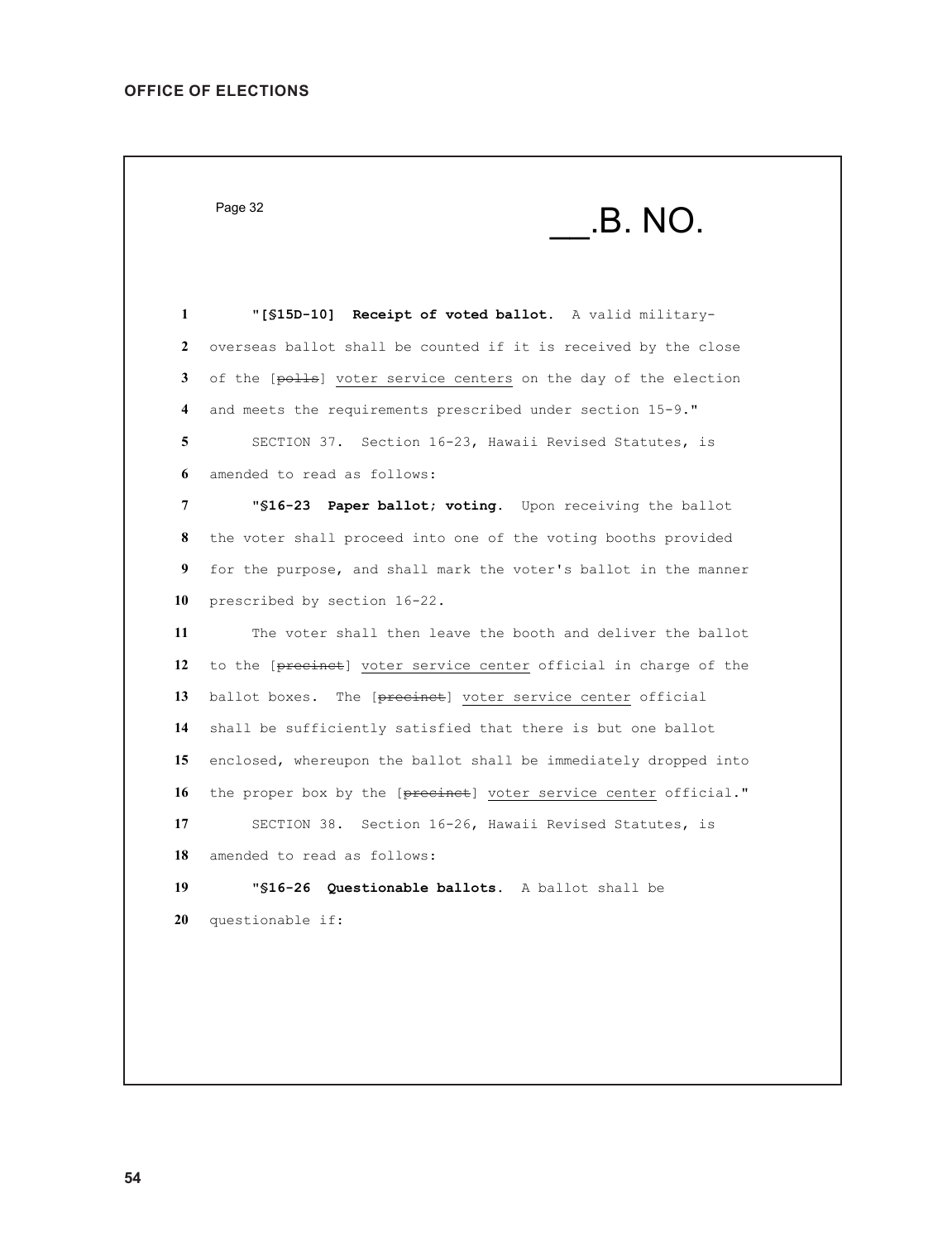|    | Page 33<br><b>.B. NO.</b>                                        |
|----|------------------------------------------------------------------|
|    |                                                                  |
| 1  | A ballot contains any mark or symbol whereby it can be<br>(1)    |
| 2  | identified, or any mark or symbol contrary to the provisions of  |
| 3  | law; or                                                          |
| 4  | (2)<br>Two or more ballots are found in the ballot box so        |
| 5  | folded together as to make it clearly evident that more than one |
| 6  | ballot was put in by one person, the ballots shall be set aside  |
| 7  | as provided below.                                               |
| 8  | Each ballot which is held to be questionable shall be            |
| 9  | endorsed on the back by [the chairperson of precinct officials   |
| 10 | with the chairperson's] a voter service center official with     |
| 11 | their name or initials, and the word "questionable". All         |
| 12 | questionable ballots shall be set aside uncounted and disposed   |
| 13 | of as provided for ballots in section 11-154."                   |
| 14 | SECTION 39. Section 16-27, Hawaii Revised Statutes, is           |
| 15 | amended to read as follows:                                      |
| 16 | "\$16-27<br>Number of blank and questionable ballots; record     |
| 17 | of. .<br>In addition to the count of the valid ballots, the      |
| 18 | [precinct] voter service center officials shall, as to each      |
| 19 | separate official ballot, also determine and record the number   |
| 20 | of totally blank ballots and the number of questionable ballots. |
| 21 | SECTION 40. Section 16-28, Hawaii Revised Statutes, is           |
| 22 | amended to read as follows:                                      |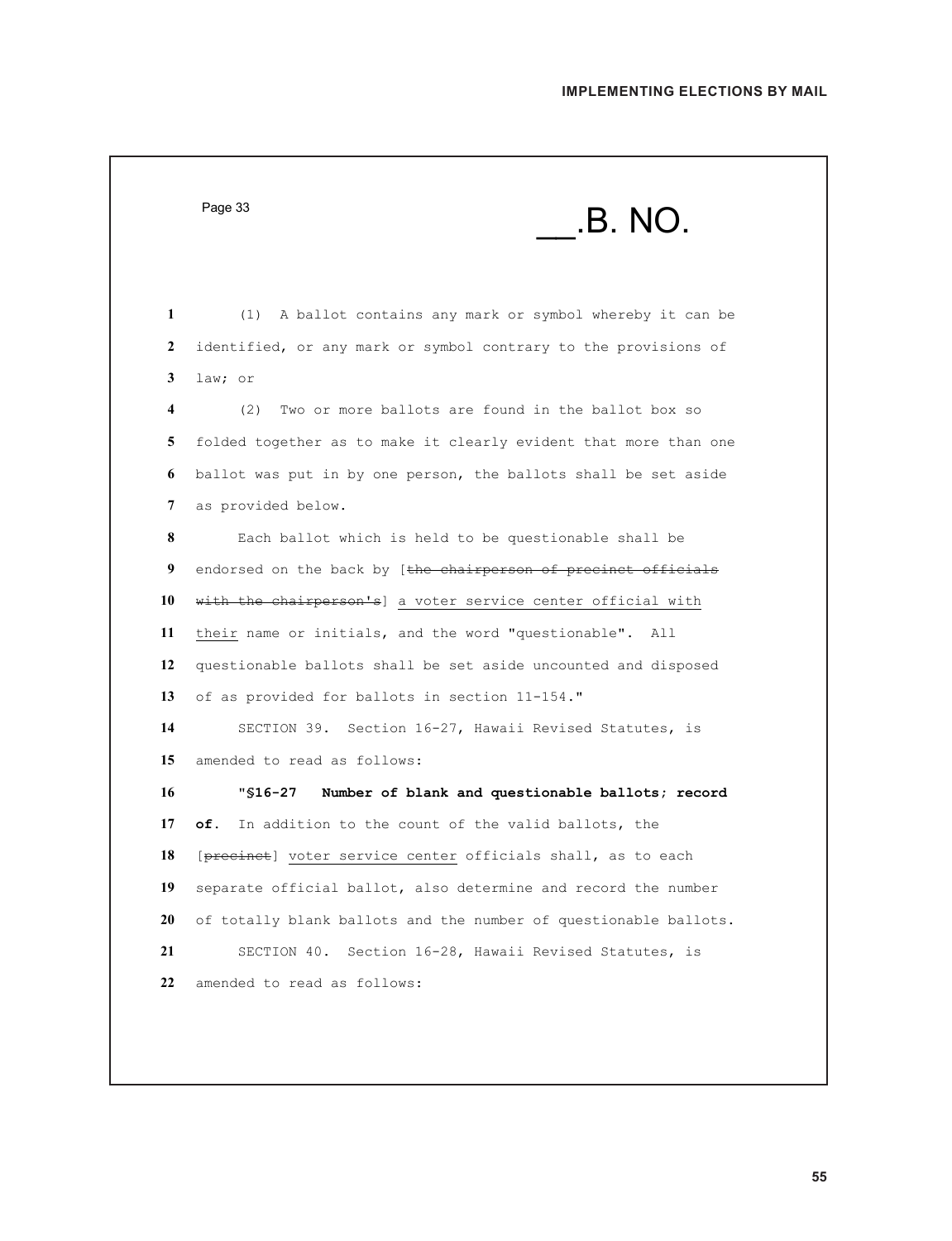|    | Page 34<br><b>.B. NO.</b>                                        |
|----|------------------------------------------------------------------|
| 1  | "\$16-28 Declaration of results. When the [precinct] voter       |
| 2  | service center officials have ascertained the number of votes    |
| 3  | given for each candidate they shall make public declaration of   |
| 4  | the whole number of votes cast, the names of the persons voted   |
| 5  | for, and the number of votes for each person."                   |
| 6  | SECTION 41. Section 11-181, Hawaii Revised Statutes, is          |
| 7  | repealed.                                                        |
| 8  | ["\$11-181 Capital equipment. The State shall pay for all        |
| 9  | voting system capital equipment. This shall include, but not be  |
| 10 | limited to voting machines, voting devices, and initial computer |
| 11 | programs."]                                                      |
| 12 | SECTION 42. Statutory material to be repealed is bracketed       |
| 13 | and stricken. New statutory material is underscored.             |
| 14 | SECTION 43. This Act shall take effect upon approval.            |
| 15 |                                                                  |
| 16 |                                                                  |
|    |                                                                  |
|    |                                                                  |
|    |                                                                  |
|    |                                                                  |
|    |                                                                  |
|    |                                                                  |
|    |                                                                  |
|    |                                                                  |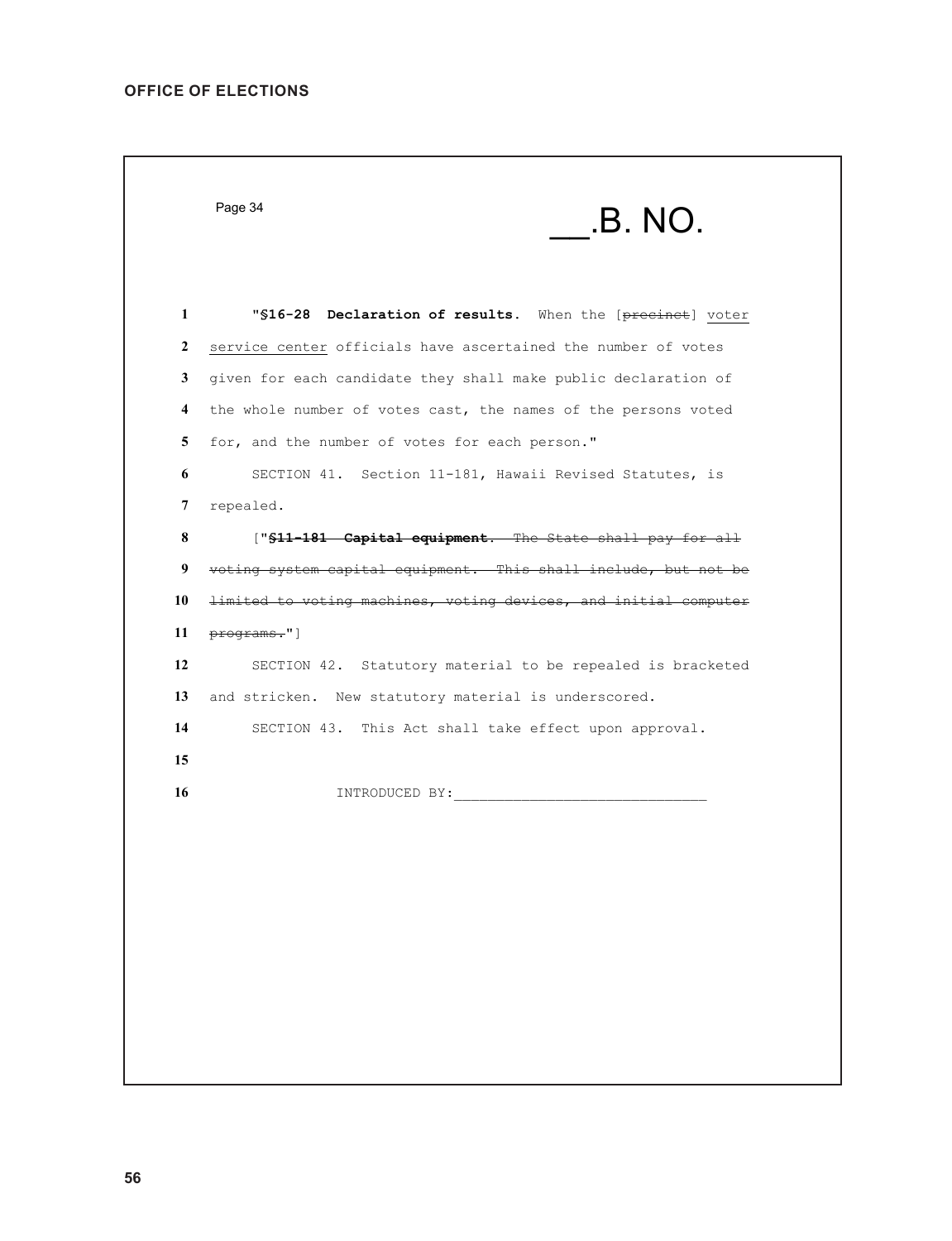#### **HAWAII ADMINISTRATIVE RULES**

Underlying the implementation of the Act is the promulgation of new set of administrative rules to address the transition to election by mail, such as the operation of voter service centers, return envelope processing, along with other aspects of our election laws. Election officials have had discussions since July 2019 to ensure a consistent voting experience statewide, especially as it relates to receiving return envelopes at the close of voting at 7:00 p.m. and allowing voters to correct a deficient return envelope. As it stands, we have submitted a draft of the rules to the Department of the Attorney General for its consideration. Afterwards, it will be submitted to the Governor for approval to have the rules go to public hearing. Conformance with these procedures will help to deter and detect fraud and ensure the integrity of the election process.

#### **CONCLUSION**

We believe that elections by mail improves the voter experience by making it more convenient and accessible. All voters will automatically receive a ballot rather than having to locate and travel to their assigned polling place. As the method of voting shifts from three separate models to one main model, election officials are better able to communicate a more concise message. For example, we are able to inform all voters to expect their mail ballot packet in their mailbox approximately 18-days prior to the election rather than targeting this message to voters who have requested a ballot by mail.

We are working to convey that voting has changed. Voting is not a location that you must go to, but rather it is an action that voters participate in. The primary mechanism is for voters to receive their ballot in their mailbox and mail it back. To supplement voting by mail, the County Elections Divisions will establish voter service centers to provide additional assistance such as accessible in-person voting and same day registration. Additionally, the County Elections Divisions may establish places of deposit to ensure that ballots can be received by the 7:00 p.m. deadline on Election Day if it is too late to mail through the U.S. Postal Service.

While transitioning to elections by mail is a significant undertaking, the Office of Elections and County Elections Divisions have benefited from previous experience with early voting and discussions related to transitioning to elections by mail that has occurred over the last several years. To date, the County Elections Divisions have indicated that they are planning to establish a total of 8 voter service centers statewide – 2